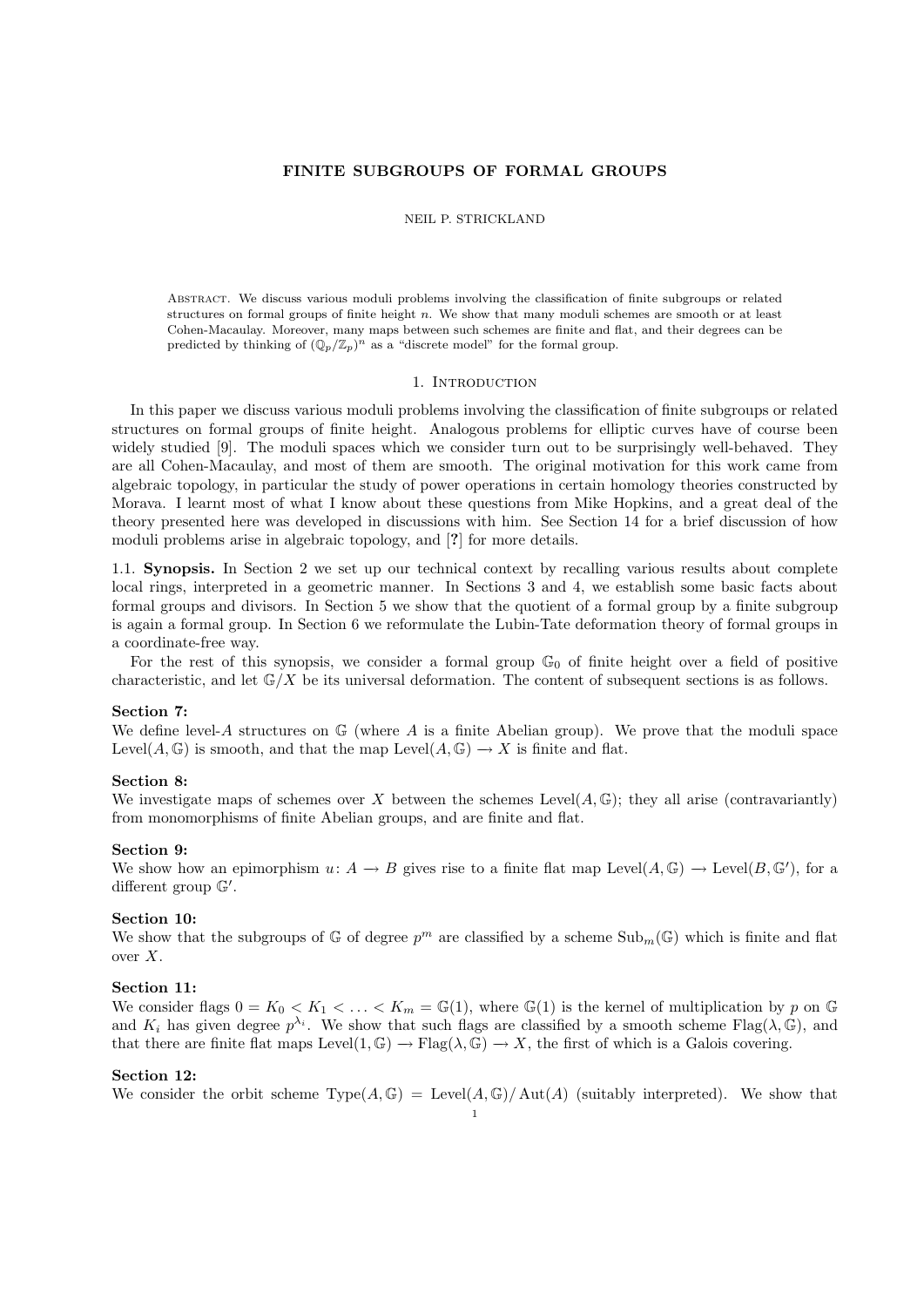Type( $A, \mathbb{G}$ ) is smooth and the maps Level( $A, \mathbb{G}$ )  $\rightarrow$  Type( $A, \mathbb{G}$ )  $\rightarrow$  X are finite and flat. We also show that the normalisation of  $\text{Sub}_m(\mathbb{G})$  is a disjoint union of schemes of the form Type( $A, \mathbb{G}$ ). Moreover, if the height of  $\mathbb{G}_0$  is at most two (but not in general), then the maps Type $(A, \mathbb{G}) \to \text{Sub}_m(\mathbb{G})$  are closed embeddings.

## Section 13:

We consider the problem of classifying deformations of a given isogeny of formal groups over a field.

#### Section 14:

We sketch the way in which the problems discussed above arise in algebraic topology.

### Section 15:

We derive some formulae which help one to construct and compute with formal groups.

### Section 16:

We present some detailed examples.

#### 2. Geometry of Complete Local Rings

For brevity, a scheme will mean a formal scheme of the form  $\text{spf}(A)$ , where A is a finite product of complete Noetherian local rings of residue characteristic  $p > 0$ . We shall often assume that A is local, leaving trivial modifications for the semi-local case to the reader. We shall primarily think of schemes as representable functors from the category of complete Noetherian local rings and local homomorphisms to sets, via the definition

$$
\text{spf}(A)(B) = \text{Hom}(A, B).
$$

If  $X = \text{spf}(A)$  we write  $\mathcal{O}_X$  for A. Given schemes Y, Z over a base scheme X (which is usually to be understood from the context), a point of Y defined over Z will mean a map  $a: Z \to Y$  of schemes over X. We write  $\Gamma(Z, Y)$  for the set of such points. If  $f \in \mathcal{O}_Y$  then we write  $f(a)$  for  $a^* f \in \mathcal{O}_Z$ .

If X is connected (i.e.  $\mathcal{O}_X$  is local) we write  $\kappa_X = \mathcal{O}_X/\mathfrak{m}_X$  for the residue field. We also write  $X_0 =$  $\text{spf}(\kappa_X)$  and refer to this as the *special fibre* of X.

We write  $\dim(X)$  for the Krull dimension of X and embdim(X) for the embedding dimension, that is

$$
\text{embdim}(X) = \dim_{\kappa_X}(\mathfrak{m}_X/\mathfrak{m}_X^2).
$$

We shall say that X is integral if  $\mathcal{O}_X$  is an integral domain, and smooth if  $\mathcal{O}_X$  is a regular local ring. If X is integral we write  $\mathcal{K}_X$  for the field of fractions of  $\mathcal{O}_X$ . Suppose we have a map of schemes  $f: X \to Y$ , and thus a map  $f^* \colon \mathcal{O}_Y \to \mathcal{O}_X$ , using which we consider  $\mathcal{O}_X$  as a module over  $\mathcal{O}_Y$ . As usual, we say that f is flat (resp. finite) if  $\mathcal{O}_Y$  is a flat (resp. finitely generated)  $\mathcal{O}_X$ -module. We also say that f is dominant (resp. epi) if the kernel of  $f^*$  is nilpotent (resp. zero).

If f is finite and Y is connected we define the *degree* of f to be  $\deg(f) = \dim_{\kappa_Y} (\kappa_Y \otimes_{\mathcal{O}_Y} \mathcal{O}_X)$ . In our context, if f is also flat then  $\mathcal{O}_X$  is actually a free module over  $\mathcal{O}_Y$  (see [11, Theorem 7.10]).

Lemma 2.1. A finite dominant map of smooth schemes is flat.

*Proof.* Suppose X and Y are smooth, and  $f: X \to Y$  is finite and dominant. Then  $f^*: \mathcal{O}_Y \to \mathcal{O}_X$  is injective, and  $\mathcal{O}_X$  is a finitely generated module over the regular subring  $f^*\mathcal{O}_Y$ . Because  $\mathcal{O}_X$  is Cohen-Macaulay [11, Theorem 17.8], it is free over any regular subring over which it is finitely generated.

**Lemma 2.2.** Let X, Y and Z be integral schemes of the same dimension d, with maps  $X \xrightarrow{f} Y \xrightarrow{g} Z$ . If gf is finite and dominant, then the same is true of  $f$  and  $q$ .

*Proof.* Write  $R = \mathcal{O}_Z$ ,  $S = \mathcal{O}_Y$ ,  $T = \mathcal{O}_X$ , so  $R \to T$  is mono and T is a finite R-module. Let  $\overline{S}$  denote the image of S in T. It is an integral domain and  $R \leq \overline{S}$  is an integral extension, so dim( $\overline{S}$ ) = d. Choose a maximal chain  $0 = \bar{\mathfrak{p}}_0 < \ldots < \bar{\mathfrak{p}}_d$  in  $spec(\bar{S})$ , and denote the preimages in S by  $\mathfrak{p}_0 < \ldots < \mathfrak{p}_d$ . As  $\dim(S) = d$ , this chain must be maximal, so  $\mathfrak{p}_0 = 0$ , so  $S = \overline{S}$ . Thus  $S \to T$  is mono, in other words f is dominant. This also makes it clear that S is a finite R-module, so g is finite. It is immediate that f is finite and q is dominant.

**Lemma 2.3.** If X is smooth and  $f: X \to Y$  is finite and flat then Y is smooth.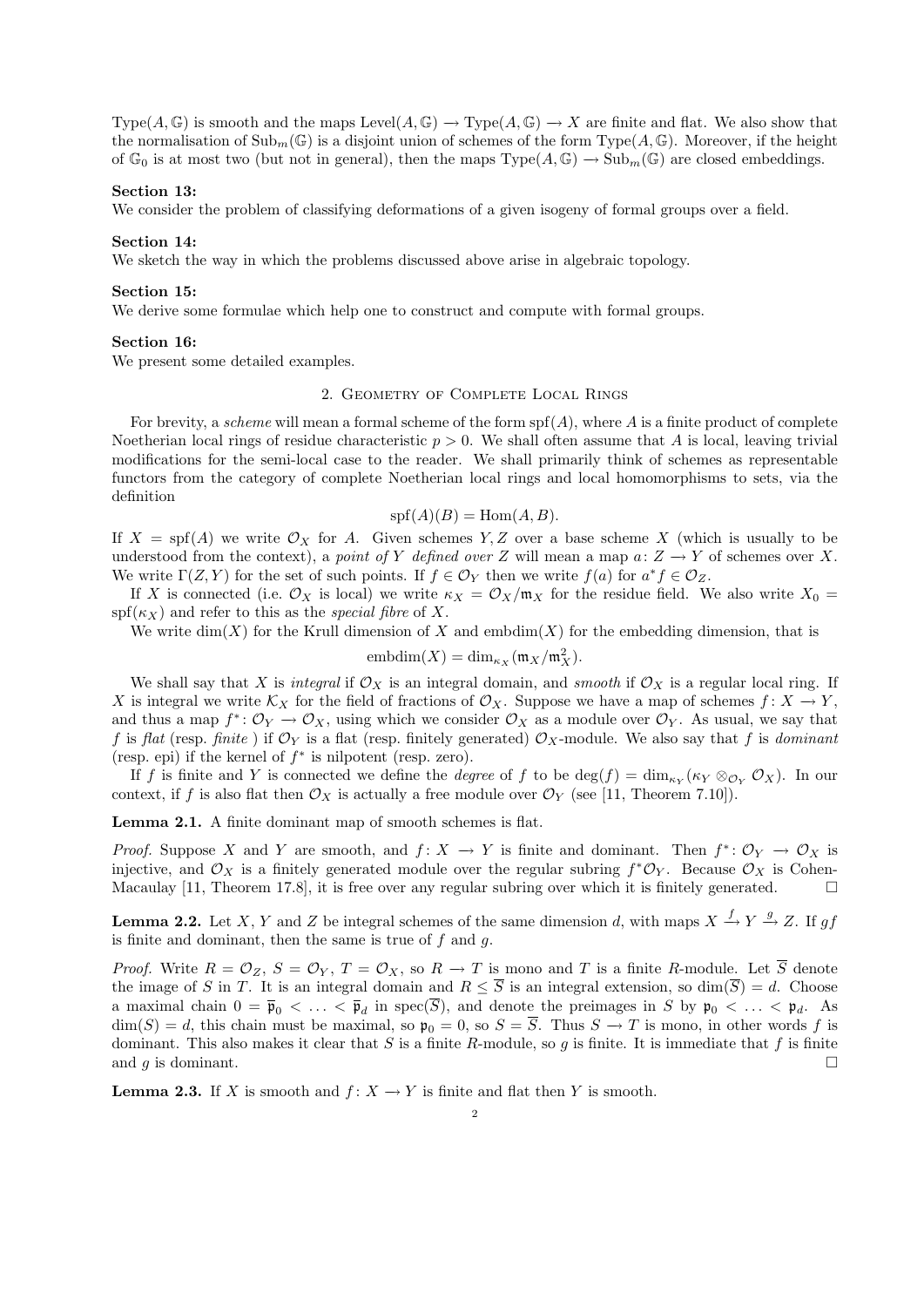Proof. Recall the theorem of Serre [11, Theorem 19.2] that a Noetherian local ring is regular if and only if the residue field has a finite resolution by finitely generated free modules. In the present situation,  $\kappa_X$  has a finite resolution by finite free  $\mathcal{O}_X$ -modules, which are also finite free  $\mathcal{O}_Y$ -modules. As  $\kappa_X$  is a finite sum of copies of  $\kappa_Y$  as an  $\mathcal{O}_Y$ -module, it follows that the minimal resolution of  $\kappa_Y$  is also finite.

Let X be a scheme with an action of a finite group  $\Gamma$ . We shall write  $X/\Gamma$  for the scheme spf $(\mathcal{O}_X^{\Gamma})$ . This is of course not a very good construction in general, but it will turn out to be well-behaved in the cases we consider.

**Definition 2.4.** A finite extension  $R \to S$  of integral domains is Galois iff R is the fixed subring for the action of  $\text{Aut}_R(S)$  on S and S is free over R. I am not sure whether this definition is standard. Similarly, we say that a map  $X \to Y$  of integral schemes is a Galois covering iff  $\mathcal{O}_Y \to \mathcal{O}_X$  is Galois.

**Lemma 2.5.** If  $f: X \to Y$  is Galois then  $\mathcal{K}_X$  is Galois over  $\mathcal{K}_Y$  and

$$
\deg(f) = [\mathcal{O}_X : \mathcal{O}_Y] = [\mathcal{K}_X : \mathcal{K}_Y] = |\operatorname{Aut}_{\mathcal{O}_Y}(\mathcal{O}_X)| = |\operatorname{Aut}_{\mathcal{K}_Y}(\mathcal{K}_X)|
$$

*Proof.* Write  $\Gamma = \text{Aut}_{\mathcal{O}_Y}(\mathcal{O}_X)$  and  $d = \text{deg}(f)$ . As  $\mathcal{O}_Y \to \mathcal{O}_X$  is a finite extension of integral domains, we see that

 $\mathcal{K}_X = \mathcal{K}_Y \otimes_{\mathcal{O}_Y} \mathcal{O}_X \simeq \mathcal{K}_Y^d$ 

It follows that

$$
\deg(f) = [\mathcal{O}_X : \mathcal{O}_Y] = [\mathcal{K}_X : \mathcal{K}_Y] = d
$$

and also that

 $\mathcal{K}^{\Gamma}_X = \mathcal{K}_Y \otimes_{\mathcal{O}_Y} \mathcal{O}_X^{\Gamma} = \mathcal{K}_Y$ 

The usual Galois theory of fields now tells us that  $\mathcal{K}_Y$  is Galois over  $\mathcal{K}_X$ , that the Galois group  $\text{Aut}_{\mathcal{K}_X}(\mathcal{K}_Y)$ is just Γ, and that  $|\Gamma| = d$ .

**Lemma 2.6.** A finite dominant map  $f: X \to Y$  of smooth schemes is a Galois covering iff the extension of function fields  $\mathcal{K}_Y \to \mathcal{K}_X$  is Galois.

*Proof.* The forward implication is just the previous lemma. For the converse, suppose that  $K_Y \to K_X$  is Galois, with Galois group Γ. Lemma 2.1 tells us that f is flat, so that  $\mathcal{O}_X$  is a free  $\mathcal{O}_Y$ -module, of rank d say. Clearly  $|\Gamma| = |\mathcal{K}_Y : \mathcal{K}_X| = d$ . By definition  $\Gamma = \text{Aut}_{\mathcal{K}_Y}(\mathcal{K}_X)$ ; I claim that this is the same as  $\Gamma' = \text{Aut}_{\mathcal{O}_Y}(\mathcal{O}_X)$ . There is an obvious monomorphism  $\Gamma' \to \Gamma$ ; to show that it is epi we need only verify that each  $\alpha \in \Gamma$  has  $\alpha(\mathcal{O}_X) \leq \mathcal{O}_X$ . Because  $\mathcal{O}_X$  is integral over  $\mathcal{O}_Y$ , we see that  $\alpha(\mathcal{O}_X)$  is integral over  $\alpha(\mathcal{O}_Y) = \mathcal{O}_Y$  and therefore also over  $\mathcal{O}_X$ . However,  $\mathcal{O}_X$  is regular and thus integrally closed in  $\mathcal{K}_X$ , so the claim follows. Finally, we know that  $\mathcal{O}_X^{\Gamma}$  is integral over  $\mathcal{O}_Y$  (indeed,  $\mathcal{O}_X$  is) and contained in  $\mathcal{K}_X^{\Gamma} = \mathcal{K}_Y$ ; as  $\mathcal{O}_Y$  is integrally closed, this shows that  $\mathcal{O}_Y = \mathcal{O}_X^{\Gamma}$ .  $\Gamma$   $X$ .

**Lemma 2.7.** Let X be a smooth scheme with a faithful action of a finite group Γ. Suppose that  $f: X \to Y$ is a finite flat map of degree  $d = |\Gamma|$ , such that  $f \circ g = f$  for all  $g \in \Gamma$ . Then Y is smooth, f is Galois, and the induced map  $X/\Gamma \rightarrow Y$  is iso.

*Proof.* By Lemma 2.3, we see that Y is smooth. Because  $[K_X : K_Y] = |\Gamma|$  and  $K_Y \leq K_X^{\Gamma}$ , Galois theory tells us that  $\mathcal{K}_Y = \mathcal{K}_X^{\Gamma}$  and thus  $\mathcal{K}_Y \to \mathcal{K}_X$  is Galois. The claim now follows from Lemma 2.6.

We next record a few basic facts about norms. Suppose that  $f: X \to Y$  is a finite flat map of degree m. We can then define a (nonadditive) norm map  $N_f = N_{X/Y}$ :  $\mathcal{O}_X \to \mathcal{O}_Y$ , by letting  $N_f(u)$  be the determinant of multiplication by u, considered as an  $\mathcal{O}_Y$ -linear endomorphism of  $\mathcal{O}_X$ .

Lemma 2.8. Suppose we have a pullback diagram

$$
V \xrightarrow{a} X
$$
\n
$$
g \downarrow \qquad \qquad \downarrow f
$$
\n
$$
W \xrightarrow{b} Y
$$
\nIf  $f$  is a finite free map then so is  $g$ , and  $N_g \circ a^* = b^* \circ N_f$ .

$$
3 \\
$$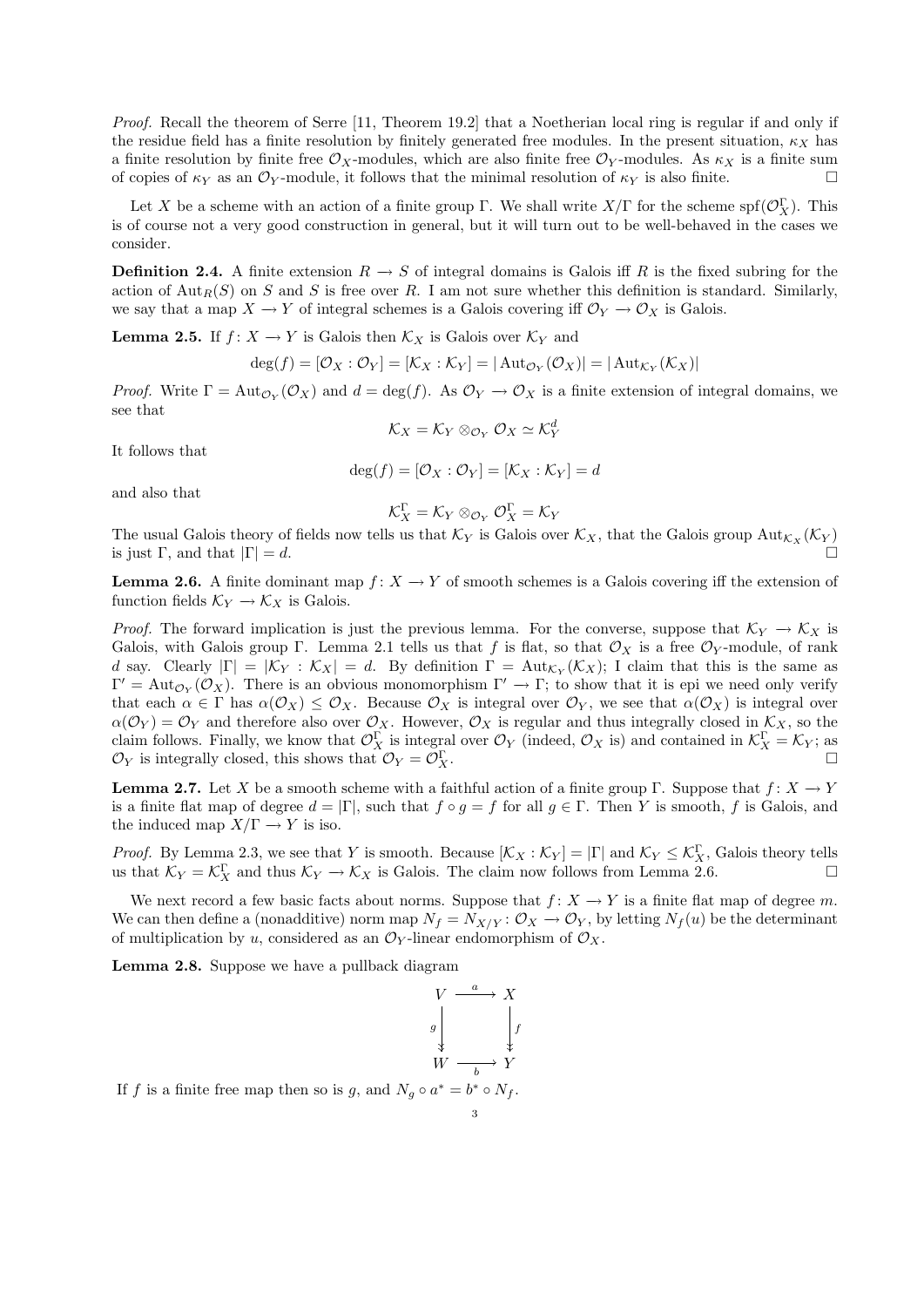*Proof.* For the square to be a pullback means that  $\mathcal{O}_V = \mathcal{O}_W \otimes_{\mathcal{O}_Y} \mathcal{O}_X$ , and with this identification we have  $g^* = 1 \otimes f^*$  and  $a^* = b^* \otimes 1$ . The claim follows easily by choosing bases.

**Lemma 2.9.** Suppose that  $s: Y \to X$  is a section of f, and that  $s^*u = 0$ . Then  $N_f(u) = 0$ .

*Proof.* We can write  $\mathcal{O}_X = f^* \mathcal{O}_Y \oplus I$ , where  $I = \text{ker}(s^*)$ . As  $u \in I$ , the image of multiplication by u lies in the proper summand I of  $\mathcal{O}_X$ , so the determinant is zero.

### 3. Formal Groups

Let  $X = \text{spf}(A)$  be a scheme, and  $\mathbb{G}$  a one-dimensional commutative formal group over X. In more detail, we have  $\mathbb{G} = \text{spf}(B)$  where B is isomorphic to  $A[\![x]\!]$  as an augmented A-algebra, and we are given a commutative group law  $\mu: \mathbb{G} \times_X \mathbb{G} \to \mathbb{G}$  (which we shall write additively). In future, we shall simply say "formal group" instead of "commutative one-dimensional formal group". A coordinate on a formal group G is a choice of generator  $x \in \text{ker}(0^* : \mathcal{O}_{\mathbb{G}} \to \mathcal{O}_X)$  such that  $\mathcal{O}_{\mathbb{G}} = \mathcal{O}_X[\![x]\!]$ . (Here  $0^*$  is the map induced by the zero-section  $0: X \to \mathbb{G}$ ).

A homomorphism  $(f, q): (\mathbb{G}, X) \to (\mathbb{H}, Y)$  of formal groups consists of maps as follows, which make the obvious diagrams commute.



We shall say that  $(q, f)$  (or just q) is a *fibrewise isomorphism* if the diagram above is a pullback.

Let x be a coordinate on G, and let  $x_0, x_1 \in \mathcal{O}_{\mathbb{G}\times_X\mathbb{G}}$  be obtained by pulling back x along the two projections  $\mathbb{G} \times_X \mathbb{G} \to \mathbb{G}$ . Then  $\mathcal{O}_{\mathbb{G} \times_X \mathbb{G}} = \mathcal{O}_X[[x_0, x_1]]$ , so we can write  $\mu^*x = F(x_0, x_1)$  for a unique power series F over  $\mathcal{O}_X$ . Equivalently, for any two points  $a, b \colon Y \to \mathbb{G}$  we have  $x(a + b) = F(x(a), x(b))$ . This series is called the formal group law associated to  $\mathbb{G}$  and x. It is easily seen to have the following properties:

$$
F(y, z) = y + z \pmod{xy}
$$
  
\n
$$
F(y, z) = F(z, y)
$$
  
\n
$$
F(F(x, y), z) = F(x, F(y, z))
$$

We also write  $x +_{F} y$  for  $F(x, y)$ . Much of the literature on formal groups is written in terms of formal group laws [6] [14, Appendix 2] [7]. However, we shall find it conceptually clearer to take a coordinate-free definition the primary one.

Let  $X_0 = \text{spf}(A/\mathfrak{m})$  be the special fibre, and put  $\mathbb{G}_0 = \mathbb{G} \times_X X_0$ . This is a formal group over  $X_0$ .

**Lemma 3.1.** Let  $q: \mathbb{G} \to \mathbb{H}$  be a nonzero homomorphism of formal groups over a base X, and let x and y be coordinates on G and H. Then there exist  $a \in \mathcal{O}_X$  and  $n \in \mathbb{N}$  such that  $a \neq 0$  and  $q^*y = ax^{p^n} \pmod{x^{p^n+1}}$ .

*Proof.* Clearly there exist  $0 \neq a \in \mathcal{O}_X$  and  $r \in \mathbb{N}$  such that  $q^*y = ax^r \pmod{x^{r+1}}$ ; we need to show that r is a power of  $p$ . Because  $q$  is a homomorphism, we have

$$
(q \times q)^* \mu_H^* y = \mu_{\mathbb{G}}^* \circ q^* y \in \mathcal{O}_X[\![x_0, x_1]\!]
$$

Using  $\mu_{\mathbb{G}}^*(x) = x_0 + x_1 \pmod{(x_0, x_1)^2}$  (and similarly for  $\mathbb{H}$ ) and working mod  $(x_0, x_1)^{r+1}$ , we find that

$$
a(x_0^r + x_1^r) = a(x_0 + x_1)^r
$$

Write  $r = p^n m$  where  $m \neq 0 \pmod{p}$ , and observe that

$$
(x_0 + x_1)^r = (x_0^{p^n} + x_1^{p^n})^m = x_0^r + nx_0^{r-p^n}x_1^{p^n} + \cdots \pmod{p}
$$

It follows that the coefficient of  $x_0^{r-p^n}x_1^{p^n}$  $\int_{1}^{p^{n}}$  in  $(x_0 + x_1)^r$  is a unit in  $\mathcal{O}_X$ . Unless  $m = 1$ , we easily arrive at a  $\Box$ contradiction.

**Definition 3.2.** We shall call the integer n described above the *strict height* of  $q$ , and define the *height* of q to be the strict height of  $q_0: \mathbb{G}_0 \to \mathbb{H}_0$ . We also define the (strict) height of  $\mathbb{G}$  to be the (strict) height of the endomorphism  $p_{\mathbb{G}}: \mathbb{G} \to \mathbb{G}$ , which is just p times the identity map.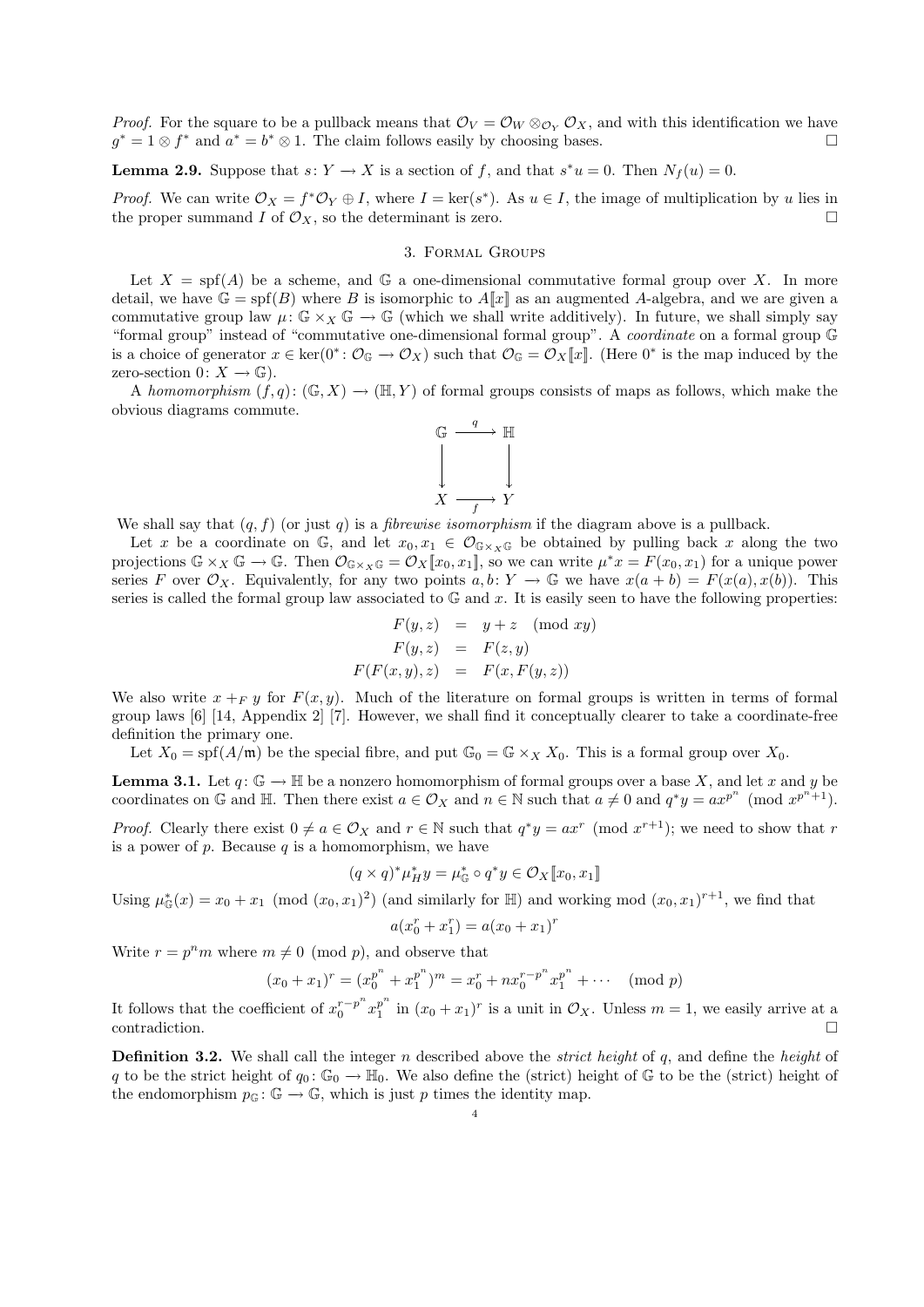From now on, we shall take  $\mathbb G$  to be a formal group of finite height n over a connected base scheme X.

**Proposition 3.3.** If  $q: \mathbb{G} \to \mathbb{H}$  is nonzero, then  $m = \text{height}(q)$  is finite and q is flat of degree  $p^m$ . Moreover,  $height(\mathbb{H}) = height(\mathbb{G}).$ 

*Proof.* This is essentially standard. If q has infinite height then  $q = 0$ ; this is an easy generalisation of [6, p. 99] (in which  $\mathcal{O}_X$  is assumed to be a DVR). If there is a nonzero map  $q: \mathbb{G} \to \mathbb{H}$  then height( $\mathbb{H}$ ) = height( $\mathbb{G}$ ) — this is proved as a corollary of the last reference. The Weierstrass preparation Theorem [6, Chapter 1] implies that  $\mathcal{O}_{\mathbb{G}}/q^*y$  is freely generated over  $\mathcal{O}_X$  by  $\{1, x, \ldots, x^{p^m-1}\}\$ . It is not hard to conclude that these elements also form a basis for  $\mathcal{O}_{\mathbb{G}}$  over  $q^*\mathcal{O}_{\mathbb{H}}$ .  $^*{\mathcal O}_{\mathbb H}.$ 

### 4. Divisors

By a *divisor* on  $\mathbb{G}$  we shall mean a closed subscheme  $D \leq \mathbb{G}$  which is finite and flat over X.

**Proposition 4.1.** If D is a divisor of degree d on  $\mathbb{G}$  and x is a coordinate, then there is a unique monic polynomial  $f_D(x)$  of degree d such that  $\mathcal{O}_D = \mathcal{O}_{\mathbb{G}}/f_D(x)$ . Moreover,  $f_D(x)$  is the characteristic polynomial of the  $\mathcal{O}_X$ -linear endomorphism of  $\mathcal{O}_D \simeq \mathcal{O}_X^d$  given by multiplication by x, and  $f_D(x) = x^d \pmod{\mathfrak{m}}$ .

*Proof.* This is again standard. We define  $f_D$  to be the characteristic polynomial as described. By Cayley-Hamilton, this vanishes in  $\mathcal{O}_D$ , so we have an epimorphism  $\mathcal{O}_{\mathbb{G}}/f_D \to \mathcal{O}_D$ . The coefficient of  $x^k$  for  $k < d$ must be a nonunit, lest  $\mathcal{O}_{\mathbb{G}}/f_D$  have rank less than d. Thus  $f_D(x) = x^d \pmod{m}$ . Uniqueness is easy.

**Definition 4.2.** The equation of a divisor D (with respect to a given coordinate x) is the polynomial  $f_D(x)$ as above. If  $f_D(x) = \sum_{k=0}^d c_k x^k$  (with  $c_d = 1$ ) then the parameters of D are the coefficients  $\{c_0, \ldots, c_{d-1}\}.$ 

More generally, given a scheme Y over X, a divisor on  $\mathbb G$  over Y will just mean a divisor on the pulled-back group  $\mathbb{G} \times_X Y$ .

Because we are assuming that  $G$  has finite height n, the subscheme

$$
\mathbb{G}(m) = \ker(p_{\mathbb{G}}^{m} : \mathbb{G} \to \mathbb{G}) = \mathrm{spf}(\mathcal{O}_{\mathbb{G}}/(p_{\mathbb{G}}^{m})^{*} x)
$$

is a divisor of degree  $p^{mn}$ .

If a is a section of G then we write [a] for the associated divisor, which has  $f_{[a]}(x) = x - x(a)$ . The following lemma provides a useful alternative representation:

**Lemma 4.3.** For any formal group law over any ring A, the power series  $x - F y$  is a unit multiple of  $x - y$ in  $A[x, y]$ .

*Proof.*  $x - F y$  clearly vanishes mod  $(x - y)$ . By considering the first few terms, it is easy to see that  $(x - F y)/(x - y)$  must be 1 modulo  $(x, y)$ , so it is a unit.

Given two divisors D and D', we define a divisor  $D+D'$  by the requirement that  $f_{D+D'}(x) = f_D(x)f_{D'}(x)$ . It is not hard to see that this is independent of the coordinate  $x$ . The next two lemmas can be proved by elementary manipulation of polynomials.

**Lemma 4.4.** If divisors 
$$
D_i
$$
 on  $\mathbb{G}$  over Y satisfy  $D_0 + D_1 = D_0 + D_2$  then  $D_1 = D_2$ .

**Lemma 4.5.** Suppose  $f: X \to Y$  is epi. If we have divisors  $D_0, D_1$  on Y and  $D'_2$  on X such that  $f^*D_0 =$  $f^*D_1 + D'_2$ , then there is a unique divisor  $D_2$  on Y such that  $f^*D_2 = D'_2$ , and moreover  $D_0 = D_1 + D_2$ .  $\Box$ 

The functor from schemes over  $X$  to sets defined by

 $Y \mapsto \{divisors \text{ of degree } d \text{ on } \mathbb{G} \text{ over } Y \}$ 

is represented by a scheme  $Div_d(\mathbb{G}) = \mathbb{G}_X^d / \Sigma_d$ . If x is a coordinate on  $\mathbb{G}$  then the ring of functions on this scheme is just the symmetric subring

$$
\mathcal{O}_{\mathrm{Div}_d(\mathbb{G})} = \mathcal{O}_X[\![\sigma_1, \ldots, \sigma_d]\!] \leq \mathcal{O}_X[\![x_1, \ldots, x_d]\!] = \mathcal{O}_{\mathbb{G}_X^d}
$$

(where  $\sigma_k$  is the k'th elementary symmetric function in the variables  $x_i$ ). The equation of the universal divisor over this ring is

$$
f_D(x) = \prod_k (x - x_k) = \sum_{k=0}^d (-1)^k \sigma_k x^{d-k}.
$$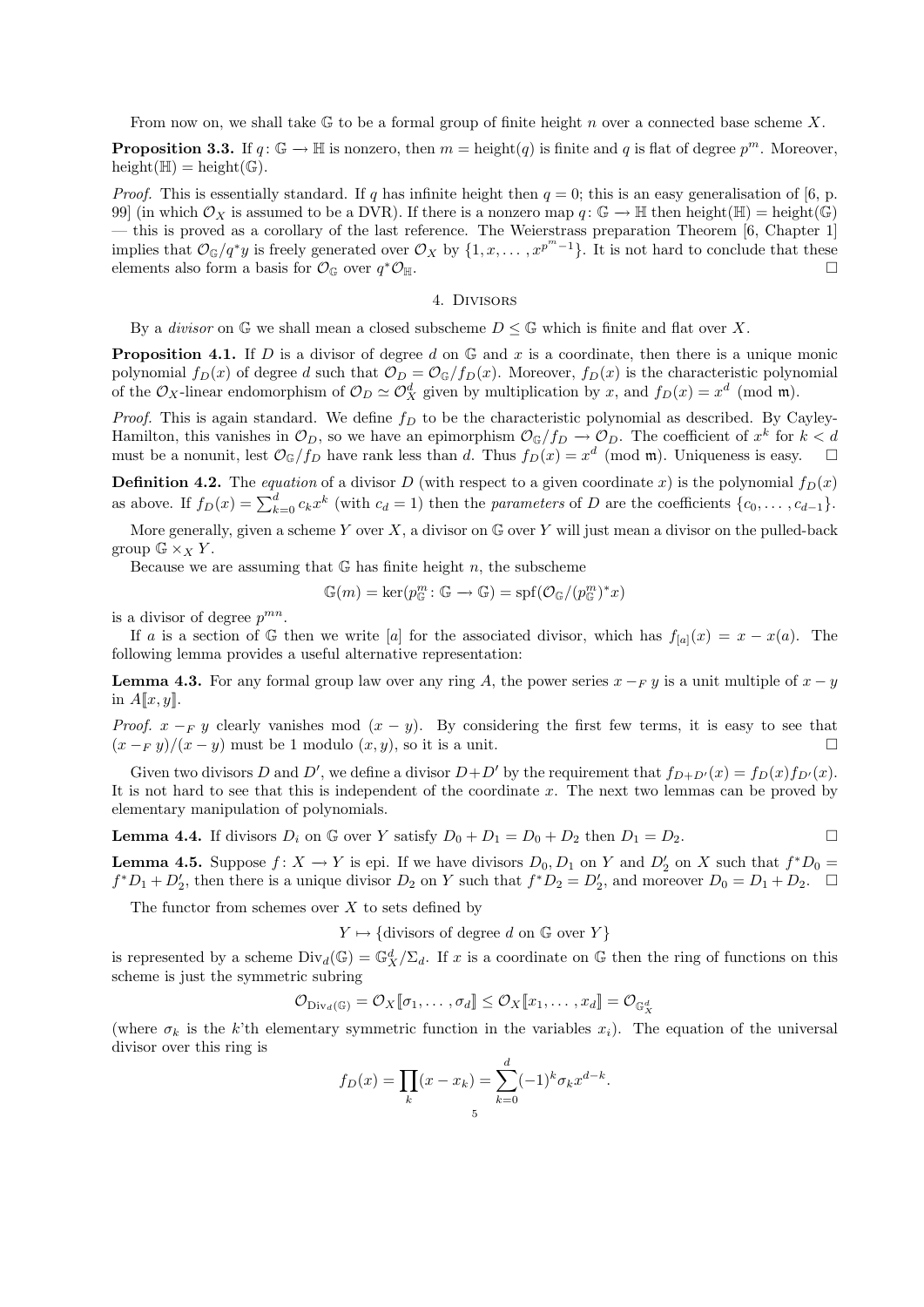The following proposition (taken from [9]) will help us to construct various moduli schemes:

**Proposition 4.6.** Let  $D, D'$  be two divisors on G over X. There is then a closed subscheme  $Y \leq X$  such that for any map  $a: Z \to X$  we have  $a^*D \le a^*D' \in \Gamma(Z, \text{Div}(\mathbb{G}))$  if and only if a factors through Y.

*Proof.* Choose a coordinate x on  $\mathbb{G}$ , and let d be the degree of D. Then there are unique elements  $b_k \in \mathcal{O}_X$ such that

$$
f_{D'}(x) = \sum_{k=0}^{d-1} b_k x^k \pmod{f_D(x)}
$$
.

Put  $Y = spf(\mathcal{O}_X/(b_0, \ldots, b_{d-1}))$ , and check that this works.

## 5. Subgroups and Quotient Groups

By a *finite subgroup* of  $\mathbb{G}$  we shall simply mean a divisor  $K < \mathbb{G}$  which is also a subgroup scheme.

**Proposition 5.1.** If K is a finite subgroup of  $\mathbb{G}$  then the degree of K is a power of p.

*Proof.* It is enough to prove the proposition when  $X = X_0 = \text{spec}(\kappa)$ , so that  $f_K(x) = x^d$ . It then follows from the general theory of finite group schemes over a field, but we shall give a direct proof. Let  $F$  be the formal group law of G, so that  $F(x, y) = x + y \pmod{xy}$ . Because K is a subgroup, we have  $f_K(F(x, y)) = 0$ (mod  $f_K(x)$ ,  $f_K(y)$ ). Reading this modulo  $(x, y)^{d+1}$ , we see that the binomial coefficient  $\begin{pmatrix} d \\ k \end{pmatrix}$  is divisible by p when  $0 < k < d$ . As in Lemma 3.1, this implies that d is a power of p.

**Proposition 5.2.** If K is a finite subgroup of G of degree  $p^m$  then  $p_K^m = 0$  and thus  $K \leq \mathbb{G}(m) = \ker(p_{\mathbb{G}}^m)$ .

*Proof.* This is a special case of a result of Deligne — see [15]. A key point is that one can give a purely equational proof that any element u of a finite Abelian group A of order d has  $u^d = 1$ . Indeed,

$$
\prod_{a \in A} a = \prod_{a \in A} ua = u^d \prod_{a \in A} a.
$$

Let K be a finite subgroup of  $\mathbb{G}$  of degree  $p^m$ . We would like to be able to construct a quotient group  $\mathbb{G}/K$ . To do this, write  $\mu$  for the addition map  $\mathbb{G} \times_X \mathbb{G} \to \mathbb{G}$  (or any of its restrictions) and  $\pi: \mathbb{G} \times_X K \to \mathbb{G}$ for the projection. Let  $\mathcal{O}_{\mathbb{G}/K}$  be the equaliser

$$
\mathcal{O}_{\mathbb{G}/K} \xrightarrow{\mu^*} \mathcal{O}_K \xrightarrow{\mu^*} \mathcal{O}_K \otimes_{\mathcal{O}_X} \mathcal{O}_\mathbb{G}
$$

Let x be a coordinate on  $\mathcal{O}_{\mathbb{G}}$ , so that  $y = N_{\pi}\mu^*x \in \mathcal{O}_{\mathbb{G}}$ .

**Theorem 5.3.** With  $K$  and  $y$  as above, we have

- (1)  $y = x^{p^m} \pmod{\mathfrak{m}_X}$ .
- (2)  $\mathcal{O}_{\mathbb{G}/K} = \mathcal{O}_X[y]$ .
- (3)  $\mathbb{G}/K$  has a natural structure as a formal group.
- (4) The projection  $\mathbb{G} \to \mathbb{G}/K$  is the categorical cokernel of  $K \to \mathbb{G}$ .
- (5) For any map  $f: Y \to X$  we have  $f^* \mathbb{G}/f^* K = f^* (\mathbb{G}/K)$ .

*Proof.* First, there is a map  $\theta: \mathbb{G} \times_X K \to \mathbb{G} \times_X K$  defined on points by  $\theta(a, b) = (a - b, b)$ . This is an automorphism and satisfies  $\mu\theta = \pi$ . We know that  $\pi$  is a finite flat map, so we conclude that the same is true of  $\mu$ . Next, let  $\pi'$ :  $\mathbb{G} \times_X K \times_X K \to \mathbb{G} \times_X K$  be the projection on the first two factors, and consider the following commutative squares:

$$
\begin{array}{ccc}\n\mathbb{G} \times_{X} K \times_{X} K & \xrightarrow{1 \times \mu} \mathbb{G} \times_{X} K & \mathbb{G} \times_{X} K \times_{X} K & \xrightarrow{\mu \times 1} \mathbb{G} \times_{X} K \\
\pi' & \downarrow & \downarrow & \pi' & \downarrow \\
\mathbb{G} \times_{X} K & \xrightarrow{\pi} \mathbb{G} & \mathbb{G} \times_{X} K & \xrightarrow{\mu \times 1} \mathbb{G} \\
\end{array}
$$

 $\Box$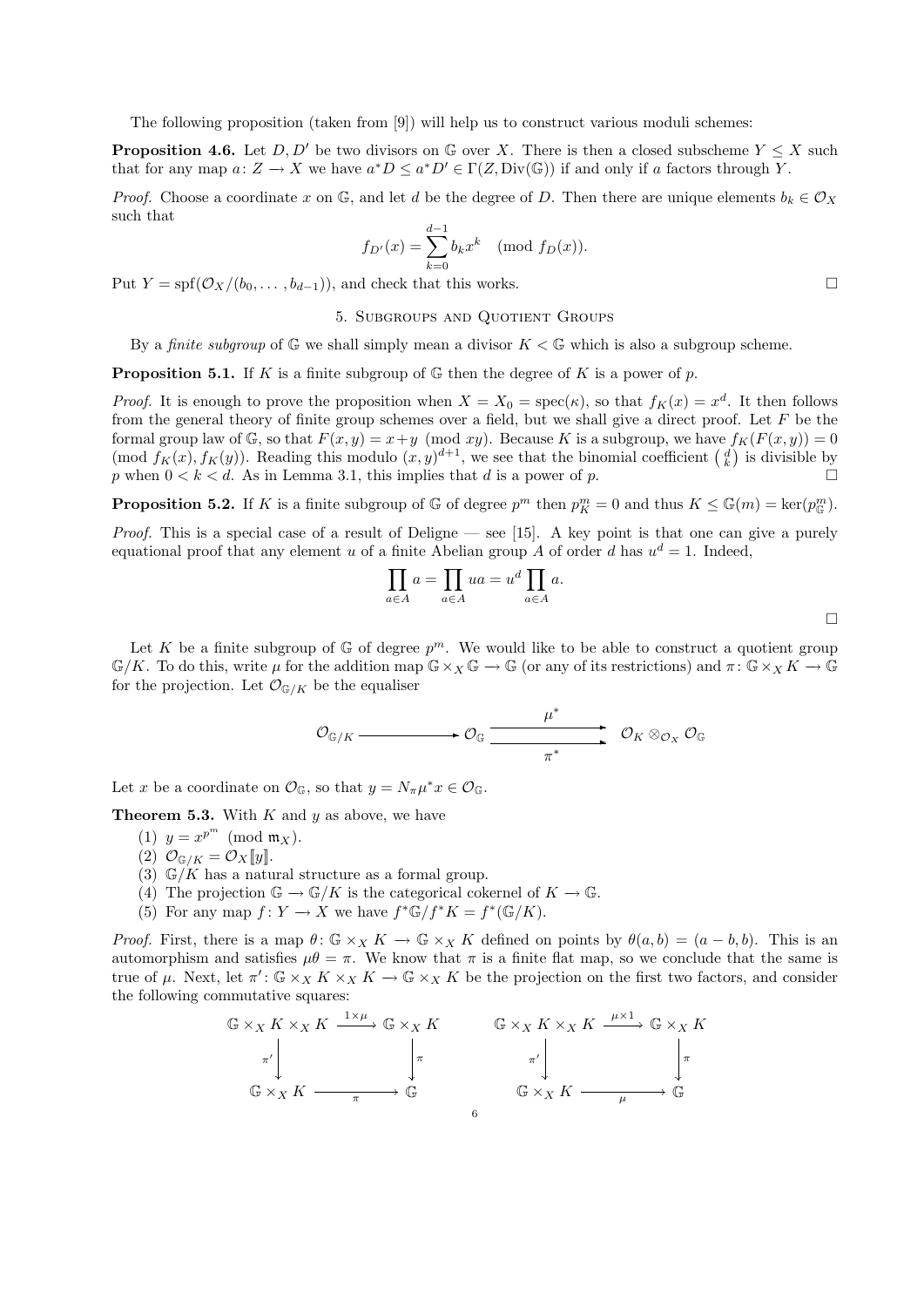A diagram chase shows that they are both pullbacks. It follows that all the maps involved are finite flat maps, and that

$$
\pi^* N_{\pi} = N_{\pi'} (1 \times \mu)^* \qquad \mu^* N_{\pi} = N_{\pi'} (\mu \times 1)^*.
$$

Combining this with the fact that  $\mu(1 \times \mu) = \mu(\mu \times 1)$ , we see that  $y = N_{\pi}\mu^*x \in \mathcal{O}_{\mathbb{G}}$  actually lies in  $\mathcal{O}_{\mathbb{G}/K}$ as claimed. The argument so far follows [3].

Next, write  $j: K \to \mathbb{G}$  for the inclusion. I claim that  $j^*y = 0$ . To see this, let  $i: K \to \mathbb{G} \times_X K$  be the map  $a \mapsto (0, a)$ , so that  $\pi i = 0$  and  $\mu i = j$ . Thus  $j^*y = i^*\mu^*y = i^*\pi^*y = 0^*y$ . Next consider the diagram



Using Lemma 2.8 we see that  $0^*y = N_{K/X} i^* \mu^* x = N_{K/X} j^* x$ . The claim now follows from Lemma 2.9, using the zero section  $X \to K$ .

Let  $f_K$  be the equation of the divisor K, so that  $f_K$  is a monic polynomial of degree  $p^m$  and  $\ker(j^*)$  $(f_K(x))$ . It thus follows that y is divisible by  $f_K(x)$ .

From Proposition 4.1 we know that  $\mathcal{O}_K/\mathfrak{m}_X = \kappa[\![x]\!]/x^{p^m}$ , so that

$$
\mathcal{O}_{\mathbb{G}\times_X K}/\mathfrak{m}_X = \kappa[\![x,z]\!]/z^{p^m}.
$$

As working mod z is the same as restricting to  $\mathbb{G}$ , we see that the image of  $\mu^*x$  in this ring agrees with x mod z. Using the basis  $\{1, z, \ldots, z^{p^m-1}\}$ , we conclude that the norm of  $\mu^*x$  is just  $x^{p^m}$ . However, this norm is just the image of y in  $\mathcal{O}_\mathbb{G}/\mathfrak{m}_X$ , which gives part (1) of the theorem. It follows easily from this that y is a unit multiple of  $f_K(x)$ .

It is not hard to see that there is a commutative diagram

$$
\begin{array}{ccc}\n\mathcal{O}_{\mathbb{G}/K} & \xrightarrow{\hspace{1cm} \mu^*} & \mathcal{O}_K \otimes \mathcal{O}_G \\
\downarrow^{0^*} & & \downarrow^{0^*} \\
\mathcal{O}_X & \xrightarrow{\hspace{1cm} \mu^*} & \mathcal{O}_K \otimes \mathcal{O}_K \\
\end{array}
$$

Suppose  $u \in \mathcal{O}_{\mathbb{G}/K} \leq \mathcal{O}_{\mathbb{G}}$ . By the above diagram,  $j^*(u - u(0)) = 0$ . By the last paragraph, we see that  $u-u(0)$  is divisible by y, say  $u=u(0)+u'y$  with  $u' \in \mathcal{O}_{\mathbb{G}}$ . Using the Weierstrass factorisation, we see that  $\pi^*y$  is not a zero divisor in  $\mathcal{O}_{\mathbb{G}\times_X K}$ . Using this, we can check that  $u' \in \mathcal{O}_{\mathbb{G}/K}$ . Extending this inductively, we conclude that  $\mathcal{O}_{\mathbb{G}/K} = \mathcal{O}_X[\![y]\!]$ , giving part (2) of the theorem.

For part (3), a diagram chase now shows that  $\mathbb{G} \times_X \mathbb{G} \stackrel{\mu}{\to} \mathbb{G} \stackrel{q}{\to} \mathbb{G}/K$  factors as  $\mathbb{G} \times_X \mathbb{G} \stackrel{q \times q}{\to} \mathbb{G}/K \times_X$  $\mathbb{G}/K \stackrel{\nu}{\to} \mathbb{G}/K$  for a unique map  $\nu$ , which makes  $\mathbb{G}/K$  into a formal group with coordinate y. It is easy to see from the definition of  $\mathcal{O}_{\mathbb{G}/K}$  that  $\mathbb{G}/K$  is the categorical cokernel of j, in other words that a map  $r: \mathbb{G} \to \mathbb{H}$ of formal groups factors through q if and only if  $rj = 0$ ; this is part (4). Finally, our construction of y clearly commutes with base change. It follows that  $f^*(\mathbb{G}/K) = f^*\mathbb{G}/f^*K$  for any map  $f: Y \to X$ , as claimed in (5).

# 6. The Universal Deformation

Suppose that  $X_0$  is a scheme of the form spf( $\kappa$ ) (where  $\kappa$  is a field of characteristic p), and that  $\mathbb{G}_0$  is a formal group over  $X_0$  of finite height n. A deformation of  $\mathbb{G}_0$  consists of a formal group  $\mathbb H$  over a scheme Y together with a pullback diagram as follows, exhibiting the restriction of  $H$  to the special fibre of Y as a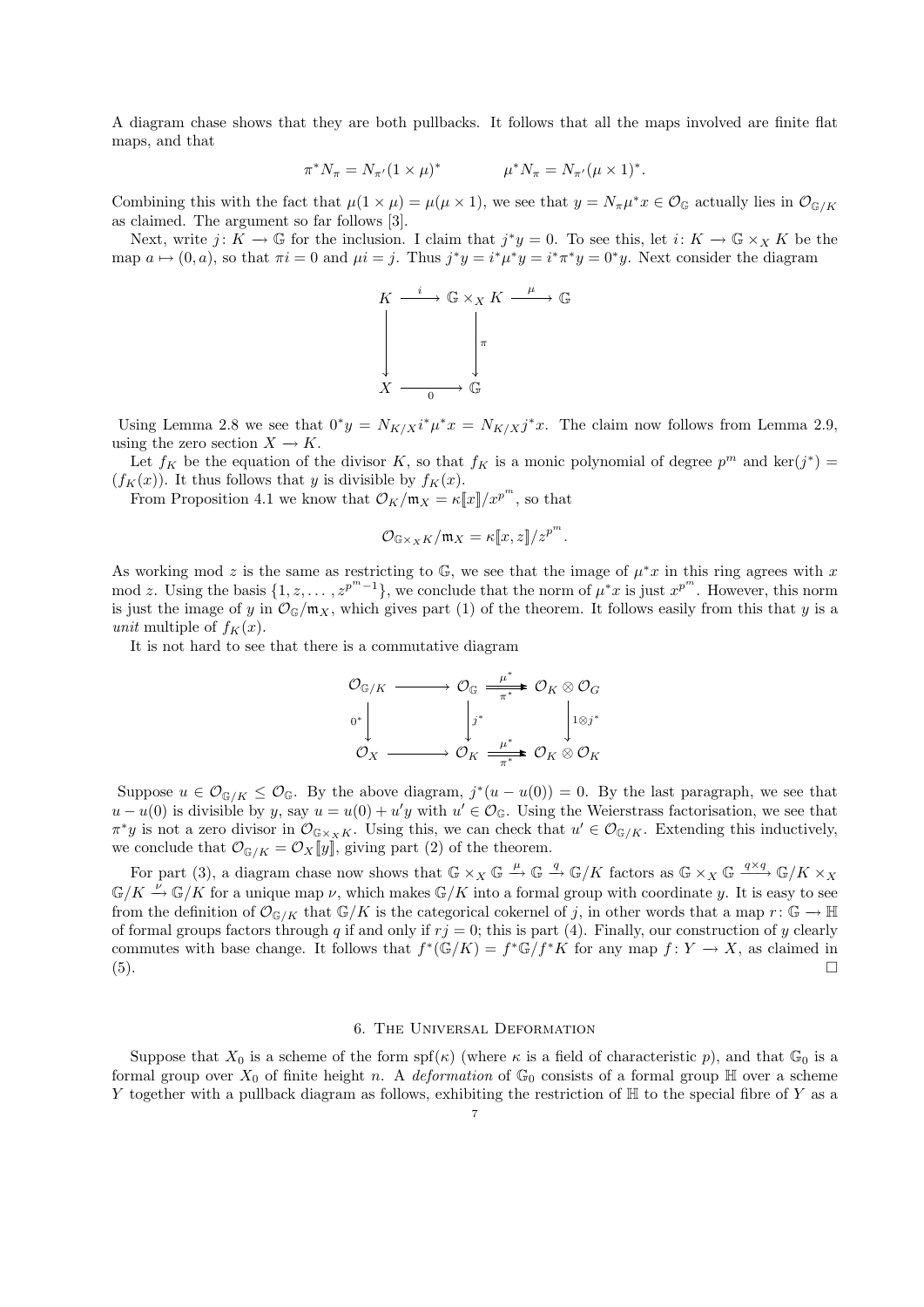pullback of  $\mathbb{G}_0$ .

$$
\mathbb{H}_0 \xrightarrow{\tilde{f}_0} \mathbb{G}_0
$$
\n
$$
\downarrow \qquad \qquad \downarrow
$$
\n
$$
Y_0 \xrightarrow{f_0} X_0
$$

Of course, if we start with a group  $\mathbb G$  over X and define  $X_0$  to be the special fibre of X and  $\mathbb G_0$  to be the restriction of  $\mathbb{G}$  to  $X_0$ , then  $\mathbb{G}$  is a deformation of  $\mathbb{G}_0$  in a tautological way.

A morphism of deformations is a pullback square as follows, which is compatible in the obvious sense with the given maps  $\mathbb{H}_0 \to \mathbb{G}_0 \leftarrow \mathbb{H}'_0$ .



Recall that the pullback condition means (by definition) that the map  $\mathbb{H} \to \mathbb{H}'$  is a fibrewise isomorphism. In [10] Lubin and Tate construct universal deformations of formal group laws. We can translate their

results into coordinate-free language as follows.

**Proposition 6.1.** The category of deformations of  $\mathbb{G}_0/X_0$  has a terminal object  $\mathbb{G}/X$ . Moreover, X is a smooth scheme of dimension n, and  $X_0$  is the special fibre of X. We refer to X as the deformation space of  $\mathbb{G}_0$ , and  $\mathbb{G}$  as the universal deformation.

Proof. Write

$$
C_{p^{i}}(x,y) = (x^{p^{i}} + y^{p^{i}} - (x+y)^{p^{i}})/p \in \mathbb{Z}[x,y]
$$

Let W be the Witt ring of  $\kappa$ , which is a complete discrete valuation ring with maximal ideal  $(p)$  and residue field  $\kappa$ . Write

$$
X = \text{spf}(E) \qquad E = W[\![u_1, \dots, u_{n-1}]\!]
$$

We shall take  $u_0 = p$  and  $u_n = 1$ , so that  $\{u_0, \ldots, u_{n-1}\}$  is a system of parameters for E. Choose a coordinate  $x_0$  on  $\mathbb{G}_0$ , and let  $F_0 \in \kappa[\![x, y]\!]$  be the resulting formal group law. By proposition 1.1 of [10], there is a formal group law  $F$  over  $E$  which lifts  $F_0$  and has

$$
F(x, y) = x + y + u_k C_{p^k}(x, y)
$$
 mod  $(u_1, \ldots, u_{k-1}) + (x, y)^{p^k+1}$ 

For particular choices of  $F_0$ , we can be more explicit — see Section 15. We write  $\mathbb{G} = \text{spf}(E[\![x]\!])$ , and give this the group structure defined by F. This makes  $\mathbb{G}/X$  a deformation of  $\mathbb{G}_0/X_0$  in a natural way. Now let  $\mathbb{H}/Y$  be another deformation. Write  $\kappa' = \mathcal{O}_{Y_0}$ . By the definition of a deformation, we are given a map  $\kappa \to \kappa'$  (which we think of as an inclusion) and an isomorphism

$$
\kappa' \widehat{\otimes}_{\kappa} \mathcal{O}_{\mathbb{G}_0} \to \mathcal{O}_{\mathbb{H}_0}
$$

We write  $y_0$  for the image of  $1\widehat{\otimes} x_0$ , so that  $\mathcal{O}_{\mathbb{H}_0} = \kappa'[y_0]$ . The formal group law corresponding to the coordinate  $y_0$  on  $\mathbb{H}_0$  is just  $F_0$  again. Now choose a coordinate y on  $\mathbb{H}$  extending  $y_0$ , and write  $F'$  for the corresponding formal group law. By theorem 3.1 of [10], there is a map  $u: E \to \mathcal{O}_Y$  and a formal power series  $\phi \in \mathcal{O}_Y[[t]]$  such that  $\phi(t) = t \pmod{\mathfrak{m}_Y}$  and

$$
F'(\phi(y'), \phi(y'')) = \phi((uF)(y', y''))
$$

Moreover, both u and  $\phi$  are uniquely determined by this. The map  $u: \mathcal{O}_X \to \mathcal{O}_Y$  extends to a map  $\mathcal{O}_{\mathbb{G}} \to \mathcal{O}_{\mathbb{H}}$  sending x to  $\phi(y)$ . It is easy to check that this gives a morphism  $\mathbb{H}/Y \to \mathbb{G}/X$  of deformations. The uniqueness of u and  $\phi$  implies that this morphism is also unique, as claimed.

Suppose we start with a group  $\mathbb{G}'/X'$ , define  $X_0 = X'_0$  to be the special fibre of  $X'$  and  $\mathbb{G}_0 = \mathbb{G}'_0$  the restriction of  $\mathbb{G}'$  over  $X'_0$ . Let  $\mathbb{G}/X$  be the universal deformation of  $\mathbb{G}_0/X_0$ . There is then a unique map  $f: X' \to X$  such that  $\mathbb{G}' \simeq f^* \mathbb{G}$ . We shall often use only the much weaker corollary that  $\mathbb{G}'$  is obtained by pulling back a group over a smooth scheme.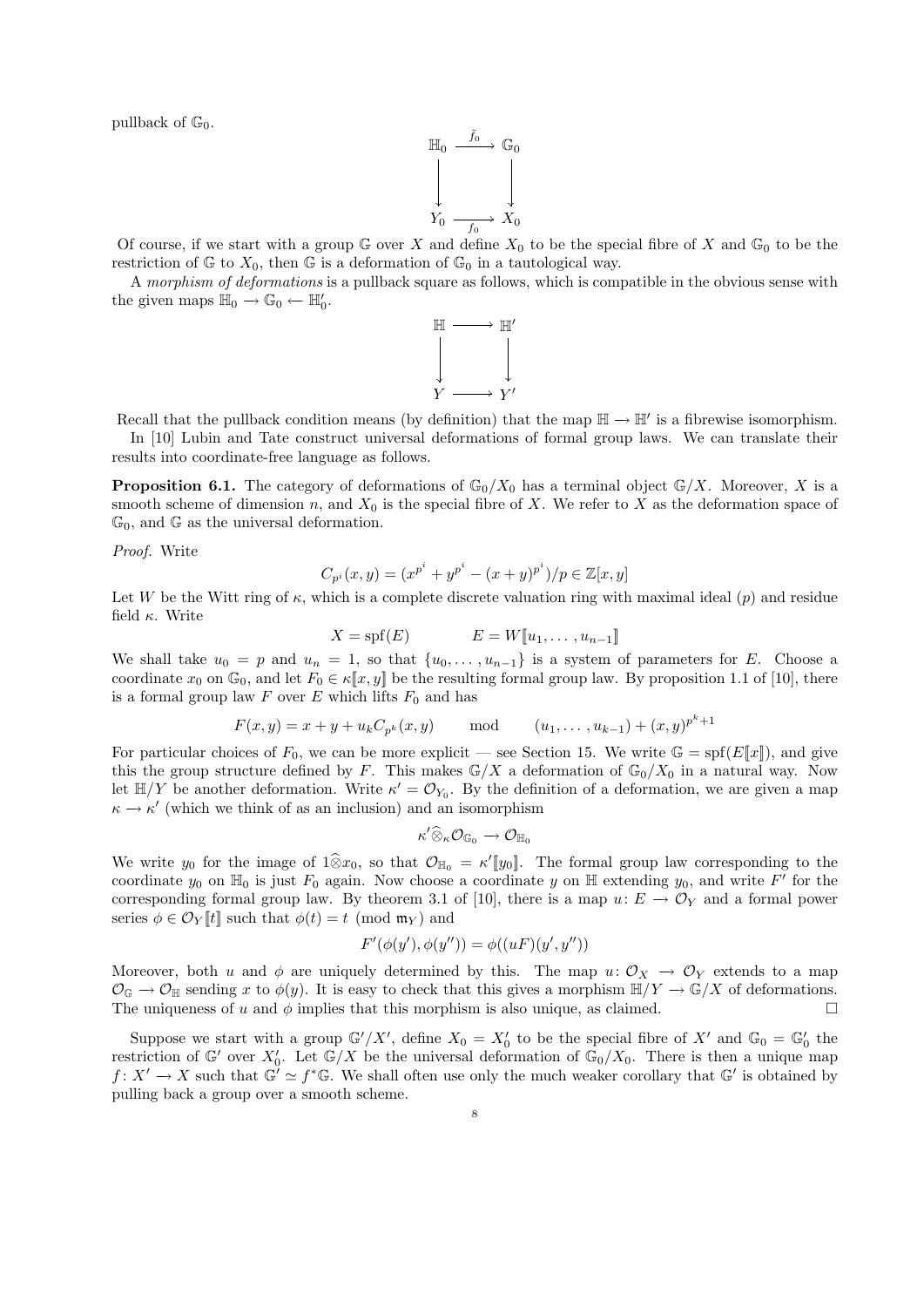We see from the above proof that a coordinate can be chosen on  $\mathbb G$  such that

$$
p_{\mathbb{G}}^* x = u_m x^{p^m} \pmod{u_0, \dots, u_{m-1}, x^{p^m+1}}
$$

7. Level Structures

Let A be a finite Abelian p-group. It is not hard to see that the functor from schemes over X to sets given by

$$
Y \mapsto \text{Hom}(A, \Gamma(Y, \mathbb{G})).
$$

is represented by a scheme  $\text{Hom}(A,\mathbb{G})$  over X. Indeed, we may write A in the form  $\bigoplus_{k=0}^{r-1} \mathbb{Z}/p^{d_k}$ , and then Hom $(A, \mathbb{G})$  is isomorphic to the closed subscheme  $\prod_k \mathbb{G}(d_k)$  of  $\mathbb{G}^r$  (where  $\mathbb{G}(d) = \text{ker}(p_{\mathbb{G}}^d)$  as usual). If x is a coordinate on G then

$$
\mathcal{O}_{\text{Hom}(A,\mathbb{G})} = \mathcal{O}_X[\![x_0,\ldots,x_{r-1}]\!]/([p^{d_0}](x_0),\ldots,[p^{d_{r-1}}](x_{r-1})).
$$

By Proposition 3.3, this is a finite free module over  $\mathcal{O}_X$ , in other words the map Hom $(A, \mathbb{G}) \to X$  is finite and flat. The degree is  $|A|^n$ .

If G were a discrete group, it would be natural to write

$$
\operatorname{Hom}(A,\mathbb{G})=\coprod_{B\leq A}\operatorname{Mon}(A/B,\mathbb{G})
$$

(where Mon denotes monomorphisms). However, except in trivial cases, there is no scheme  $Mon(A, \mathbb{G})$  over X such that

$$
\text{Mon}(A, \Gamma(Y, \mathbb{G})) = \Gamma(Y, \text{Mon}(A, \mathbb{G})).
$$

Indeed, by considering the inclusion  $\emptyset \to Y$  we see that the left hand side is not even a functor of Y. The object of the theory of level structures is to approximate the above decomposition as well as possible. The key idea is due to Drinfel'd [5], and some of our results below are parallel to results in [9, Section 1.6].

We write  $A(k) = \ker(p^k \colon A \to A)$ . For any map  $\phi \colon A \to \Gamma(Y, \mathbb{G})$  we write  $[\phi A]$  for the divisor  $\sum_{a \in A} [\phi(a)].$ We also put  $\Lambda = (\mathbb{Q}_p/\mathbb{Z}_p)^n$ , so that  $\Lambda(m) = (\mathbb{Z}/p^m)^n$ . Note that  $|\text{Hom}(A,\Lambda)| = |A|^n$ , which is the same as the degree of  $\text{Hom}(A, \mathbb{G}) \to X$ . This is the first of many cases in which  $\Lambda$  serves as a "discrete approximation" to G.

**Definition 7.1.** A level-A structure on G over an X-scheme Y is a map  $\phi: A \to \Gamma(Y, \mathbb{G})$  such that  $[\phi A(1)] \leq$  $\mathbb{G}(1)$  as divisors. A level-m structure means a level- $\Lambda(m)$  structure.

The following is very similar to [9, Proposition 1.6.2].

**Proposition 7.2.** The functor from schemes over  $X$  to sets given by

 $Y \mapsto \{\text{ level-}A \text{ structures on } \mathbb{G} \text{ over } Y \}$ 

is represented by a scheme  $Level(A, \mathbb{G})$  over X. (We will write  $Level(m, \mathbb{G}) = Level(\Lambda(m), \mathbb{G})$ ).

*Proof.* We can consider  $\mathbb{G} \times_X \text{Hom}(A, \mathbb{G})$  as a formal group over Hom $(A, \mathbb{G})$ . On this group we have a tautological map  $\phi \colon A \to \Gamma(\text{Hom}(A,\mathbb{G}),\mathbb{G})$  and thus a divisor  $[\phi A(1)] \in \Gamma(\text{Hom}(A,\mathbb{G}),\text{Div}(\mathbb{G}))$ . Applying Proposition 4.6 to this divisor and the divisor  $\mathbb{G}(1)\times \mathbb{X}$  Hom $(A,\mathbb{G})$ , we get a closed subscheme Level $(A,\mathbb{G})\leq$  $\text{Hom}(A,\mathbb{G})$ . It is easy to see that this does the job.

Suppose that  $u: A \to B$  is mono, and that  $\phi: B \to \Gamma(Y, \mathbb{G})$  is a level structure. Then  $\phi \circ u$  is clearly a level-A structure, and is thus classified by a map  $Y \to \text{Level}(A, \mathbb{G})$ . Applying this in the universal case, we obtain a map  $u^!: \text{Level}(B, \mathbb{G}) \to \text{Level}(A, \mathbb{G})$ . This construction is contravariantly functorial.

**Theorem 7.3.** Level $(A, \mathbb{G}) \to X$  is a finite flat map. If  $\mathbb{G}$  is the universal deformation of  $\mathbb{G}_0$  then Level $(A, \mathbb{G})$ is smooth and has dimension  $n$ .

**Theorem 7.4.** If  $\phi: A \to \mathbb{G}$  is a level structure then  $[\phi A]$  is a subgroup of  $\mathbb{G}$  and  $[\phi A(k)] \leq \mathbb{G}(k)$  for all k. If  $A = \Lambda(m)$  then  $[\phi A] = \mathbb{G}(m)$ .

The proofs of these two theorems will follow after a number of intermediate propositions. Similar results are proved in [5] and [9].

**Notation** .  $g_m(x)$  is the Weierstrass polynomial (of degree  $p^{nm}$ ) which is a unit multiple of  $(p_{\mathbb{G}}^m)^*(x)$ .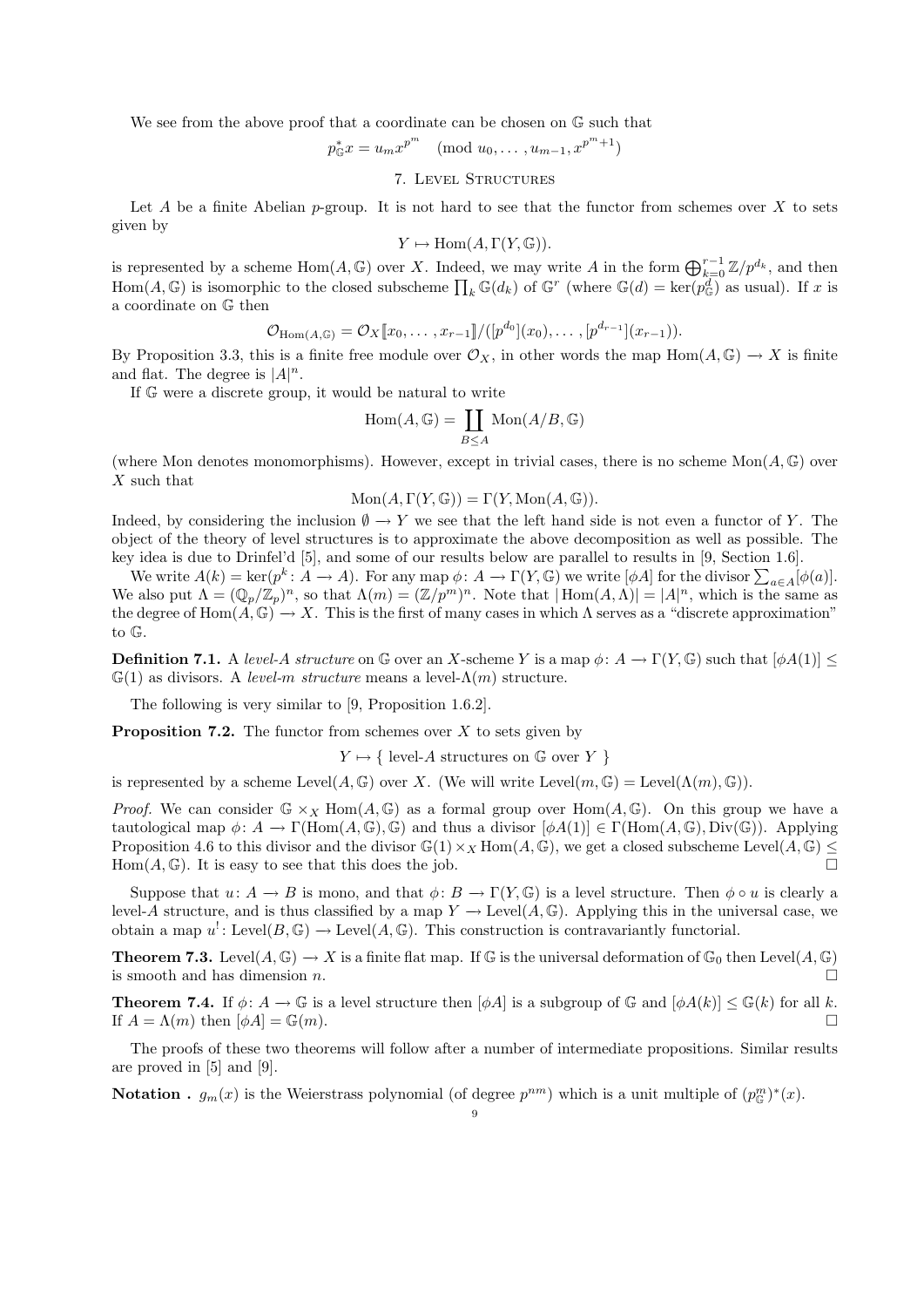**Lemma 7.5.** If  $\text{rank}(A) > n$  then  $\text{Level}(A, \mathbb{G}) = \emptyset$ .

*Proof.* In this case  $[\phi A(1)]$  has degree greater than that of  $\mathbb{G}(1)$ , so we can never have  $[\phi A(1)] \leq \mathbb{G}(1)$ .

From now on, we will always assume that  $A$  has rank at most  $n$ .

**Proposition 7.6.** If  $\mathcal{O}_Y$  is an integral domain of characteristic zero, then a map  $\phi: A \to \Gamma(Y, \mathbb{G})$  is a level structure if and only if it is injective.

*Proof.* Observe that  $\phi$  is injective if and only if ker( $\phi$ ) ∩ A(1) = 0, so we may assume that  $A = A(1)$ . Write  $x_a = x(\phi(a))$  and

$$
y = f_{\left[\phi A\right]}(x) = \prod_{a \in A} (x - x_a) \in \mathcal{O}_{\mathbb{G} \times_X Y}.
$$

Suppose that  $\phi$  is a level structure. Then for  $a \in A \setminus 0$  we have divisibility relations:

 $x(x - x_a)$  | y |  $p_{\mathbb{G}}^* x = px + \text{ higher terms}.$ 

As  $p \neq 0$  in R, we must have  $x_a \neq 0$  and thus  $\phi(a) \neq 0$ , as required. Conversely, suppose  $\phi$  is injective. The values  $x_a$  as a runs over A are distinct roots of the Weierstrass polynomial  $g_1(x)$  defined above. By the usual theory of factorisation over a domain, the product

$$
y = \prod_{a \in A} (x - x_a)
$$

divides  $g_1(x)$ , so we have a level structure.

**Proposition 7.7.** Suppose that X is integral. Then there is a prime ideal  $\mathfrak{p} < \mathcal{O}_{\mathrm{Level}(A,\mathbb{G})}$  with  $\mathfrak{p} \cap \mathcal{O}_X = 0$ .

*Proof.* Let m be large enough that  $p^{m} A = 0$ . Let K be the field of fractions of  $\mathcal{O}_X$ , L the splitting field of  $g_m$  over K, and  $\mathcal{O}_Y$  the subring of L generated over  $\mathcal{O}_X$  by the roots of  $g_m$ . These roots are the same as the zeros of  $(p_{\mathbb{G}}^m)^*x$ , so they form a group A' under the operation  $+_F$ . If we identify a map  $a: Y \to \mathbb{G}$  over X with the element  $x(a) = a^*(x) \in \mathcal{O}_Y$ , then  $A' = \Gamma(Y, \mathbb{G}(m))$ .

Write  $y = (p_{\mathbb{G}}^m)^*x$ . Note that  $y = p^mx \pmod{x^2}$ , and  $p \neq 0$  in L, so y vanishes only to first order at 0. Suppose that a, b are points of G and  $p^m a = 0$ . Then  $y(a + b) = x(p^m a + p^m b) = y(b)$ . It follows that y vanishes only to first order at a. Thus, all the roots of  $g_m$  in  $\mathcal{O}_Y$  are distinct.

Clearly  $A'(1)$  is the set of roots of  $g_1$ , and thus has order  $p^n$ . Moreover,  $p^m A' = 0$  and  $|A'| = p^{nm}$ . It follows by the structure theory of finite Abelian groups that  $A' \simeq (\mathbb{Z}/p^m)^n$ , and thus that we can choose an embedding  $A \to A'$ . By Proposition 7.6, this is a level structure on  $\mathbb G$  over Y. It is therefore classified by a map  $f: Y \to \text{Level}(A, \mathbb{G})$  of schemes over X. We can take p to be the kernel of  $f^* \colon \mathcal{O}_{\text{Level}(A, \mathbb{G})} \to \mathcal{O}_Y$ .

**Remark 7.8.** In geometric language, this says that there is an irreducible component Y of Level $(A, \mathbb{G})$  such that  $Y \to X$  is finite and dominant. We shall see shortly that  $Y = \text{Level}(A, \mathbb{G})$ .

**Corollary 7.9.** If X is integral then  $\dim(\text{Level}(A, \mathbb{G})) \ge \dim(X)$ 

**Proposition 7.10.** If G is the universal deformation of  $\mathbb{G}_0$  then Level $(A, \mathbb{G})$  is a smooth scheme of dimension  $\boldsymbol{n}$ .

*Proof.* Write  $E = \mathcal{O}_X = W[\![u_1, \ldots, u_{n-1}]\!]$  (as in Section 6), and  $D_A = \mathcal{O}_{\text{Level}(A, \mathbb{G})}$ . Suppose that A has rank r, say  $A = \langle a_0, \ldots, a_{r-1} \rangle$ . Write  $x_k = x(\phi(a_k)) \in D_A$ . By the proof of Proposition 7.2, we know that these elements topologically generate  $D_A$  over E, so that the u's and x's generate  $m_{D_A}$ . We also put

 $I = (x_0, \ldots, x_{r-1}, u_r, \ldots, u_{n-1}).$ 

It is enough to show that  $D_A/I = \kappa$ , for then

embdim Level $(A, \mathbb{G}) \leq n = \dim X \leq \dim \text{Level}(A, \mathbb{G}).$ 

Write  $Y = \text{spf}(D_A/I)$ . The map  $\phi: A \to \Gamma(Y, \mathbb{G})$  sends the generators to zero, so it is zero. Thus,  $f(x) = f_{\lbrack \phi A(1) \rbrack}(x) = x^{p^r}$  in  $(D_A/I)[x]$ . Because  $\phi$  is a level structure, this divides  $p_{\mathbb{G}}^*x$ . Using the fact (see Section 6) that

 $p_{\mathbb{G}}^* x = u_m x^{p^m} \pmod{u_0, \ldots, u_{m-1}, x^{p^m+1}},$ 

we find that  $u_0, \ldots, u_{r-1}$  vanish in  $D_A/I$ . Of course, the rest of the u's also vanish by definition of I. As the u's and x's generate  $\mathfrak{m}_{D_A}$ , this implies that  $D_A/I = \kappa$  as claimed.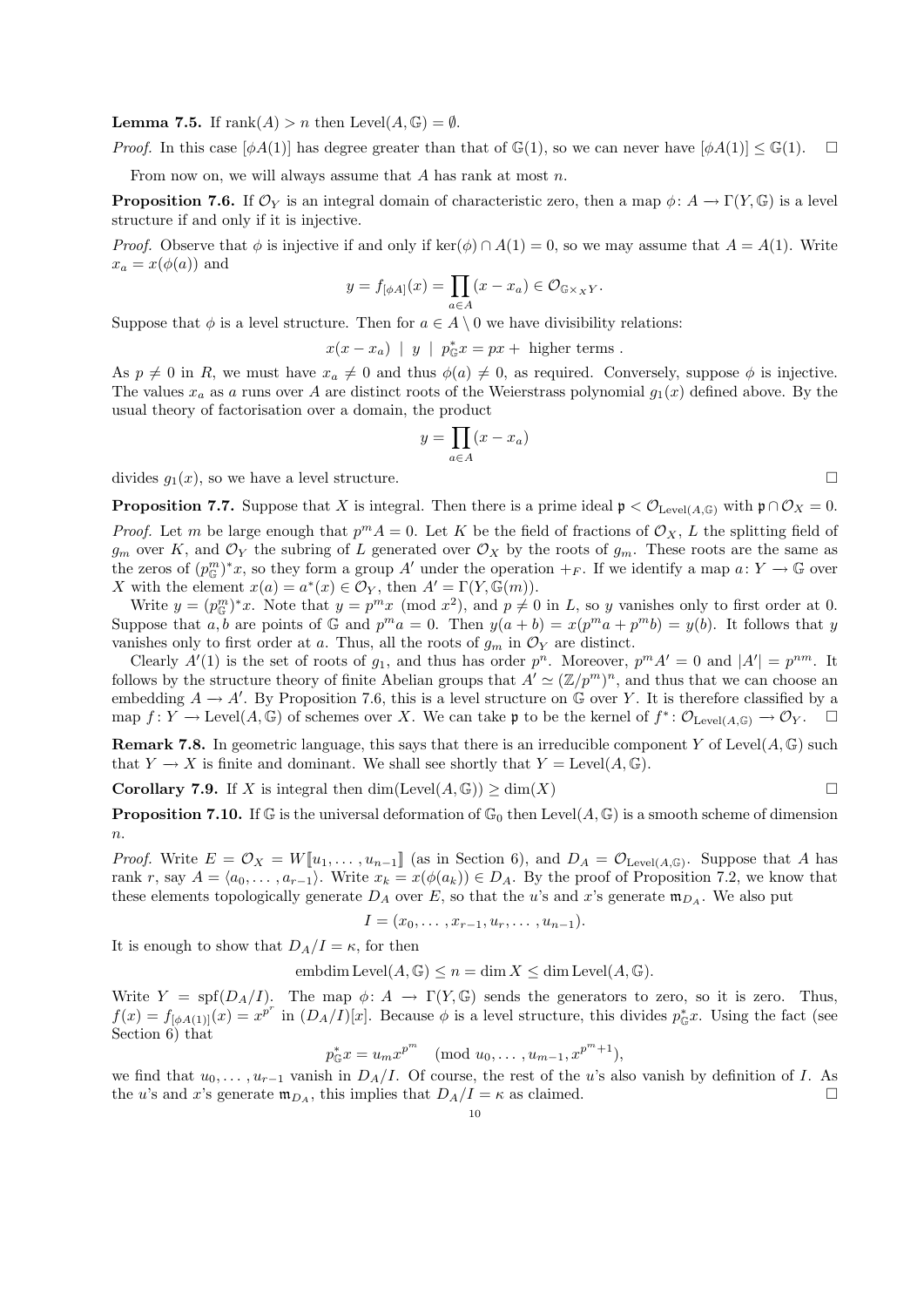**Proposition 7.11.** For any  $\mathbb{G}$ , the projection Level( $A, \mathbb{G}$ )  $\rightarrow X$  is a finite flat map.

*Proof.* We may assume that  $\mathbb{G}$  is the universal deformation of  $\mathbb{G}_0$ , as the general case is easily recovered by base change. As Level(A, G) is a closed subscheme of  $Hom(A, \mathbb{G})$  and  $Hom(A, \mathbb{G}) \to X$  is a finite flat map, we see that Level( $A, \mathbb{G}$ )  $\rightarrow X$  is finite. By propositions 7.7 and 7.10, we see that it is also dominant. A finite dominant map of smooth schemes is flat (Lemma 2.1).  $\Box$ 

**Proposition 7.12.** If  $\phi$  is a level structure then  $[\phi A(k)]$  is a subgroup scheme contained in  $\mathbb{G}(k)$ .

*Proof.* We may assume that  $A = A(k)$ , so that  $p^k A = 0$ . Suppose for the moment that the base scheme X is integral. As in the proof of Proposition 7.7, we see that the Weierstrass polynomial  $g_k$  has distinct roots. By Proposition 7.6,  $\phi$  is injective, so the polynomials  $x-x_a$  for  $a \in A$  are distinct factors of  $g_k(x)$ . It follows that  $\prod_a(x - x_a)$  divides  $g_k(x)$ , so that  $[\overline{\phi}A] \leq \mathbb{G}(k)$  as claimed.

Next, write

$$
z = \prod_{a \in A} (x - F x_a) = (\text{unit}) \times \prod_{a \in A} (x - x_a).
$$

In other words, for any point  $b$  of  $\mathbb{G}$  we have

$$
z(b) = \prod_{a \in A} x(b - \phi(a)).
$$

Write  $\mathbb{H} = \text{spf}(\mathcal{O}_X[\![z]\!])$ , so  $\mathbb H$  is a quotient scheme of G. By the Weierstrass preparation theorem, we see that  $q: \mathbb{G} \to \mathbb{H}$  is flat, of degree |A|.

We can let A act on G, with  $a \in A$  acting as translation by  $\phi(a)$ . This action is faithful, because  $\phi$  is injective. The map  $q: \mathbb{G} \to \mathbb{H}$  clearly factors through  $\mathbb{G}/A$ . It follows from Lemma 2.7 that  $\mathbb{H} = \mathbb{G}/A$  and that q is Galois. Similarly, we find that  $(\mathbb{G} \times_X \mathbb{G})/(A \times A) = \mathbb{H} \times_X \mathbb{H}$ . Using these descriptions, it is easy to construct a (unique) multiplication on  $\mathbb H$  such that q is an isogeny of formal groups. The kernel of q is just spf $(\mathcal{O}_\mathbb{G}/z) = [\phi A]$ , so  $[\phi A]$  is a subgroup scheme as claimed.

Now suppose that X is not integral. Let  $\mathbb{G}'/X'$  be the universal deformation of  $\mathbb{G}_0$ , and  $\phi'$  the universal level structure defined over Level $(A, \mathbb{G}')$ . By Proposition 7.10, we know that Level $(A, \mathbb{G}')$  is integral, so the above tells us that  $[\phi' A(k)]$  is a subgroup scheme contained in  $\mathbb{G}'(k)$ . Using the defining properties of X' and Level $(A, \mathbb{G}')$ , we construct a map  $f: X \to \text{Level}(A, \mathbb{G}')$  such that the pullback of  $\mathbb{G}'$  is  $\mathbb{G}$  and the pullback of  $\phi'$  is  $\phi$ . It follows that  $[\phi A(k)] = f^*[\phi' A(k)]$  is a subgroup scheme of  $\mathbb{G}(k)$ , as claimed.

**Corollary 7.13.** It follows from the above proof that  $z = \prod_{a \in A} (x - F x_a)$  is a coordinate on the quotient group  $\mathbb{G}/[\phi A]$ .

## 8. Galois Theory of Level Structures

In this section, we assume that  $\mathbb G$  is the universal deformation of  $\mathbb G_0$ . We write

$$
D_A = \mathcal{O}_{\text{Level}(A, \mathbb{G})}
$$

$$
D_m = \mathcal{O}_{\text{Level}(m, \mathbb{G})}
$$

$$
E = D_0 = \mathcal{O}_X
$$

$$
K_A = \text{ field of fractions of } D_A.
$$

**Theorem 8.1.** Let A and B be finite Abelian p-groups of rank at most n, and  $u: A \to B$  a monomorphism. Then:

(1)  $\text{Hom}_{E}(D_{A}, D_{B}) = \text{Hom}_{K}(K_{A}, K_{B}) = \text{Mon}(A, B).$ 

- (2) The map  $u^! \colon \text{Level}(B, \mathbb{G}) \to \text{Level}(A, \mathbb{G})$  (which sends  $\phi$  to  $\phi \circ u$ ) is finite and flat.
- (3) If  $B \simeq \Lambda(m)$  then u<sup>!</sup> is a Galois covering.
- (4) The torsion subgroup of  $\Gamma(\text{Level}(A, \mathbb{G}), \mathbb{G})$  is A.

The proof will follow after a number of lemmas.

**Lemma 8.2.**  $\text{Hom}_K(K_A, K_B) = \text{Hom}_E(D_A, D_B) = \text{Mon}(A, \Gamma(D_B, \mathbb{G}))$ .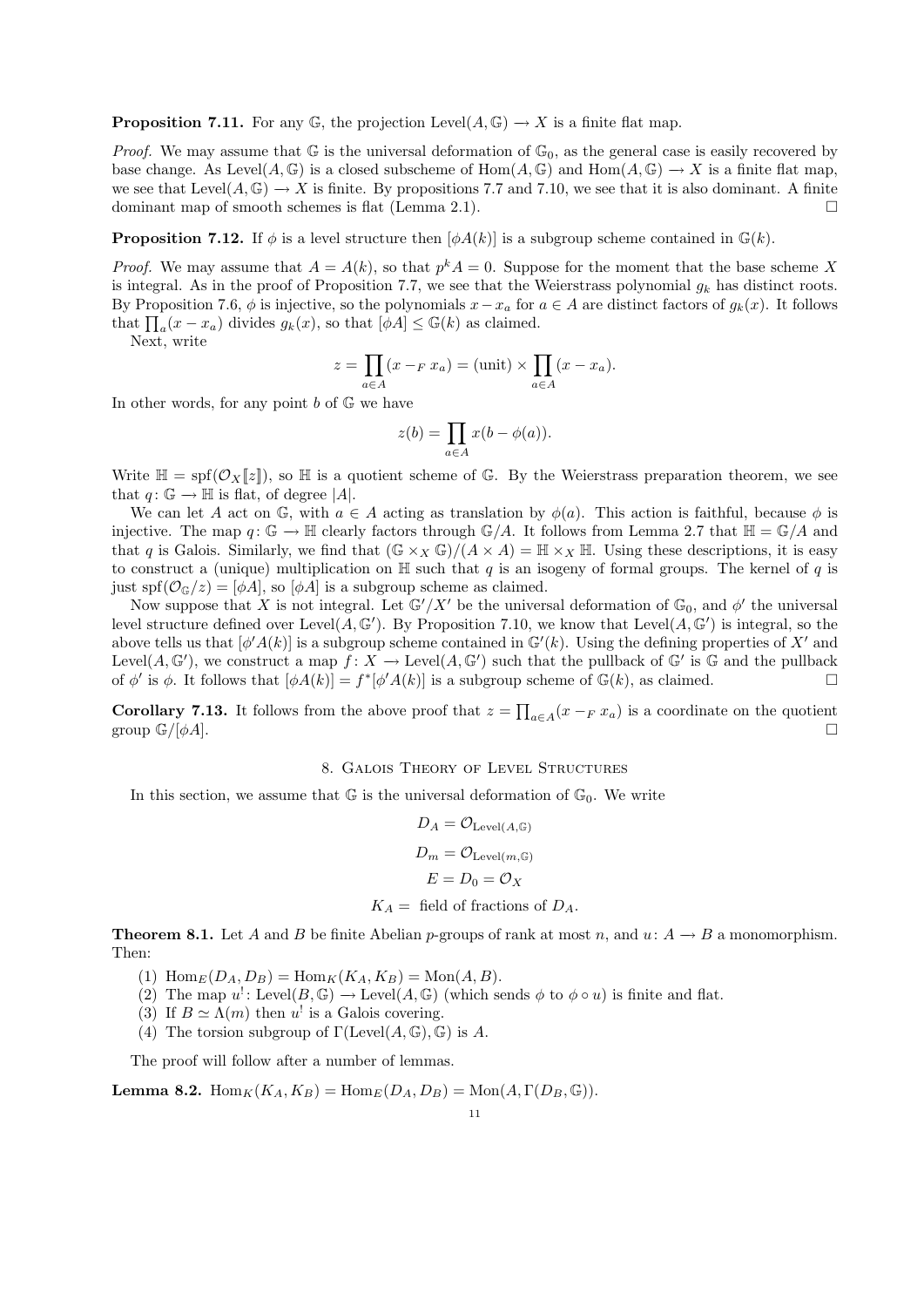Proof. By applying Lemma 2.2 to a sequence of maps

$$
Level(B, \mathbb{G}) \longrightarrow Level(A, \mathbb{G}) \longrightarrow X,
$$

we see that every E-algebra map  $D_A \to D_B$  is a monomorphism, and thus induces a map  $K_A \to K_B$  of the fields of fractions. Conversely, consider a K-algebra map  $K_A \to K_B$ . The image of  $D_A$  is integral over E, hence over  $D_B$ . As  $D_B$  is a unique factorisation domain (by Theorem 7.3), it is integrally closed in its field of fractions. Thus, the image of  $D_A$  is contained in  $D_B$ . It follows that  $\text{Hom}_K(K_A, K_B) = \text{Hom}_E(D_A, D_B)$ . On the other hand, the defining property of  $D_A$  implies that

$$
\text{Hom}_E(D_A, D_B) = \{ \text{level-}A \text{ structures on } \mathbb{G} \text{ over } D_B \}.
$$

By Proposition 7.6, this is just  $Mon(A, \Gamma(D_B, \mathbb{G}))$ .

**Lemma 8.3.** Aut $(\Lambda(m))$  acts transitively on Mon $(A, \Lambda(m))$ .

*Proof.* Without loss of generality, we may assume that there is a monomorphism  $A \to \Lambda(m)$ , and thus think of A as a subgroup of  $\Lambda(m)$ . Suppose that  $\phi: A \to \Lambda(m)$  is a mononomorphism other than the inclusion. Our task is then to find an automorphism  $\psi$  of  $\Lambda(m)$  extending  $\phi$ . By elementary linear algebra over  $\mathbb{F}_p$ , the map  $\phi_1: A(1) \to \Lambda(1)$  extends to an automorphism of  $\Lambda(1)$ . This patches with  $\phi$  to give a map  $\psi_0: A + \Lambda(1) \to \Lambda(m) \leq \Lambda$ . As  $\Lambda$  is a divisible group, it is injective, so  $\psi_0$  extends to a map  $\psi: \Lambda(m) \to \Lambda$ . The image must be killed by  $p^m$ , so we actually have  $\psi: \Lambda(m) \to \Lambda(m)$ . This is iso on  $\Lambda(1)$ , so the kernel of  $\psi$  contains no points of order p, so  $\psi$  itself is mono. By counting,  $\psi$  must be iso. Thus  $\psi \in \text{Aut}(\Lambda(m))$ and  $\psi|_A = \phi$  as required.

**Lemma 8.4.** Let B be a subgroup of  $\Lambda(m)$ , and set

$$
\Gamma = \{ \alpha \in \text{Aut}(\Lambda(m)) \text{ such that } \alpha|_B = 1_B \}.
$$

Then the group of fixed points of  $\Gamma$  is just  $B$ .

*Proof.* Suppose that  $u \notin B$ . We need to construct  $\alpha \in \Gamma$  with  $\alpha(u) \neq u$ . Suppose that u generates a cyclic subgroup C of order  $p^l$ , and that  $C' = C \cap B$  is generated by  $p^k u$  and so has order  $p^{l-k} < p^l$ . We can then construct an automorphism  $\alpha$  of  $A = B + C$  by defining  $\alpha(b + c) = b + (1 + p^{l-k})c$  when  $b \in B$  and  $c \in C$ (it is not hard to check that this is well-defined). This in turn extends to an automorphism of  $\Lambda(m)$  by Lemma 8.3. It sends u to  $(1+p^{l-k})$  $\omega \neq u.$ 

Note that  $K_m$  is generated over K by roots of the Weierstrass polynomial  $g_m$ , which splits completely over  $K_m$ . Thus  $K_m$  is the splitting field of  $g_m$ , and so is Galois over K. We can also see that  $\Lambda(m)$  is the full group of points of order  $p^m$  in  $\Gamma(D_m, \mathbb{G})$ , as  $g_m$  can only have  $\deg(g_m) = p^{mn} = |\Lambda(m)|$  roots. It follows using Lemma 8.2 that  $Gal(K_m/K) = Aut_K(K_m) = Aut(\Lambda(m))$ . Moreover, if  $p^m A = 0$  then  $K_A$  is generated by a subset of the roots of  $g_m$ , so that  $K_m$  contains a normal closure of  $K_A$ . The degree of the extension  $K \to K_A$  is just the number of embeddings of  $K_A$  in the normal closure, so

$$
[K_A : K] = | \operatorname{Hom}_K(K_A, K_m) | = | \operatorname{Mon}(A, \Lambda(m)) |.
$$

**Lemma 8.5.** Hom<sub>K</sub> $(K_A, K_B) = \text{Mon}(A, B)$ .

*Proof.* The extension  $K_m/K_B$  is Galois as  $K_m/K$  is. Moreover, the subgroup of Gal $(K_m/K)$  fixing  $K_B$  is just the group  $\Gamma \leq \text{Aut}(\Lambda(m))$  of Lemma 8.4. By the fundamental theorem of Galois theory, the fixed field of  $\Gamma$  is just  $K_B$ . Thus

$$
\operatorname{Hom}_K(K_A, K_B) = \operatorname{Hom}_K(K_A, K_m)^{\Gamma} = \operatorname{Mon}(A, \Lambda(m))^{\Gamma} = \operatorname{Mon}(A, B),
$$

the last equality coming from Lemma 8.4.

**Corollary 8.6.** The torsion subgroup of  $\Gamma(D_B, \mathbb{G})$  is B.

*Proof.* This follows easily by comparing Lemma 8.5 with Lemma 8.2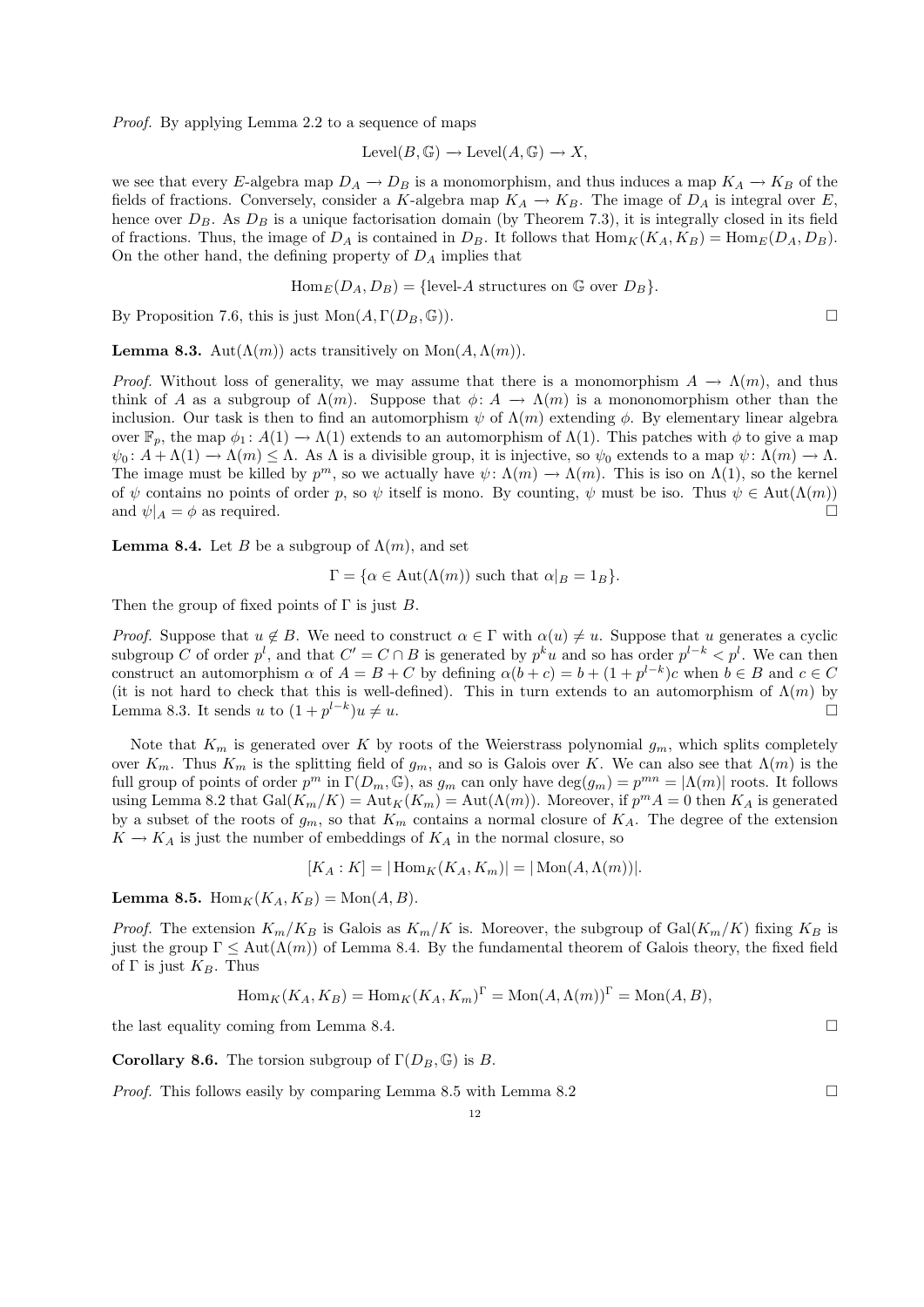Proof of Theorem 8.1. Part (1) follows immediately from lemmas 8.2 and 8.5. It follows that all the maps  $u'$ : Level $(B, \mathbb{G}) \to \text{Level}(A, \mathbb{G})$  are dominant. Both the source and target are smooth by Theorem 7.3, so u' is flat by Lemma 2.1. This gives (2). Now suppose that  $B \simeq \Lambda(m)$ , so without loss of generality  $A \leq B = \Lambda(m)$ . We have seen above that  $K_m/K_A$  is Galois, so Lemma 2.6 tells us that u' is a Galois covering. This gives (3). Finally, (4) is Corollary 8.6.

We can use the above theory to understand the structure of  $D_A$  more explicitly. For simplicity, assume that  $A = \mathbb{Z}/p^k \oplus \mathbb{Z}/p^l$ , with  $k \geq l$  (the extension to groups of larger rank is evident). It is clear that  $g_k(x)$  is divisible by  $g_{k-1}(x)$ , say  $g_k(x) = g_{k-1}(x)h_k(x)$  for some Weierstrass polynomial  $h_k$  of degree  $p^{nk} - p^{n(k-1)}$ . Let D' be the subring of  $D_A$  generated over E by the root  $x_0 = x(\phi(a_0))$  of  $h_k(x)$ . Over D', the series  $h_l(x)$ has  $p^{l} - p^{l-1}$  roots,  $\{x(jp^{k-l}a_0) \mid 0 < j < p^{l} \text{, } j \neq 0 \pmod{p}\}\$ . After dividing out the corresponding linear factors, we obtain a Weierstrass polynomial  $f(x)$  of degree  $p^{nl} - p^{n(l-1)} - p^l + p^{l-1}$ . The ring  $D_A$  is generated over D' by a root  $x_1 = x(\phi(a_1))$  of this polynomial. It is not hard to see that the product of the degrees of  $h_k$  and f is the same as the rank  $|\text{Mon}(A,\Lambda)|$  of  $D_A$  over E. It follows that  $D_A = E[x_0, x_1]/(h_k(x_0), f(x_1)).$ 

### 9. Quotients by Level Structures

Let  $\mathbb{G}_0$  be a formal group of height n over  $X_0 = \text{spec}(\kappa)$ . For every m, the divisor  $p^m[0]$  is a subgroup of  $\mathbb{G}_0$ . We write  $\mathbb{G}_0\langle m\rangle$  for the quotient group  $\mathbb{G}_0/p^m[0]$ , and  $\mathbb{G}\langle m\rangle \to X\langle m\rangle$  for the universal deformation of  $\mathbb{G}_0\langle m\rangle \to X_0$ . Note that

$$
\mathbb{G}_0(1) = \ker(p_{\mathbb{G}_0} : \mathbb{G}_0 \to \mathbb{G}_0) = p^n[0].
$$

It follows that  $p_{\mathbb{G}_0}$  induces an isomorphism  $\mathbb{G}_0\langle m+n\rangle \to \mathbb{G}_0\langle m\rangle$ . We use this to identify  $X\langle m+n\rangle$  with  $X\langle m\rangle$  and  $\mathbb{G}\langle m + n\rangle$  with  $\mathbb{G}\langle m\rangle$ .

**Proposition 9.1.** Let  $u: A \to B$  be an epimorphism of finite Abelian p-groups, with  $|\ker(u)| = p^l$  say. Then u induces a map

$$
u_!
$$
: Level $(A, \mathbb{G}\langle m \rangle) \rightarrow$  Level $(B, \mathbb{G}\langle m+l \rangle)$ .

*Proof.* Let  $\phi$  be the universal level-A structure on  $\mathbb{G}\langle m \rangle$ , which is defined over the scheme  $Y = \text{Level}(A, \mathbb{G}\langle m \rangle)$ . Write  $K = [\phi \text{ker}(u)]$ . This is a subgroup divisor on  $\mathbb{G}\langle m \rangle$ , whose restriction to the special fibre of Y is  $K_0 = p^l[0]$ . It follows that  $\mathbb{G}\langle m \rangle/K$  is a deformation of  $\mathbb{G}_0\langle m+l \rangle$ . The composite

$$
\ker(u) \to A \xrightarrow{\phi} \Gamma(Y, \mathbb{G}\langle m \rangle) \to \Gamma(Y, \mathbb{G}\langle m \rangle/K)
$$

is clearly zero. This gives a map

$$
\psi\colon B\longrightarrow \Gamma(Y,\mathbb{G}\langle m\rangle/K).
$$

I claim that this is a level structure. As  $\mathcal{O}_Y$  is an integral domain of characteristic zero, it is enough to show that  $\psi$  is injective (Proposition 7.6). Suppose  $a \in B \ \ker(u)$ , and let x be a coordinate on  $\mathbb{G}\langle m \rangle$ . In view of Corollary 7.13, we need only check that that the following product does not vanish:

$$
z(\phi a) = \prod_{c \in \ker(u)} x(\phi a - \phi c) = \prod_{c \in \ker(u)} x(\phi(a - c)).
$$

Because  $\phi$  is a level structure,  $a - c \neq 0$ , and  $\mathcal{O}_Y$  is an integral domain, we conclude that  $x(\phi(a - c)) \neq 0$ . It follows that  $z(\phi(a)) \neq 0$  as required.

The level structure  $\psi$  is classified by a map Level $(A, \mathbb{G}\langle m \rangle) \to \text{Level}(B, \mathbb{G}\langle m + l \rangle)$ , which we take to be  $u_!$ . . In the control of the control of the control of the control of the control of the control of the control of the<br>International control of the control of the control of the control of the control of the control of the con

In particular, if  $|A| = p^l$  then the maps  $0 \stackrel{0}{\rightarrow} A \stackrel{0}{\rightarrow} 0$  induce maps

$$
0^! : \mathrm{Level}(A, \mathbb{G}\langle m \rangle) \to \mathrm{Level}(0, \mathbb{G}\langle m \rangle) = X \langle m \rangle
$$

 $0_! \colon \mathrm{Level}(A, \mathbb{G}\langle m \rangle) \to \mathrm{Level}(0, \mathbb{G}\langle m+l \rangle) = X\langle m+l \rangle.$ 

The first of these is just the usual projection.

### Theorem 9.2.

- (1)  $u_!$  is a covariant functor of  $u$ .
- (2)  $u_!$  is a finite flat map.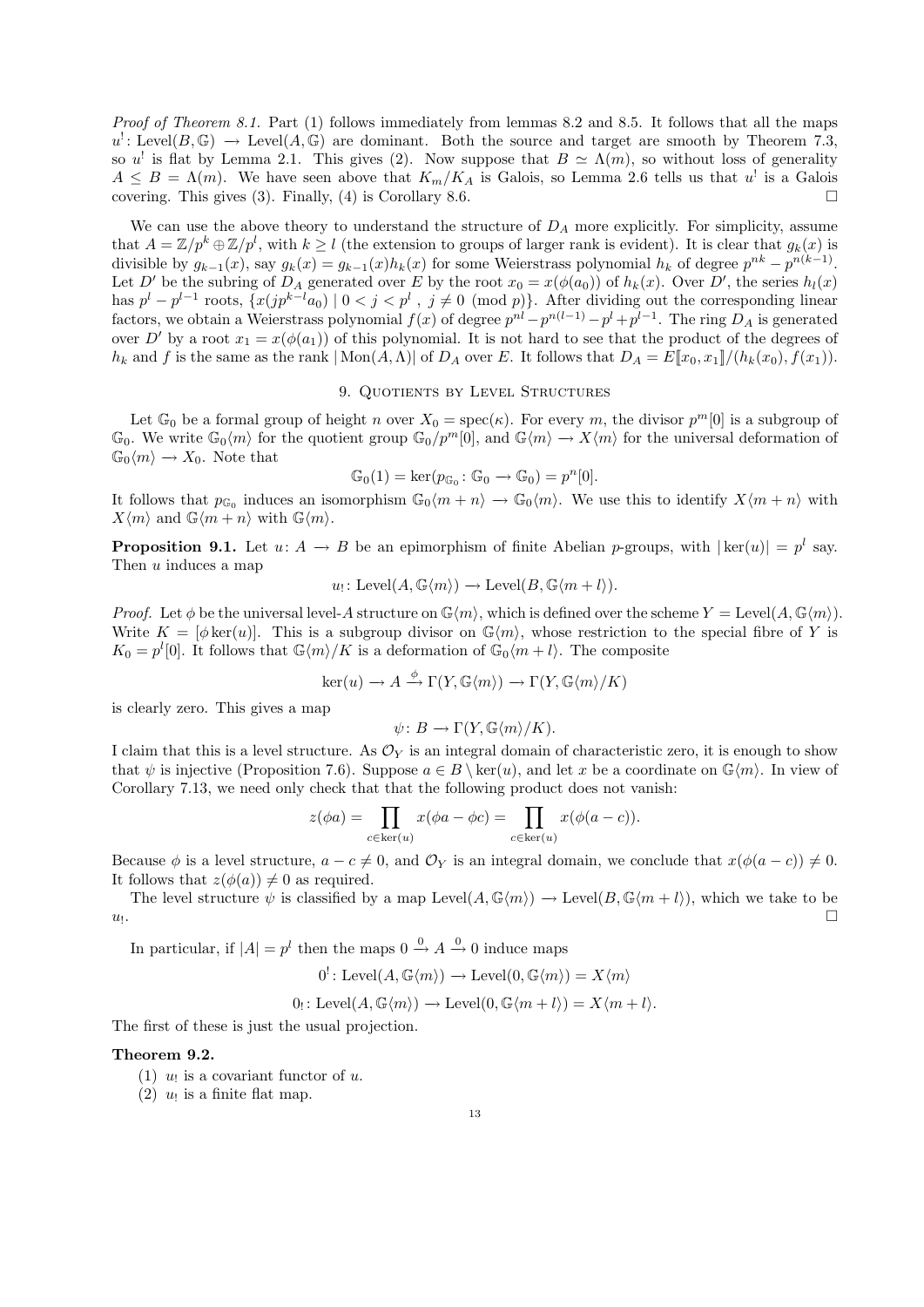(3) The maps  $0 \xrightarrow{0} \Lambda(l) \xrightarrow{0} 0$  give the same map

$$
0^! = 0_! : \text{Level}(l, \mathbb{G}\langle m \rangle) \longrightarrow X\langle m \rangle = X\langle m + n \rangle.
$$

(4) Consider a commutative square as follows.



This is a pullback if and only if it is a pushout. If so, then

$$
s^{!}v_{!} = u_{!}r^{!} \colon \text{Level}(B, \mathbb{G}\langle m\rangle) \to \text{Level}(C, \mathbb{G}\langle m+l\rangle)
$$

(where  $|\ker(u)| = p^l = |\ker(v)|$ ).

- (5) If u is iso then  $u_! = (u^!)^{-1} = (u^{-1})^!$ .
- (6) If  $A \simeq \Lambda(m)$  then  $u_!$  is a Galois covering, with Galois group  $\Gamma = {\alpha \in Aut(A) \mid u\alpha = u}.$
- (7) The maps  $0_! \colon \mathrm{Level}(B, \mathbb{G}\langle m\rangle) \to X\langle m+l\rangle$  and  $0^! \colon \mathrm{Level}(B, \mathbb{G}\langle m\rangle) \to X$  have the same degree.

*Proof.* We can take  $m = 0$  without loss of generality, and assume that  $\mathbb{G}$  is the universal deformation of  $\mathbb{G}_0$ .

- (1) This is clear.
- (2) This will be proved after (3).
- (3) The map  $0^! \colon \text{Level}(l, \mathbb{G}) \to X$  is just the originally given projection, so the group over Level $(l, \mathbb{G})$ with which we implicitly start is just  $(0^!)^* \mathbb{G}$ . We have a universal level structure  $\phi \colon \Lambda(l) \to (0^!)^* \mathbb{G}$ . By Theorem 7.4, we have  $[\phi \Lambda(l)] = \mathbb{G}(l)$ . By the definition of the map  $0<sub>l</sub>$ , we have an isomorphism

$$
(0^!)^* \mathbb{G}/\mathbb{G}(l) = (0^!)^* \mathbb{G}/[\phi \Lambda(l)] \to 0^*_{!} \mathbb{G}\langle nl \rangle
$$

whose restriction to the special fibre is just the identity map of  $\mathbb{G}_0/p^{nl}[0]$ . After using our standard identification of  $\mathbb{G}\langle nl \rangle$  with  $\mathbb{G}$ , we get an isomorphism

$$
(0^!)^* \mathbb{G}/\mathbb{G}(l) \longrightarrow 0^*_!\mathbb{G}
$$

whose restriction to the special fibre is the map

$$
p_{\mathbb{G}_0}^l \colon \mathbb{G}_0/p^{nl}[0] \to \mathbb{G}_0.
$$

Because  $\mathbb G$  is the universal deformation of  $\mathbb G_0$ , the map  $0_!$  is uniquely characterised by the existence of such an isomorphism. On the other hand, we have an isomorphism

$$
p_{\mathbb{G}}^l \colon (0^!)^* \mathbb{G}/\mathbb{G}(l) \to (0^!)^* \mathbb{G}
$$

which has the same effect on the special fibre. It follows that  $0_! = 0^!$ . (2) Choose an epimorphism  $v: \Lambda(l) \to A$  (for some large l). We thus have a chain of epimorphisms

$$
\Lambda(l) \xrightarrow{v} A \xrightarrow{u} B \xrightarrow{0} 0.
$$

This gives maps as follows, where the ∗'s refer to various integers:

$$
Level(l, \mathbb{G}\langle * \rangle) \stackrel{v_!}{\longrightarrow} Level(A, \mathbb{G}\langle * \rangle) \stackrel{u_!}{\longrightarrow} Level(B, \mathbb{G}\langle * \rangle) \stackrel{0_!}{\longrightarrow} X\langle * \rangle.
$$

By  $(3)$ , we know that the full composite  $0 \le u \le v$  is finite and dominant. All the schemes involved are smooth (and thus integral) and have dimension n. Applying Lemma 2.2 twice, we see that  $u_!$  is finite and dominant. It is therefore flat, by Lemma 2.1.

(4) Consider the following sequence

$$
A \xrightarrow{\binom{r}{u}} B \oplus C \xrightarrow{(v-s)} D.
$$

The left hand map is mono (because  $r$  is), the right hand map is epi (because  $v$  is) and the composite is zero (because the diagram commutes). It is easy to see from this that the sequence is exact if and only if the square is a pushout, if and only if the square is a pullback. If so, we write  $E = \text{ker}(u)$  and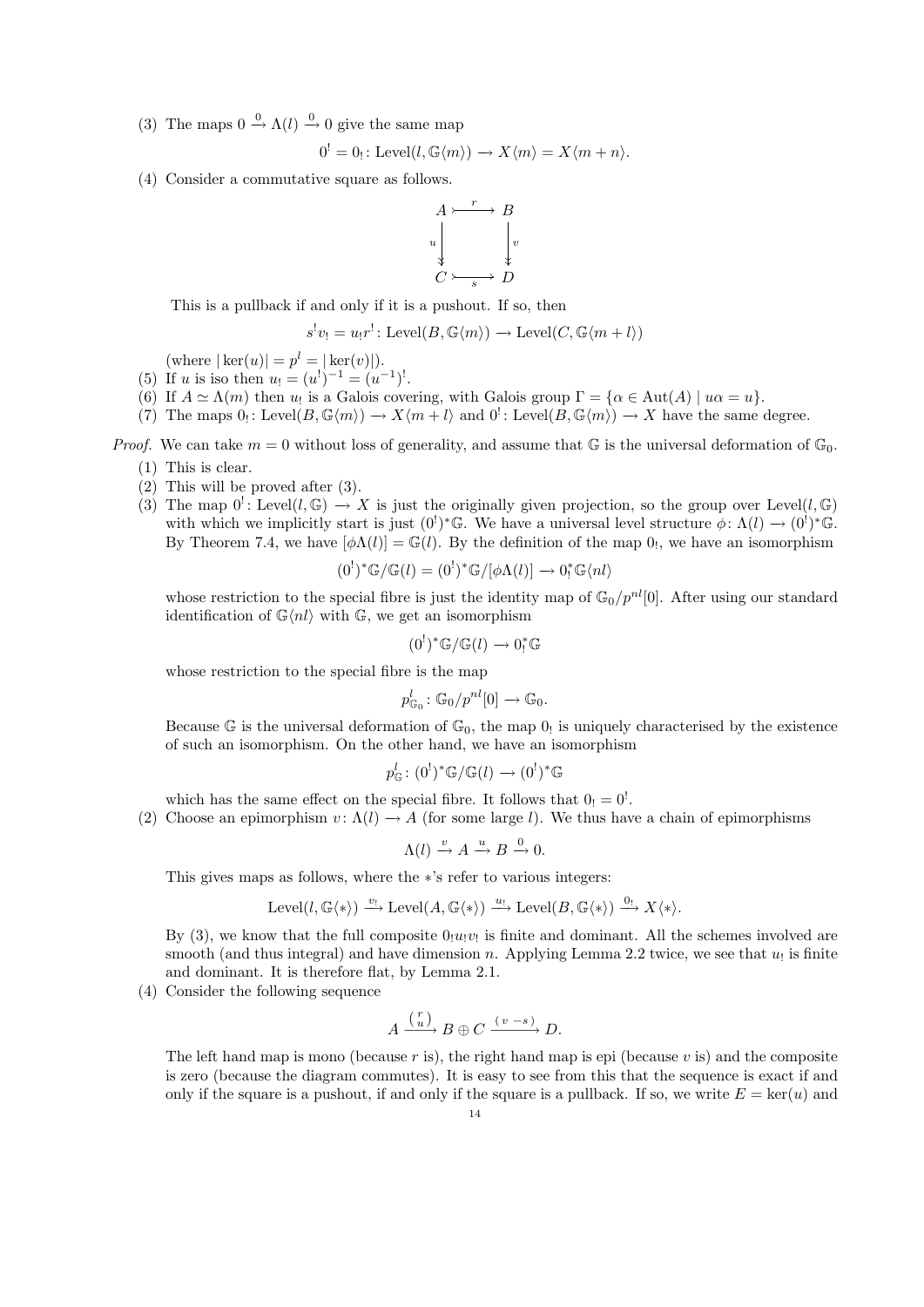observe that  $r: E \simeq \text{ker}(v)$ . Write  $Y = \text{Level}(B, \mathbb{G})$ , so we have a level structure  $\phi: B \to \Gamma(Y, \mathbb{G})$ . We define maps  $\psi$  and  $\chi$  by requiring that the following diagrams commute:

$$
A \rightarrow B \rightarrow \Gamma(Y, \mathbb{G})
$$
\n
$$
u \downarrow \qquad \qquad v \qquad \qquad \downarrow \qquad \qquad \downarrow
$$
\n
$$
C \rightarrow \qquad \rightarrow D \rightarrow \Gamma(Y, \mathbb{G}/[\phi r E])
$$
\n
$$
A \xrightarrow{\phi r} \Gamma(Y, \mathbb{G})
$$
\n
$$
u \downarrow \qquad \qquad \downarrow
$$
\n
$$
D \xrightarrow{\chi} \Gamma(Y, \mathbb{G}/[\phi r E])
$$

The two maps  $u_!r^!$  and  $s^!v_!$  from Y to Level(C,  $\mathbb{G}\langle l \rangle$ ) classify the two level structures  $\chi$  and  $\psi \circ s$ on  $\mathbb{G}/[\phi rE]$ . On the other hand, it is clear from the above diagrams that these level structures are the same.

- (5) Apply (4) with  $s = u^{-1}$  and  $r = v = 1$ .
- (6) By (3) and Theorem 8.1, we know that the composite Level $(A, \mathbb{G}) \stackrel{u_1}{\longrightarrow} \text{Level}(B, \mathbb{G}\langle l \rangle) \stackrel{0_1}{\longrightarrow} X\langle nm \rangle$  is a Galois covering. Using Lemma 2.6 to reduce to the case of field extensions, we see that  $u_!$  is Galois. Referring again to Theorem 8.1, we see that the Galois group is

$$
\Gamma = \{ \alpha \in \text{Aut}(A) \mid u_! \alpha^! = u_! \}.
$$

Using  $(5)$  and the fact that level structures over integral domains in characterstic zero are injective, we conclude that

$$
\Gamma = \{ \alpha \in \text{Aut}(A) \mid u = u\alpha \}.
$$

(7) Choose an epimorphism  $u: A = \Lambda(l) \to B$ , and let  $\Gamma$  be as above. By the Pontrjagin dual of Lemma 8.3, we see that

$$
deg(0_!) = | Aut(A)/\Gamma | = | Mon(A^*, \Lambda(l)^*)| = | Epi(\Lambda(l), A)|
$$

(where  $A^* = \text{Hom}(A, \mathbb{Q}/\mathbb{Z})$  etc.). As there are (unnatural) isomorphisms  $A \simeq A^*$  and  $\Lambda(l) \simeq \Lambda(l)^*$ , we see that

$$
deg(0_!) = |\operatorname{Mon}(A, \Lambda(l))| = |\operatorname{Mon}(A, \Lambda)|.
$$

By Theorem 8.1, this is the same as the degree of  $deg(0^!)$ .

 $\Box$ 

### 10. Classification of Subgroups

We now fix  $m \geq 0$  and study the classification of subgroups of  $\mathbb{G}$  of degree  $p^m$ .

**Theorem 10.1.** The functor from schemes over  $X$  to sets given by

$$
Y \mapsto \{ \text{ subgroups of } \mathbb{G} \times_X Y \text{ of degree } p^m \}
$$

is represented by a scheme  $\text{Sub}_m(\mathbb{G})$  over X. Moreover, for any map  $X' \to X$  we have

 $X' \times_X \mathrm{Sub}_m(\mathbb{G}) = \mathrm{Sub}_m(X' \times_X \mathbb{G}).$ 

The projection  $\text{Sub}_m(\mathbb{G}) \to X$  is a finite flat map, of degree

 $d = |\text{Sub}_m(\Lambda)| = \text{ number of subgroups of } \Lambda \text{ of order } p^m.$ 

Formulae for d will be given later. The scheme  $\text{Sub}_{m}(\mathbb{G})$  is Gorenstein.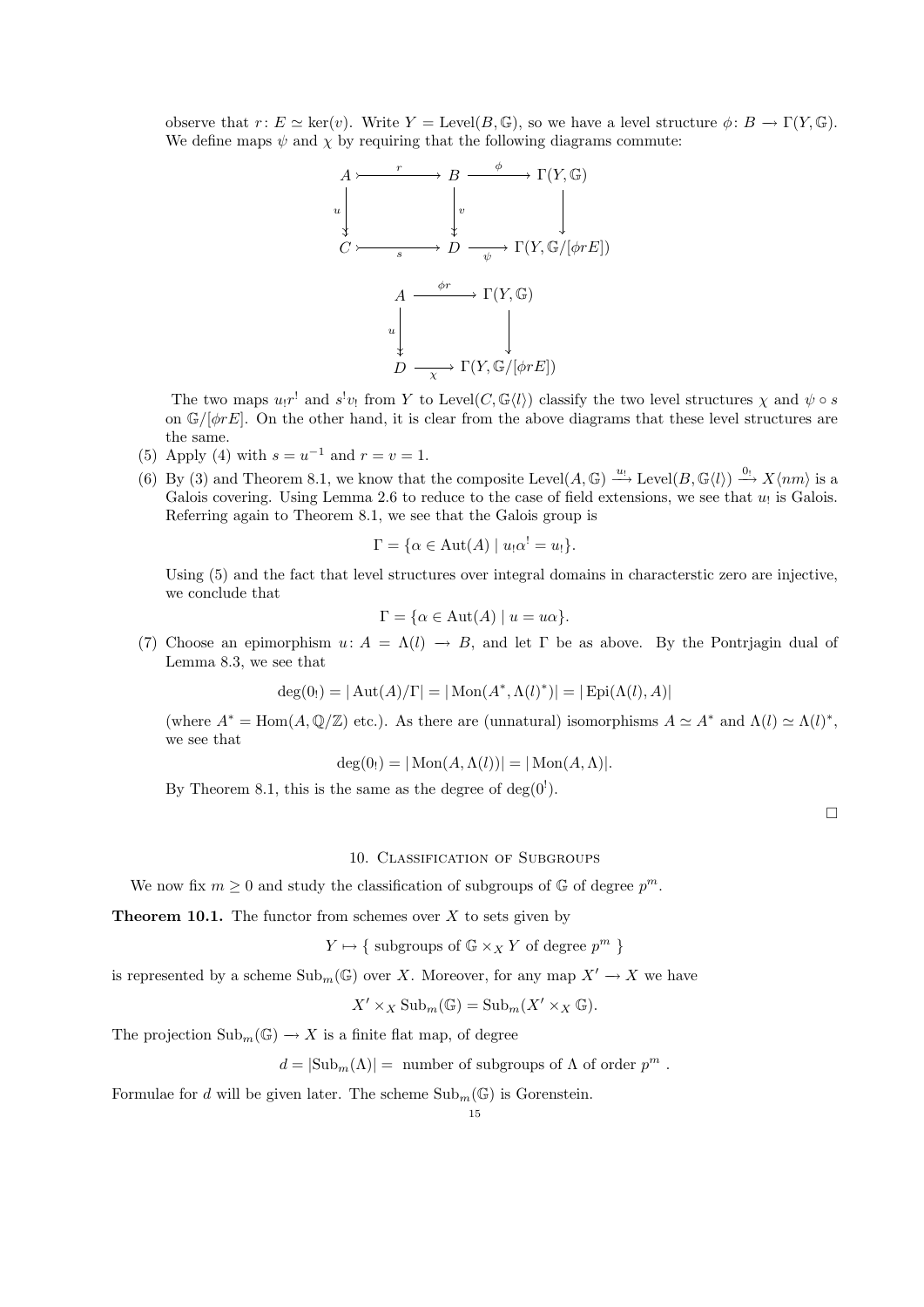The rest of this section will constitute the proof. In Subsection 10.1, we construct  $\text{Sub}_{m}(\mathbb{G})$  and show that it behaves well under pullback (cf. [9, Corollary 1.3.7]). In Subsection 10.2, we prove some combinatorial formulae. In 10.3, we apply these formulae in an argument inspired by the theory of Gröbner bases to give an upper bound for the degree of the map  $\text{Sub}_m(\mathbb{G}) \to X$ . In 10.4, we analyse what happens when we invert  $p$  and thus make all finite subgroups étale (cf. [9, Corollary 3.7.2]). In 10.5, we assemble these results to prove the theorem, except for the fact that  $\text{Sub}_m(\mathbb{G})$  is Gorenstein, which is proved in 10.6.

10.1. **Construction of Sub**<sub>m</sub>(G). Let D be the universal divisor defined over  $Y = Div_{p^m}(\mathbb{G})$ , with equation  $f_D(x) = \sum_{k=0}^{p^m} c_k x^k$ . There are unique elements  $a_{ij} \in \mathcal{O}_Y$  such that

$$
f(x +_{F} y) = \sum_{i,j=0}^{p^{m}-1} a_{ij} x^{i} y^{j} \pmod{f(x), f(y)}
$$

Define  $E' = \mathcal{O}_Y/(c_0, a_{ij} | 0 \leq i, j < p^m)$  and  $\text{Sub}_m(\mathbb{G}) = \text{spf}(E').$ 

If Z is a scheme over X and K is a divisor of degree  $p^m$  on G over Z, then K is classified by a map  $f: Z \to Y = Div_{p^m}(\mathbb{G})$ . It is easy to see that this factors (uniquely) through  $Sub_m(\mathbb{G})$  iff K is a subgroup scheme. Thus,  $\text{Sub}_m(\mathbb{G})$  represents the functor

 $Z \mapsto \{$  subgroups of  $\mathbb{G} \times_X Z$  of degree  $p^m$  }

as required. One can see from this construction that

$$
X' \times_X \mathrm{Sub}_m(\mathbb{G}) = \mathrm{Sub}_m(X' \times_X \mathbb{G}).
$$

10.2. **Combinatorics.** We write  $\Lambda^* = \text{Hom}(\Lambda, \mathbb{Q}_p/\mathbb{Z}_p) = \mathbb{Z}_p^n$ . Note that  $d(m, n)$  is also the number of lattices L of index  $p^m$  in  $\Lambda^*$ . Any lattice  $L \leq \Lambda^*$  has the form  $M.\mathbb{Z}_p^n$  for some matrix  $M \in M_n(\mathbb{Z}_p)$  with  $\det(M) \neq 0$ , and two matrices give the same lattice if and only if they are related by reversible column operations.

**Notation** . Given a sequence  $(\alpha_k, \alpha_{k+1}, \ldots, \alpha_{n-1})$  we write

$$
|\alpha| = \sum_{j} \alpha_j
$$

$$
\|\alpha\| = \sum_{j} j \alpha_j.
$$

If  $n = 1$  we allow the empty sequence, with  $|\alpha| = ||\alpha|| = 0$ .

**Lemma 10.2.** Every matrix in  $M \in M_n(\mathbb{Z}_p)$  with  $\det(M) \neq 0$  can be reduced by reversible column operations to a unique matrix of the following form (we show the case  $n = 4$ , but the generalisation is evident). Equivalently, any lattice  $L \leq \Lambda^*$  has a unique basis given by the columns of such a matrix.

$$
\begin{pmatrix} p^{\alpha_0} & 0 & 0 & 0 \ a_{01} & p^{\alpha_1} & 0 & 0 \ a_{02} & a_{12} & p^{\alpha_2} & 0 \ a_{03} & a_{13} & a_{23} & p^{\alpha_3} \end{pmatrix} \qquad 0 \le a_{kl} < p^{\alpha_l}
$$

The index of such a lattice is  $p^{|\alpha|}$ .

Proof. We find an element of minimal valuation in the top row and move the corresponding column to the left hand end. We then multiply this column by a unit to get  $p^{\alpha_0}$  at the top left, and then perform column operations to clear the rest of the top row. By induction, we can reduce the  $(n - 1) \times (n - 1)$  submatrix at the bottom right to the desired form. A few more evident column operations put the entries in the first column into the stated range. It is now not hard to see that  $\alpha_k$  is the minimal valuation of  $b_k$  among vectors of the form  $(0, \ldots, 0, b_k, \ldots, b_{n-1})$  in the lattice  $L = M.\Lambda^*$ . Moreover, the  $(k+1)$ 'th column above is the unique such vector with  $b_k = p^{\alpha_k}$  and  $0 \leq b_l < p^{\alpha_l}$  for  $l > k$ . This gives uniqueness. It is not hard to see that the vectors  $\underline{b}$  with  $0 \leq b_k < p^{\alpha_k}$  form a transversal for L in  $\Lambda^*$ , so that  $|\Lambda^*/L| = p^{|\alpha|}$ . — Первый проста в серверном проста в серверном стандартии с производительно с принципка и с принципка и с пр<br>В серверном серверном серверном серверном серверном серверном серверном серверном серверном серверном серверно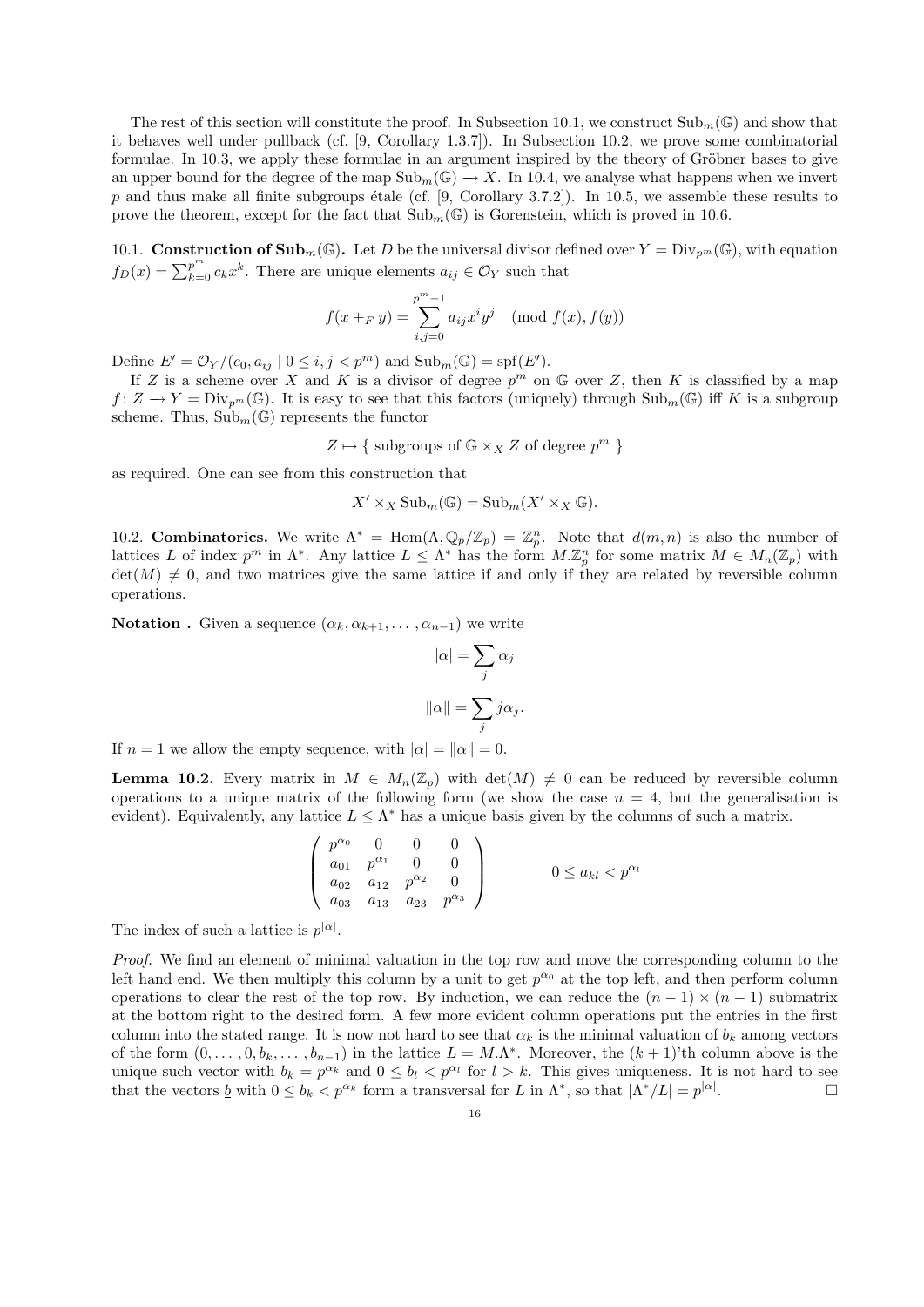**Corollary 10.3.** If  $\alpha$  runs over sequences  $(\alpha_1, \ldots, \alpha_{n-1})$  with  $|\alpha| \leq m$  then

$$
d(m,n)=\sum_{\alpha}p^{\|\alpha\|}.
$$

It follows that

$$
Z_n(t) = \sum_l d(m,n)t^m = \prod_{k=0}^{n-1} \frac{1}{1 - p^k t}.
$$

Proof. The first statement follows by counting the possible matrices in the lemma in the obvious way. Next, write

$$
(1 - pkt)^{-1} = \sum_{\alpha_k \ge 0} p^{k\alpha_k} t^{\alpha_k}.
$$

The second claim follows by expanding out the product.  $\Box$ 

We can also give a somewhat more explicit formula for  $d(m, n)$ . First, we recall the definition of the Gaussian binomial coefficients:

$$
\begin{bmatrix} k \\ l \end{bmatrix}_p = \prod_{m=0}^{l-1} \frac{p^k - p^m}{p^l - p^m} = \prod_{m=1}^l \frac{p^{k-l+m} - 1}{p^m - 1}.
$$

This can also be interpreted as the number of l-dimensional subspaces of a k-dimensional vector space over  $\mathbb{F}_p$ .

Lemma 10.4. The Gaussian binomial coefficients satisfy

$$
\begin{bmatrix} k \\ l \end{bmatrix}_p = \begin{bmatrix} k \\ k-l \end{bmatrix}_p
$$

$$
\begin{bmatrix} k-1 \\ l \end{bmatrix}_{k-l} \begin{bmatrix} k-1 \\ l \end{bmatrix}_{k-l}
$$

and

$$
\left[ \begin{array}{c} k \\ l \end{array} \right]_p = \left[ \begin{array}{c} k-1 \\ l-1 \end{array} \right]_p + p^l \left[ \begin{array}{c} k-1 \\ l \end{array} \right]_p.
$$

*Proof.* Suppose dim<sub>F<sub>p</sub></sub>  $V = k$ . There is an obvious bijection  $W \mapsto \text{ann}(W)$  between l-dimensional subspaces of V and  $(k-l)$ -dimensional subspaces of  $V^*$ , which gives the first statement. Now write  $V = L \oplus U$  with  $\dim L = 1$ . Let  $W \leq V$  have dimension l. If W contains L then it has the form  $L \oplus W'$  for a unique  $(l-1)$ dimensional subspace of U; there are  $\begin{bmatrix} k-1 \\ 1 \end{bmatrix}$  $l-1$ such W's. If W does not contain L then it is the graph of p 1

a unique linear map  $W'' \to L$  for a unique l-dimensional subspace  $W'' \leq U$ ; this occurs  $p^l \begin{bmatrix} k-1 \\ 1 \end{bmatrix}$ l  $\overline{p}$ times. The second claim follows.  $\square$ 

**Lemma 10.5.** 
$$
d(m, n) = \left[ \begin{array}{c} n+m-1 \\ n-1 \end{array} \right]_p.
$$

Proof. We know that

$$
Z_n(t) = \sum_{m} d(m, n) t^m = \prod_{k=0}^{n-1} \frac{1}{1 - p^k t}.
$$

We want to show that this is the same as

$$
W_n(t) = \sum_{m} \left[ \begin{array}{c} n+m-1 \\ n-1 \end{array} \right]_p t^m.
$$

It is enough to show that  $Z_1(t) = W_1(t)$  (which is immediate) and that  $n-1$ 

$$
(1 - p^{n-1}t)W_n(t) = W_{n-1}(t).
$$

This follows easily from the equation

$$
\begin{bmatrix} m+n-1 \ n-1 \end{bmatrix}_p - p^{n-1} \begin{bmatrix} m+n-2 \ n-1 \end{bmatrix}_p = \begin{bmatrix} m+n-2 \ n-2 \end{bmatrix}_p,
$$

which follows in turn from Lemma 10.4.  $\Box$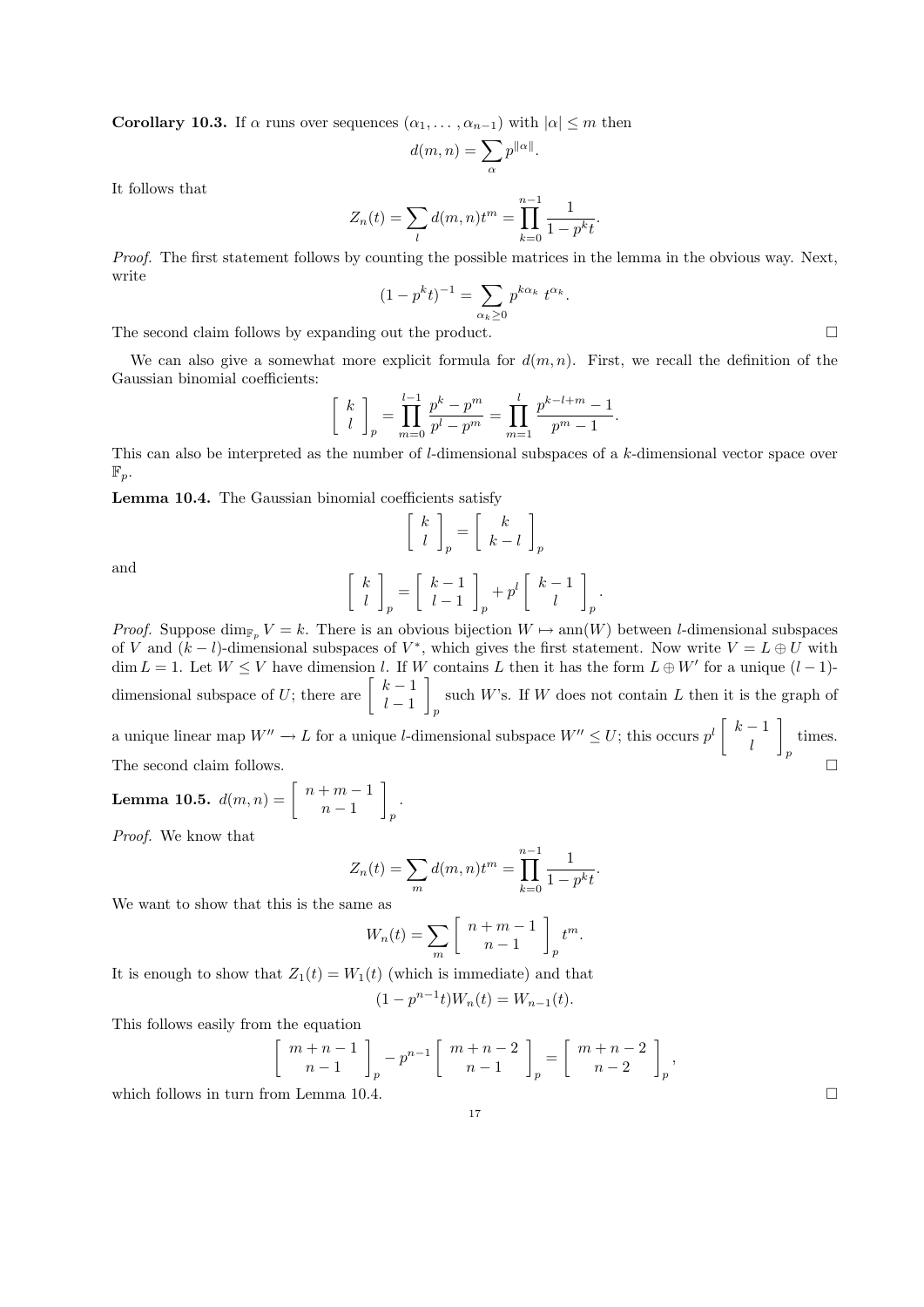We shall need another auxiliary numerical function. Fix m and n. For  $0 \leq l \leq n$  and  $0 \leq k$  we define

$$
e(k,l) = \sum_{\alpha} p^{\|\alpha\|} \qquad \text{where } \alpha = (\alpha_l, \dots, \alpha_{n-1}) \text{ and } k + |\alpha| \leq m.
$$

Of course, we have  $e(0, 1) = d(m, n)$ . If  $l = n$  we again allow  $\alpha$  to be the empty sequence, with  $|\alpha| = |\alpha|| = 0$ . Thus  $e(k, n) = 1$  provided that  $k \leq m$ .

**Lemma 10.6.**  $e(k, l)$  is the unique function with the properties

$$
e(k, n) = 1
$$
 if  $k \le m$   
\n
$$
e(k, l) = 0
$$
 if  $k > m$   
\n
$$
e(k, l) = e(k, l + 1) + p^{l}e(k + 1, l)
$$
 if  $l < n$ .

*Proof.* It is clear that  $e(k, l)$  has the first two properties. For the third, recall that

$$
e(k,l) = \sum \{ p^{\|\alpha\|} \mid \alpha = (\alpha_l, \dots, \alpha_{n-1}) \text{ and } k + |\alpha| \leq m \}.
$$

The sum of the terms with  $\alpha_l = 0$  is just  $e(k, l + 1)$ . If  $\alpha_l > 0$  then we can write  $\beta_l = \alpha_l - 1$  and  $\beta_j = \alpha_j$ for  $j > l$ . Then  $|\alpha| = 1 + |\beta|$  and  $||\alpha|| = l + ||\beta||$ . The sum of the terms with  $\alpha_l > 0$  is thus

$$
\sum \{p^l p^{\|\beta\|} \mid \beta = (\beta_l, \dots, \beta_{n-1}) \text{ and } k+1+|\beta| \leq m\}.
$$

This is just  $p^l e(k + 1, l)$ . It is easy to see that these properties characterise e uniquely.

10.3. Infinitesimal Theory. In this section, we study the scheme  $\text{Sub}_m(\mathbb{G}_0)$  (which is the same as  $X_0 \times_X$  $Sub_m(\mathbb{G})$ . We first give a lemma which is slightly more general than what we need in this section, but the extra generality will be useful later.

 $\prod_i b_i^{n_i} = 0$  with  $n_i > 0$  for all *i*. Then **Lemma 10.7.** Let B be a finite-dimensional  $\kappa$ -algebra, and suppose that elements  $b_0, \ldots, b_m \in B$  satisfy

$$
\dim_{\kappa} B \leq \sum_{i} n_i \dim_{\kappa} B/b_i.
$$

*Proof.* Write  $b' = \prod_{i>0} b_i^{n_i}$  (so that  $b_0^{n_0} b' = 0$ ). For  $0 \le j < n_0$ , the space  $Bb_0^j/Bb_0^{j+1}$  is a cyclic module over  $B/b_0$ . Moreover,  $\overline{Bb_0^{n_0}}$  is a cyclic module for  $B/b'$ . It follows that

$$
\dim_{\kappa} B \le n_0 \dim_{\kappa} B/b_0 + \dim_{\kappa} B/b'.
$$

By induction on  $m$ , we find that

$$
\dim_{\kappa} B/b' \leq \sum_{i>0} n_i \dim_{\kappa} B/(b', b_i) = \sum_{i>0} n_i \dim_{\kappa} B/b_i.
$$

The claim follows.  $\square$ 

## **Proposition 10.8.** deg  $[\text{Sub}_m(\mathbb{G}) \to X] \leq d(m, n)$ .

*Proof.* Write  $Y = \text{Sub}_m(\mathbb{G}_0)$  and  $E' = \mathcal{O}_Y$  and  $\mathbb{H} = \mathbb{G} \times_X Y$ . Note that  $\mathbb{H}$  has strict height n. We have a universal subgroup  $K < \mathbb{H}$  of degree  $p^m$  and a quotient map  $q : \mathbb{H} \to \mathbb{H}/K$ . Note that q has height m and  $\mathbb{H}/K$  has height n. Let  $Y(k, l)$  be the closed subscheme of Y on which q has strict height at least k and  $H/K$  has strict height at least l, and write

$$
E'(k,l) = \mathcal{O}_{Y(k,l)}
$$
  

$$
e'(k,l) = \dim_{\kappa} E'(k,l).
$$

Because  $p = 0$  in  $\kappa$  we have  $Y = Y(0, 1)$ . Clearly also  $Y(k, l) = \emptyset$  and  $e'(k, l) = 0$  if  $k > m$ .

Next, recall that  $Y = Sub_m(\mathbb{G}_0)$  is a closed subscheme of  $Div_{n^m}(\mathbb{G}_0)$ . To see what this means more explicitly, choose coordinates x and y on  $\mathbb{H}$  and  $\mathbb{H}/K$ . By the Weierstrass preparation theorem, we can write  $q^*y = f(x)u(x)$  with f a monic polynomial of degree  $p^m$  congruent to  $x^{p^m}$  modulo  $m_Y$ , and u invertible. It follows that f is just the monic polynomial  $f_K$  classifying the divisor K, and thus that the coefficients of f (excluding the top one) generate the maximal ideal of E'. Over  $Y(m, l)$  we have  $q^*y = 0 \pmod{x^{p^m}}$  from which we see that  $f(x) = x^{p^m}$ . It follows that the maximal ideal of  $E'(m, l)$  is zero, so that  $e'(m, l) \leq 1$ .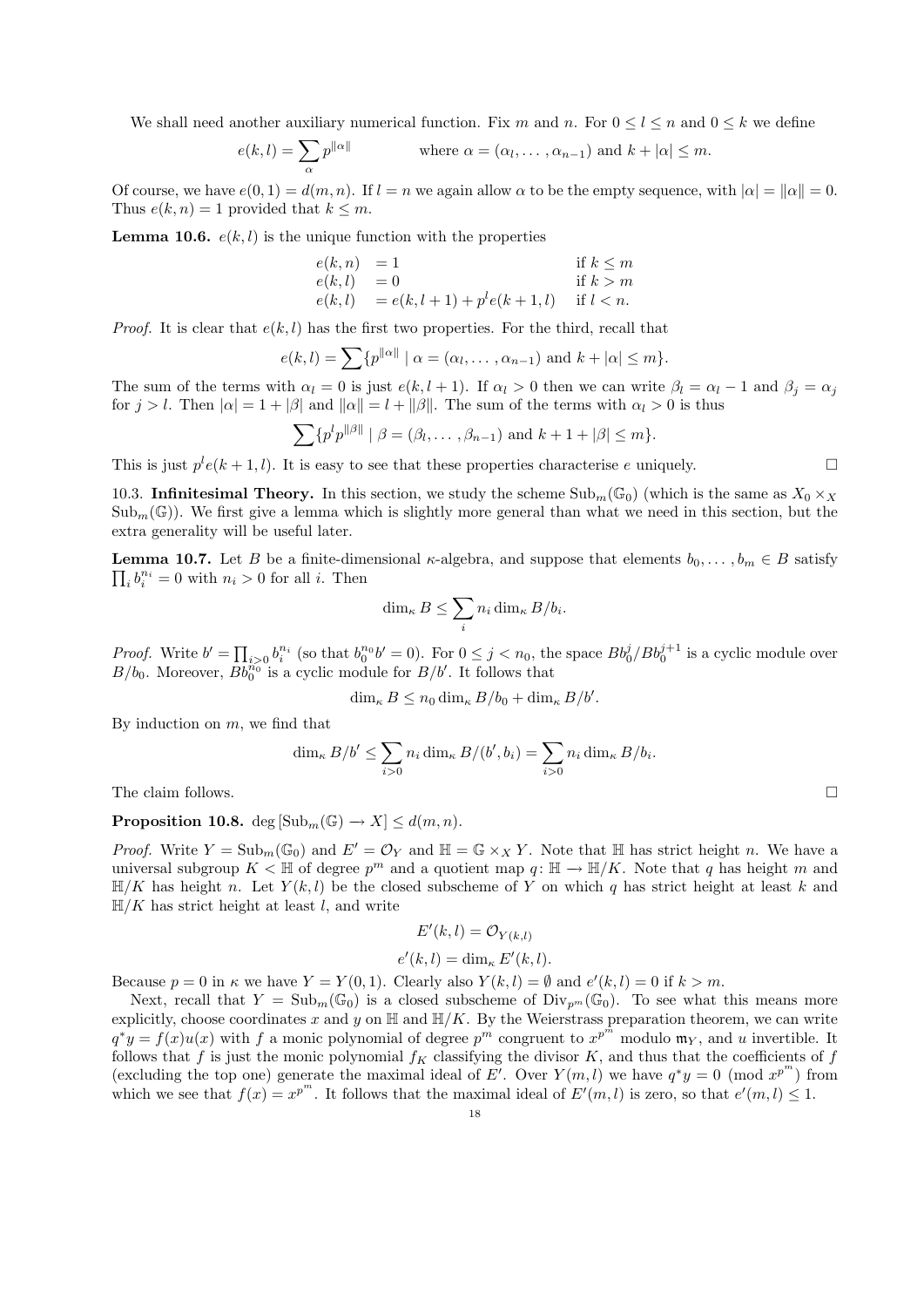Next, I claim that  $e'(k, l) \leq e'(k, l+1) + p^l e'(k+1, l)$  when  $l < n$ . To see this, we work temporarily over  $E'(k, l)$ . There are elements  $u, v, a \in E'(k, l)$  with u invertible such that

$$
p_{\mathbb{H}/K}^* y = ux^{p^n} + \cdots
$$
  
\n
$$
p_{\mathbb{H}/K}^* y = vy^{p^l} + \cdots
$$
  
\n
$$
q^* y = ax^{p^k} + \cdots
$$

Note that  $E'(k, l)/a = E'(k + 1, l)$  and  $E'(k, l)/v = E'(k, l + 1)$ . The relation  $p_{\mathbb{H}/K} \circ q = q \circ p_{\mathbb{H}}$  gives

$$
va^{p^l}x^{p^{k+l}} + \cdots = au^{p^k}x^{p^{k+n}} + \cdots.
$$

Because we assume that  $l < n$ , we find that  $va^{p^l} = 0$ . The claim now follows from Lemma 10.7.

We next consider the analogous situation with  $l = n$  and  $k < m$ , so that a lies in the maximal ideal of E'. By the same argument, we find that  $va^{p^n} = au^{p^k}$ , so that

$$
a(1 - vu^{-p^k}a^{p^n - 1}) = 0.
$$

The term in parentheses is a unit, so  $a = 0$ . This shows that  $E'(k, n) = E'(k+1, n)$ . By induction, we see that  $E'(k, n) = E'(m, n)$ , so that  $e'(k, n) = e'(m, n) \leq 1$ .

From the above and Lemma 10.6 we see that  $e'(k, l) \leq e(k, l)$ . In particular,  $\dim(E') = e'(0, 1) \leq e(0, 1) =$  $d(m, n)$  as claimed.

10.4. Rational Theory. In this section, we shall assume that  $\mathcal{O}_X$  is an integral domain in which  $p \neq 0$ , that K is a subgroup of G of degree  $p^m$ , and that we are given a level-m structure  $\phi: \Lambda(m) \to \mathbb{G}$ . For  $a \in \Lambda(m)$  we write  $x_a = x(\phi(a)) \in \mathcal{O}_X$ .

For any subgroup A of order  $p^m$  of  $\Lambda$  (equivalently, of  $\Lambda(m)$ ), we have a subgroup-scheme [ $\phi A$ ] of G, with degree  $p^m$ . This corresponds to a section  $\alpha_A \colon X \to \text{Sub}_m(\mathbb{G})$ . Putting these together, we get a map

$$
\mathrm{Sub}_m(\Lambda) \times X \to \mathrm{Sub}_m(\mathbb{G}),
$$

or equivalently

$$
\mathcal{O}_{\mathrm{Sub}_m(\mathbb{G})} \to F(\mathrm{Sub}_m(\Lambda), \mathcal{O}_X).
$$

(The target ring  $F(\text{Sub}_m(\Lambda), \mathcal{O}_X)$  is the ring of functions from the finite set  $\text{Sub}_m(\Lambda)$  to the ring  $\mathcal{O}_X$ , with pointwise operations.)

Proposition 10.9. The resulting map

$$
\mathcal{O}_{\mathrm{Sub}_{m}(\mathbb{G})}[\frac{1}{p}] \to F(\mathrm{Sub}_{m}(\Lambda), \mathcal{O}_{X}[\frac{1}{p}])
$$

is surjective with nilpotent kernel.

The proof will be given after some intermediate results. We write  $a \sim b$  if and only if a is a unit multiple of b.

Firstly, recall from Theorem 7.4 that  $[\phi \Lambda(m)] = \mathbb{G}(m)$ , and hence that

$$
(p_{\mathbb{G}}^m)^*x \sim \prod_{a \in \Lambda(m)} (x - x_a).
$$

On the other hand, for any formal group we have  $(p_{\mathbb{G}}^m)^*x = p^mx \pmod{x^2}$ . It follows that  $\prod_{a\neq 0} x_a \sim p^m$ . Consider the discriminant

$$
\Delta = \prod_{a \neq b} (x_a - x_b).
$$

Write  $N = |\Lambda(m)| = p^{mn}$ . It follows easily from the above and Lemma 4.3 that

$$
\Delta \sim \prod_{a \neq b} x_{a-b} \sim \left(\prod_{a \neq 0} x_a\right)^N \sim p^{mN}.
$$

In particular,  $\Delta$  becomes invertible when we invert p.

Now write  $E' = \mathcal{O}_{\text{Sub}_m(\mathbb{G})}$ , and  $\mathfrak{p}_A = \text{ker}(\alpha_A) \triangleleft E'$ . Note that  $E'/\mathfrak{p}_A = \mathcal{O}_X$ .

**Lemma 10.10.** If  $A \neq B$  then p is nilpotent mod  $\mathfrak{p}_A + \mathfrak{p}_B$ .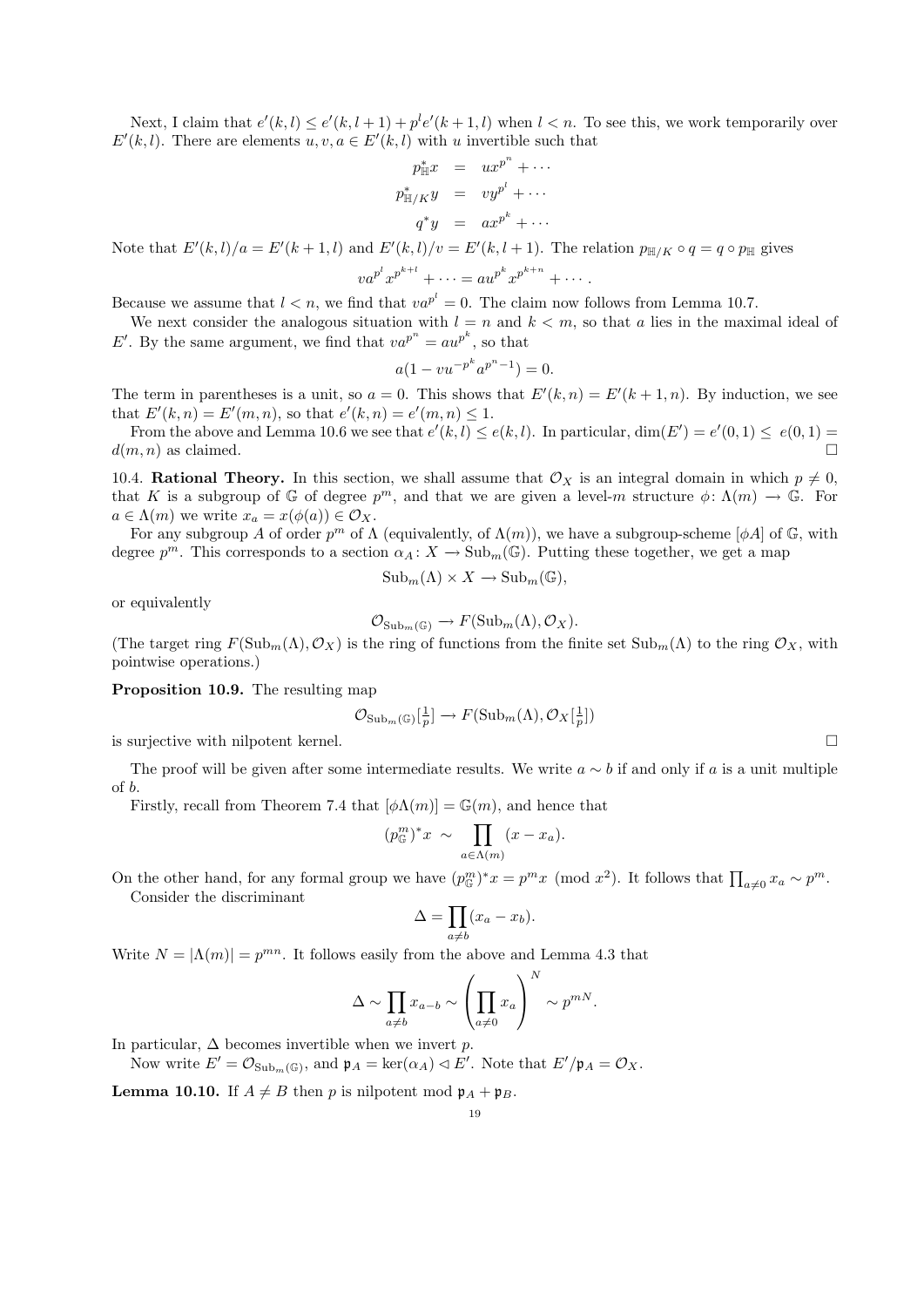*Proof.* We may suppose that there exists  $a \in A \setminus B$ . Modulo  $\mathfrak{p}_B$  we have  $f_K(x) = \prod_{b \in B} (x - x_b)$ , and modulo  $\mathfrak{p}_A$  we have  $f_K(x_a) = 0$ . Thus, using Lemma 4.3 we get

$$
0 = f_K(x_a) = \prod_{b \in B} (x_a - x_b) \sim \prod_b x_{a-b} \pmod{\mathfrak{p}_A + \mathfrak{p}_B}.
$$

Each term in the product  $\prod_{b\in B}(x_a-x_b)$  divides  $\Delta$  and thus divides a power of p. Thus p is nilpotent mod  $\mathfrak{p}_A + \mathfrak{p}_B$  as claimed.

**Lemma 10.11.** If p is a prime ideal in E' and  $p \notin \mathfrak{p}$  then  $\mathfrak{p} > \mathfrak{p}_A$  for some A.

*Proof.* We know that  $K \leq \mathbb{G}(m)$ , so  $f_K(x)$  divides  $f_{\mathbb{G}(m)}(x) = \prod_{a \in \Lambda(m)} (x - x_a)$ . Now work over the integral domain  $E'/\mathfrak{p}$ . We know that the discriminant of  $f_{\mathbb{G}(m)}$  is nonzero, so the roots are distinct. We must therefore have  $f_K(x) = \prod_{a \in A} (x - x_a)$  for some uniquely determined subset  $A \subseteq \Lambda(m)$ . As K is a subgroup scheme of G, it must be invariant under translation by any of its points. From this, it follows easily that A is a subgroup of  $\Lambda(m)$ , and that  $\mathfrak{p} \geq \mathfrak{p}_A$ .

*Proof of Proposition 10.9.* The last two lemmas show that  $\mathfrak{p}_A[\frac{1}{p}] + \mathfrak{p}_B[\frac{1}{p}] = E'[\frac{1}{p}]$  and

$$
\bigcap_{A} \mathfrak{p}_A[\frac{1}{p}] = \bigcap_{\mathfrak{p} \in \operatorname{spec} E'[\frac{1}{p}]} \mathfrak{p} = \sqrt{0}.
$$

The proposition follows by the Chinese remainder theorem.

**Corollary 10.12.** The map  $\text{Sub}_m(\mathbb{G}) \to X$  is flat, with degree  $d(m, n)$ .

*Proof.* Write  $E = \mathcal{O}_X$  and  $d = d(m, n)$ . By Proposition 10.8 we know that there is an E-linear epimorphism  $E^d \to E'$ . It follows that the induced map

$$
f' \colon E[\tfrac{1}{p}]^d \to E'[\tfrac{1}{p}] \to E'[\tfrac{1}{p}]/\sqrt{0}
$$

is epi. By Proposition 10.9, this is an epimorphism between two free modules of the same rank, so it is iso. By assumption E is an integral domain in which  $p \neq 0$ , so  $E^d \to E[\frac{1}{p}]^d$  is mono. By considering the following square, we see that f is mono and thus iso (and thus that  $0 = \sqrt{0} \triangleleft E'$ ).



 $\Box$ 

10.5. General Theory. We can now prove Theorem 10.1, except for the Gorenstein property, which is treated in the next subsection. Let  $\mathbb G$  be a formal group of height n over an arbitrary connected base X. Let  $\mathbb{G}'/X'$  be the universal deformation of  $\mathbb{G}_0/X_0$ , and let  $\mathbb{G}''$  be the pullback of  $\mathbb{G}'$  to Level $(m,\mathbb{G}')$ . We can apply Corollary 10.12 to conclude that the projection

$$
\mathrm{Sub}_m(\mathbb{G}^{\prime\prime})=\mathrm{Level}(m,\mathbb{G}')\times_{X'}\mathrm{Sub}_m(\mathbb{G}')\to \mathrm{Level}(m,\mathbb{G}')
$$

is flat, with degree  $d(m, n)$ . As Level $(m, \mathbb{G}') \to X'$  is faithfully flat, it is not hard to conclde that  $\text{Sub}_m(\mathbb{G}') \to$ X' is also flat, with degree  $d(m, n)$ . As  $\text{Sub}_{m}(\mathbb{G}) = X \times_{X'} \text{Sub}_{m}(\mathbb{G}')$ , we see that  $\text{Sub}_{m}(\mathbb{G}) \to X$  is again flat, with the required degree.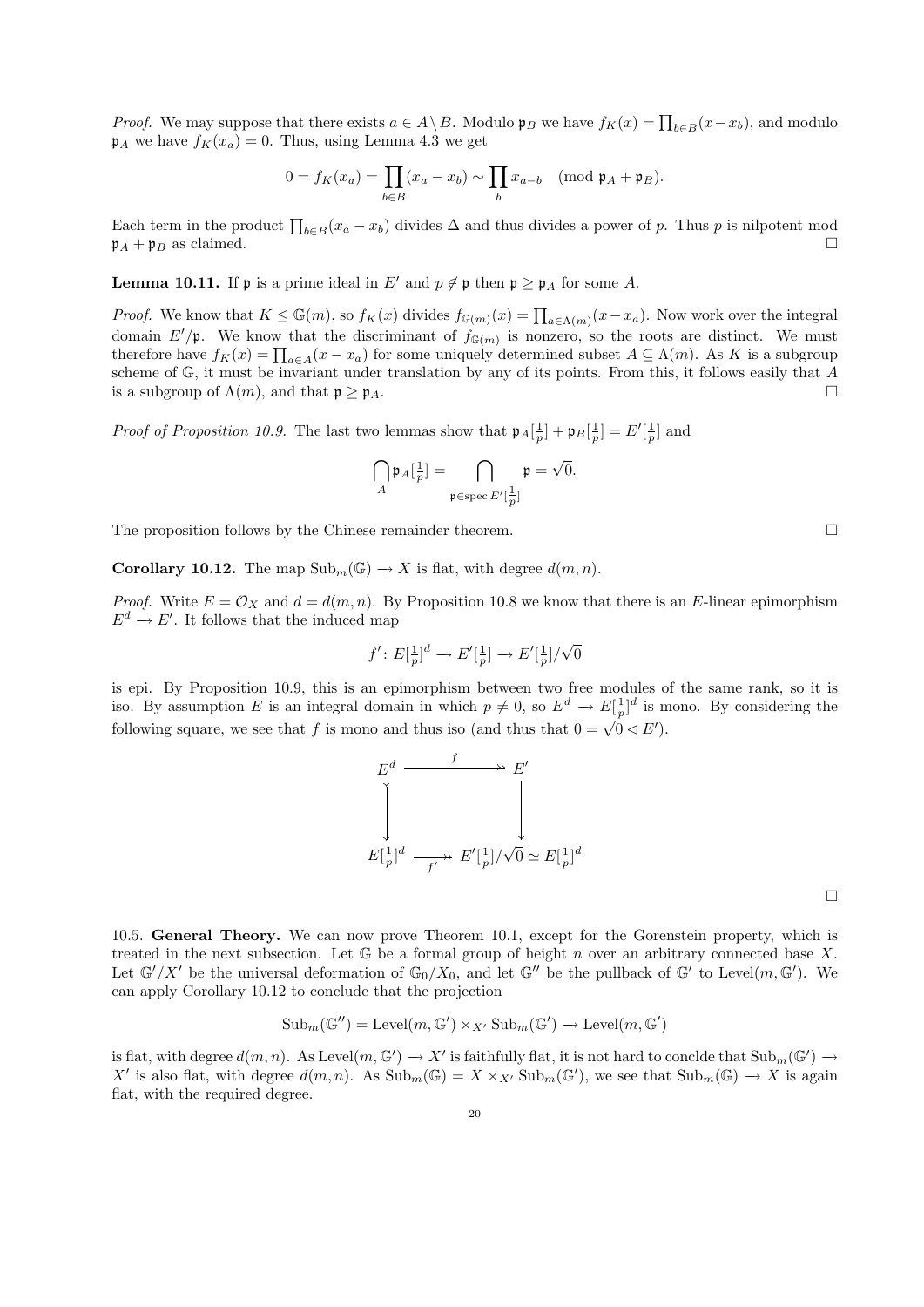10.6. The Gorenstein property. We next show that the scheme  $\text{Sub}_{m}(\mathbb{G})$  is Gorenstein (I do not know whether it is a complete intersection). We first recall the definition and basic facts about Gorenstein rings.

**Definition 10.13.** A Noetherian local ring R is *Gorenstein* if the R-module R admits a finite resolution by injective R-modules.

## Proposition 10.14.

- (a) Let R be a Noetherian local ring, and  $(x_1, \ldots, x_m)$  a regular sequence in R generating an ideal  $I \leq \mathfrak{m}$ . Then R is Gorenstein if and only if  $R/I$  is Gorenstein.
- (b) A regular Noetherian local ring is Gorenstein.
- (c) An Artinian local ring R is Gorenstein if and only if the socle  $\operatorname{soc}(R) = \{a \in R \mid a\mathfrak{m} = 0\}$  has dimension one over  $\kappa = R/\mathfrak{m}$ .

Proof. Part (a) is [2, Proposition 3.1.19(b)]. As a field is visibly Gorenstein, part (b) follows. Part (c) is essentially [2, Theorem 3.2.10].

Recall the notation used in the proof of Proposition 10.8. We write Y for the scheme  $\text{Sub}_{m}(\mathbb{G}_{0})$  and put  $\mathbb{H} = \mathbb{G} \times_X Y$ . We have a universal subgroup  $K < \mathbb{H}$  of degree  $p^m$  and a quotient map  $q: \mathbb{H} \to \mathbb{H}/K$ . We choose coordinates x and y on H and  $\mathbb{H}/K$ . There is thus an element  $a \in \mathcal{O}_Y$  such that  $q^*y = ax \pmod{x^2}$ . We can also consider the equation  $f_K(x)$  of the divisor K, which is a unit multiple of  $q^*y$  in  $\mathcal{O}_Y[\![x]\!]$ . Thus  $f_K(x) = a'x \pmod{x^2}$  for some element  $a' \in \mathcal{O}_Y$ , which is a unit multiple of a.

**Proposition 10.15.** The ring  $\mathcal{O}_{\text{Sub}_m(\mathbb{G})}$  is Gorenstein. The socle of the quotient ring  $\mathcal{O}_{\text{Sub}_m(\mathbb{G}_0)}$  is generated by the element  $a \uparrow (p + \ldots + p^{n-1})$  (where  $a \uparrow N$  means  $a^N$ ). It is also generated by  $a' \uparrow (p + \ldots + p^{n-1})$ .

*Proof.* First, recall that  $\mathcal{O}_{\mathrm{Sub}_{m}(\mathbb{G}_{0})} = \kappa \otimes_{X} \mathcal{O}_{\mathrm{Sub}_{m}(\mathbb{G})}$ , which is obtained from  $\mathcal{O}_{\mathrm{Sub}_{m}(\mathbb{G})}$  by killing the sequence  $(u_0, \ldots, u_{n-1})$ . This sequence is regular (because  $\text{Sub}_m(\mathbb{G}) \to X$  is flat). Thus, by part (a) of Proposition 10.14, it is enough to show that  $\mathcal{O}_{\text{Sub}_m(\mathbb{G}_0)}$  is Gorenstein. Moreover, by part (c) of Proposition 10.14, it is enough to show that the socle is generated by  $a \uparrow (p + \ldots + p^{n-1})$ .

To do this, we reuse the notation and ideas of the proof of Proposition 10.8. It was shown there that

$$
e'(k, l) \le e'(k, l+1) + p^l e'(k+1, l) \qquad (l < n).
$$

There is a similar relation for the numbers  $e(k, l)$ , with the inequality replaced by an equality. Moreover, we have

$$
e'(k, n) \le 1 = e(k, n)
$$
  
\n
$$
e'(k, l) = 0 = e(k, l)
$$
  
\n
$$
(k \le m).
$$
  
\n
$$
(k > m).
$$

Finally, Theorem 10.1 implies that  $e(0,1) = d(m,n) = e'(0,1)$ . It follows easily that  $e'(k,l) = e(k,l)$  when  $k \leq m$  and  $l \leq n$ , and thus that  $e'(k, l) = e'(k, l + 1) + p^l e'(k + 1, l)$  when  $l < n$ . In particular, we have  $e'(0, l) = e'(0, l + 1) + p^{l}e'(1, l)$ . Recall that the corresponding inequality was derived from the relation  $va^{p^l} = 0$ , with  $E'(0, l)/a = E'(1, l)$  and  $E'(0, l)/v = E'(0, l + 1)$ . Because we are considering the case  $k = 0$ , the element a here is the same as that in the statement of the proposition. Using Lemma 10.16 below, we find that multiplication by  $a^{p^l}$  gives an isomorphism  $\operatorname{soc}(E'(0,l+1)) \simeq \operatorname{soc}(E'(0,l))$ . It follows that multiplication by  $b = a \uparrow (p + \ldots + p^{n-1})$  gives an isomorphism  $\operatorname{soc}(E'(0, n)) \simeq \operatorname{soc}(E'(0, 1))$ . As  $e'(0, n) = e(0, n) = 1$ , we see that  $E'(0,n) = \kappa$  and thus that  $\operatorname{soc}(E'(0,n)) = \kappa$ . Moreover,  $E'(0,1) = \mathcal{O}_{\operatorname{Sub}_m(\mathbb{G}_0)}$ . It follows that  $\operatorname{soc}(\mathcal{O}_{\operatorname{Sub}_m(\mathbb{G}_0)})$  is generated by b, as claimed. The last statement of the proposition is trivial.

We still owe the reader the following lemma.

**Lemma 10.16.** Let R be a finite-dimensional local algebra over a field  $\kappa$ , with maximal ideal m. Suppose that  $v, a \in \mathfrak{m}$  satisfy  $va^k = 0$  (for some k) and  $\dim(R) = \dim(R/v) + k \dim(R/a)$ . Then multiplication by  $a^k$  is a monomorphism  $R/v \to R$ , whose image is the annihilator of v. Moreover, this map induces an isomorphism  $\operatorname{soc}(R/v) \simeq \operatorname{soc}(R)$ .

*Proof.* As in the proof of Lemma 10.7, we filter R by the ideals  $Ra^i$  (where  $0 \le i \le k$ ). The quotients are cyclic modules over  $R/a$ , and the last ideal  $Ra^k$  is a cyclic module over  $R/v$ , so that  $\dim(Ra^i/Ra^{i+1}) \leq$  $\dim(R/a)$  and  $\dim(Ra^k) \leq \dim(R/v)$ . On adding up these inequalities, we obtain the inequality  $\dim(R) \leq$  $\dim(R/v) + k \dim(R/a)$ , which is by assumption an equality. It follows that all our inequalities are actually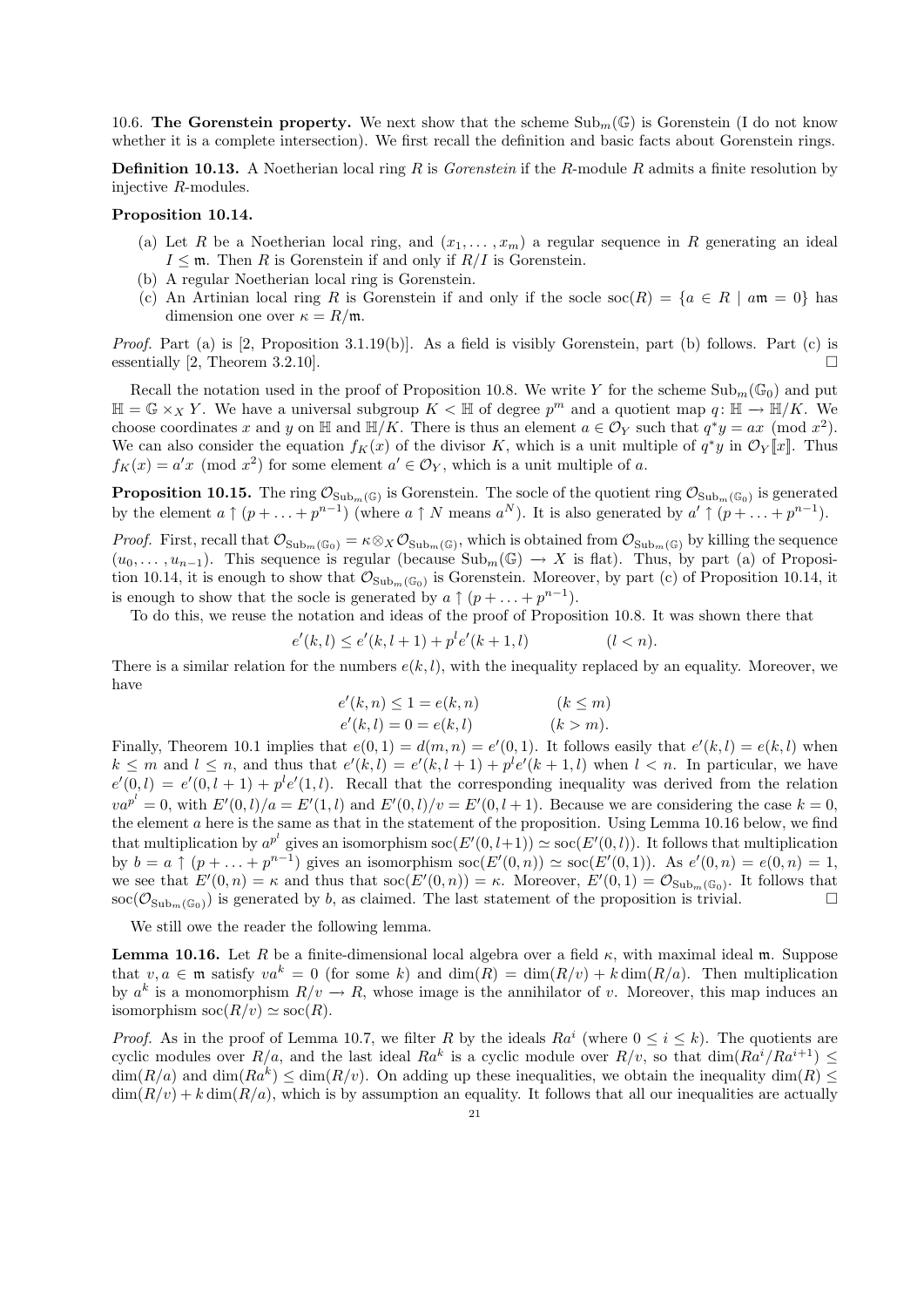equalities, and thus that all our cyclic modules are actually free of rank one. This means that multiplication by  $a^k$  gives a monomorphism  $R/v \to R$ .

Let  $J$  be the annihilator of  $v$ , so that the image of the above map is clearly contained in  $J$ . On the other hand, we have short exact sequences

$$
J \to R \xrightarrow{v} Rv,
$$
  

$$
Rv \to R \to R/v
$$

which imply that  $\dim(J) = \dim(R/v)$ . It follows that our monomorphism  $a^k: R/v \to J$  is actually an isomorphism.

It is immediate that  $a^k \operatorname{soc}(R/v) \leq \operatorname{soc}(R)$ . Conversely, suppose that  $x \in \operatorname{soc}(R)$ . As  $v \in \mathfrak{m}$ , we have  $xv = 0$ , so that  $x \in J$ . It follows that  $x = a^k y$  for some  $y \in R/v$ . Suppose that  $z \in \mathfrak{m}$ . Then  $a^k(yz) = xz = 0$  because  $x \in \text{soc}(R)$ . As multiplication by  $a^k$  is a monomorphism, we see that  $yz = 0$  in  $R/v$ . Thus  $y \in \text{soc}(R/v)$ . This means that  $a^k$  gives an isomorphism  $\text{soc}(R/v) \simeq \text{soc}(R)$ , as claimed.

11. Flags

Consider a sequence  $\lambda = (\lambda_0 = 0 \le \lambda_1 \le \ldots \le \lambda_m = n)$ . A flag of type  $\lambda$  on G will mean a sequence of subgroup divisors  $0 = K_0 < K_1 < \ldots < K_m = \mathbb{G}(1)$  such that  $K_k$  has degree  $p^{\lambda_k}$ . Using Proposition 4.6 and Theorem 10.1, we see that the functor from schemes over  $X$  to sets given by

## $Y \mapsto \{ \text{ flags of type } \lambda \text{ on } \mathbb{G} \times_X Y \}$

is represented by a scheme  $Flag(\lambda, \mathbb{G})$  over X. This is in fact a closed subscheme of  $\prod_k Sub_{\lambda_k}(\mathbb{G})$  and thus is finite over X.

Similarly, we let  $Flag(\lambda, \Lambda)$  be the set of sequences  $0 = A_0 < A_1 < \ldots < A_m = \Lambda(1)$  such that  $|A_k|$  $p^{\lambda_k}$ . Let  $a_0, \ldots, a_{n-1}$  be the standard basis of  $\Lambda(1) = (\mathbb{Z}/p)^n$ . Write  $\Lambda_k = \langle a_i | i \rangle \langle \lambda_k \rangle$ , so that  $\Lambda =$  $(\Lambda_0, \ldots, \Lambda_m) \in \text{Flag}(\lambda, \Lambda)$ . Write  $\Gamma = \text{Aut}(\Lambda(1))$  and let  $\Gamma(\lambda)$  be the subgroup which preserves  $\underline{\Lambda}$ . Clearly  $Flag(\lambda, \Lambda) \simeq \Gamma/\Gamma(\lambda).$ 

If  $\phi: \Lambda(1) \to \Gamma(X, \mathbb{G})$  is a level structure then by putting  $K_k = [\phi \Lambda_k]$  we obtain a flag of type  $\lambda$ . This construction gives rise to a map Level $(1, \mathbb{G}) \to \text{Flag}(\lambda, \mathbb{G})$ .

Theorem 11.1. The maps

$$
Level(1, \mathbb{G}) \to Flag(\lambda, \mathbb{G}) \to X
$$

are flat of degree  $|\Gamma(\lambda)|$  and  $|\text{Flag}(\lambda,\Lambda)|$  respectively. If G is the universal deformation of  $\mathbb{G}_0$  then  $\text{Flag}(\lambda,\mathbb{G})$ is a smooth scheme and Level $(1, \mathbb{G}) \to \text{Flag}(\lambda, \mathbb{G})$  is Galois.

We will prove this theorem at the end of this section.

First, observe that whenever we have a flag of type  $\lambda$  we have isogenies

$$
\mathbb{G} = \mathbb{G}/K_0 \xrightarrow{q_1} \mathbb{G}/K_1 \xrightarrow{q_2} \dots \xrightarrow{q_{m-1}} \mathbb{G}/K_{m-1} \xrightarrow{q_m} \mathbb{G}.
$$

At the last stage, we have identified  $\mathbb{G}/K_m = \mathbb{G}/\mathbb{G}(1)$  with G via the isomorphism  $p_{\mathbb{G}}: \mathbb{G}/\mathbb{G}(1) \simeq \mathbb{G}$ . With this convention, we have

$$
q_m \circ q_{m-1} \circ \cdots \circ q_1 = p_{\mathbb{G}} : \mathbb{G} \to \mathbb{G}.
$$

Moreover,  $q_k$  has height  $\lambda_k - \lambda_{k-1}$ .

11.1. **Combinatorics.** Consider a sequence  $\mu = (0 = \mu_0 \le \mu_1 \le \ldots \le \mu_m \le n)$ . Choose linearly independent subspaces  $N_k \leq \Lambda(1)$  of dimension  $\mu_k - \mu_{k-1}$  and put  $M_k = \bigoplus_{j=1}^k N_j$  and  $M'_k = \bigoplus_{j=k+1}^m N_j$ .

**Definition 11.2.**  $d(\mu)$  is the number of flags of type  $\lambda$  such that  $A_k \cap M_m = M_k$  for  $0 \le k \le m$ . This is clearly independent of the choices made. Note that  $d(0,\ldots,0) = |F \text{lag}(\lambda,\Lambda)|$ , that  $d(\mu) = 0$  unless  $\mu_{k+1} - \mu_k \leq \lambda_{k+1} - \lambda_k$  for  $0 \leq k < m$ , and that  $d(\mu) = 1$  if  $\mu_k = \lambda_k$  for  $0 \leq k < m$ .

**Definition 11.3.** If  $\mu_m < n$  and  $0 < k \leq m$  write

$$
\theta_k \mu = (\mu_0, \dots, \mu_{k-1}, \mu_k + 1, \dots, \mu_m + 1).
$$

**Lemma 11.4.** If  $\mu_m < n$  then

$$
d(\mu) = \sum_{k=1}^{m} p^{\mu_m - \mu_k} d(\theta_k \mu).
$$
  
22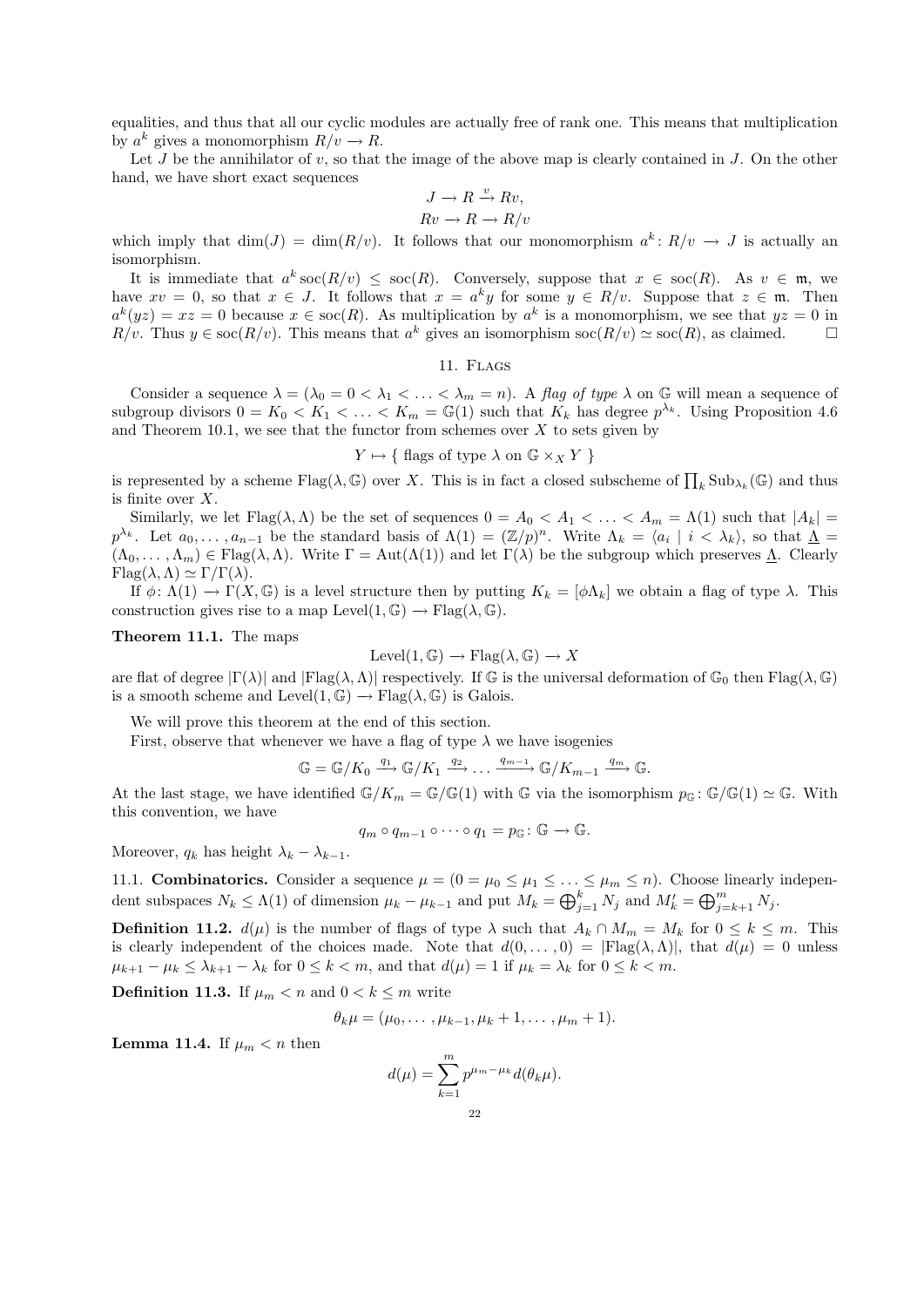*Proof.* Choose  $L \leq \Lambda(1)$  with  $\dim_{\mathbb{F}_p} L = 1$  and  $L \cap M_m = 0$ . Let A be a flag of type  $\lambda$  such that  $A_j \cap M_m = M_j$ for all  $j$ . There is an exact sequence

$$
0 \to M_j \to A_j \cap (M_m \oplus L) \xrightarrow{\pi_j} L.
$$

Note that  $\pi_m$  is epi. Let k be the least value of j for which  $\pi_j$  is epi (or equivalently, nonzero). For  $j < k$ we have  $A_j \cap (M_m \oplus L) = M_j$ . For  $j \geq k$ , there is a unique map  $f_j: L \to M'_j$  such that

$$
A_j \cap (M_m \oplus L) = A_j \cap (M_j \oplus M'_j \oplus L) = M_j \oplus \text{graph}(f_j).
$$

Moreover,  $f_{i+1}$  is just the composite

$$
L \xrightarrow{f_j} M'_j = N_{j+1} \oplus M'_{j+1} \to M'_{j+1}
$$

It follows that all the  $f_j$  are determined by  $f_k \in \text{Hom}(L, M'_k)$ . Moreover, any homomorphism  $L \to M'_k$ can arise in this way. It follows that the number of A's with a given value of k is  $|\text{Hom}(L, M'_k)|d(\theta_k\mu)$  $p^{\mu_m-\mu_k}d(\theta_k\mu)$ . The claim follows.

11.2. Infinitesimal Theory. We next study the scheme  $Y = X_0 \times_X \text{Flag}(\lambda, \mathbb{G})$ . Consider a sequence  $\mu$  as above. Write  $Y(\mu)$  for the closed subscheme of Y on which  $q_k$  has strict height at least  $\mu_k - \mu_{k-1}$  for all k. Put  $A(\mu) = \mathcal{O}_{Y(\mu)}$  and  $e(\mu) = \dim_{\kappa} A(\mu)$ . Note that  $e(0,\ldots,0) = \dim_{\kappa} A$ . Recall that we have isogenies

$$
\mathbb{G} = \mathbb{G}/K_0 \xrightarrow{q_1} \mathbb{G}/K_1 \xrightarrow{q_2} \cdots \xrightarrow{q_{m-1}} \mathbb{G}/K_{m-1} \xrightarrow{q_m} \mathbb{G}
$$

with

$$
q_m \circ q_{m-1} \circ \cdots \circ q_1 = p_{\mathbb{G}} : \mathbb{G} \to \mathbb{G}.
$$

**Proposition 11.5.** deg [Flag( $\lambda$ , G)  $\rightarrow$  X] = dim<sub>k</sub>  $A \leq$  [Flag( $\lambda$ ,  $\Lambda$ )].

Proof. Note that

$$
e(0,\ldots,0)=\dim_{\kappa} A=\deg [\mathrm{Flag}(\lambda,\mathbb{G})\to X],
$$

and that

$$
d(0,\ldots,0)=|\mathrm{Flag}(\lambda,\Lambda)|,
$$

so it is enough to prove that  $e(\mu) \leq d(\mu)$  for all  $\mu$ . It is clear that  $e(\mu) = 0$  unless  $\mu_{k+1} - \mu_k \leq \lambda_{k+1} - \lambda_k$ for  $0 \leq k < m$ . Next, suppose that  $\mu_k = \lambda_k$  for  $0 \leq k < m$ . It follows that over  $Y(\mu)$  we have  $K_k = p^{\lambda_k}[0]$ for  $0 \leq k < m$ . By construction, the ring A is generated over  $\kappa$  by the parameters of the divisors  $K_k$ , so this implies that  $\kappa \to A(\mu)$  is epi and  $e(\mu) \leq 1$ . We now need only prove that when  $\mu_m < n$  we have

$$
e(\mu) \le \sum_{k=1}^m p^{\mu_{k-1}} e(\theta_k \mu).
$$

To see this, we work temporarily over  $A(\mu)$ . We shall write  $a \uparrow n$  for  $a^n$  where typographically convenient. Choose coordinates  $x_k$  on the formal groups  $\mathbb{G}/K_k$ . There are elements  $b_k \in A(\mu)$  such that

 $q_k^* x_k = b_k (x_{k-1} \uparrow (p^{\mu_k - \mu_{k-1}})) + \text{higher terms}.$ 

Note that  $A(\mu)/b_k = A(\theta_k \mu)$ . We also have

$$
q_1^* q_2^* \dots q_m^* x_m = (x_0 \uparrow p^{\mu_m}) \prod_{k=1}^m (b_k \uparrow p^{\mu_m - \mu_k}) + \text{higher terms}.
$$

On the other hand,  $q_1^* \dots q_m^* x_m = p_{\mathbb{G}}^* x_0$ , and this is divisible by  $x_0^{p^n}$  $\frac{p}{0}$  (because Y lies over  $X_0$ ). By assumption  $\mu_m < n$ , so we have

$$
\prod_{k=1}^{m} (b_k \uparrow p^{\mu_m - \mu_k}) = 0.
$$

It follows by Lemma 10.7 that

$$
\dim_{\kappa} A(\mu) \leq \sum_{k} p^{\mu_m - \mu_k} \dim_{\kappa} A(\mu)/b_k = \sum_{k} p^{\mu_m - \mu_k} \dim_{\kappa} A(\theta_k \mu).
$$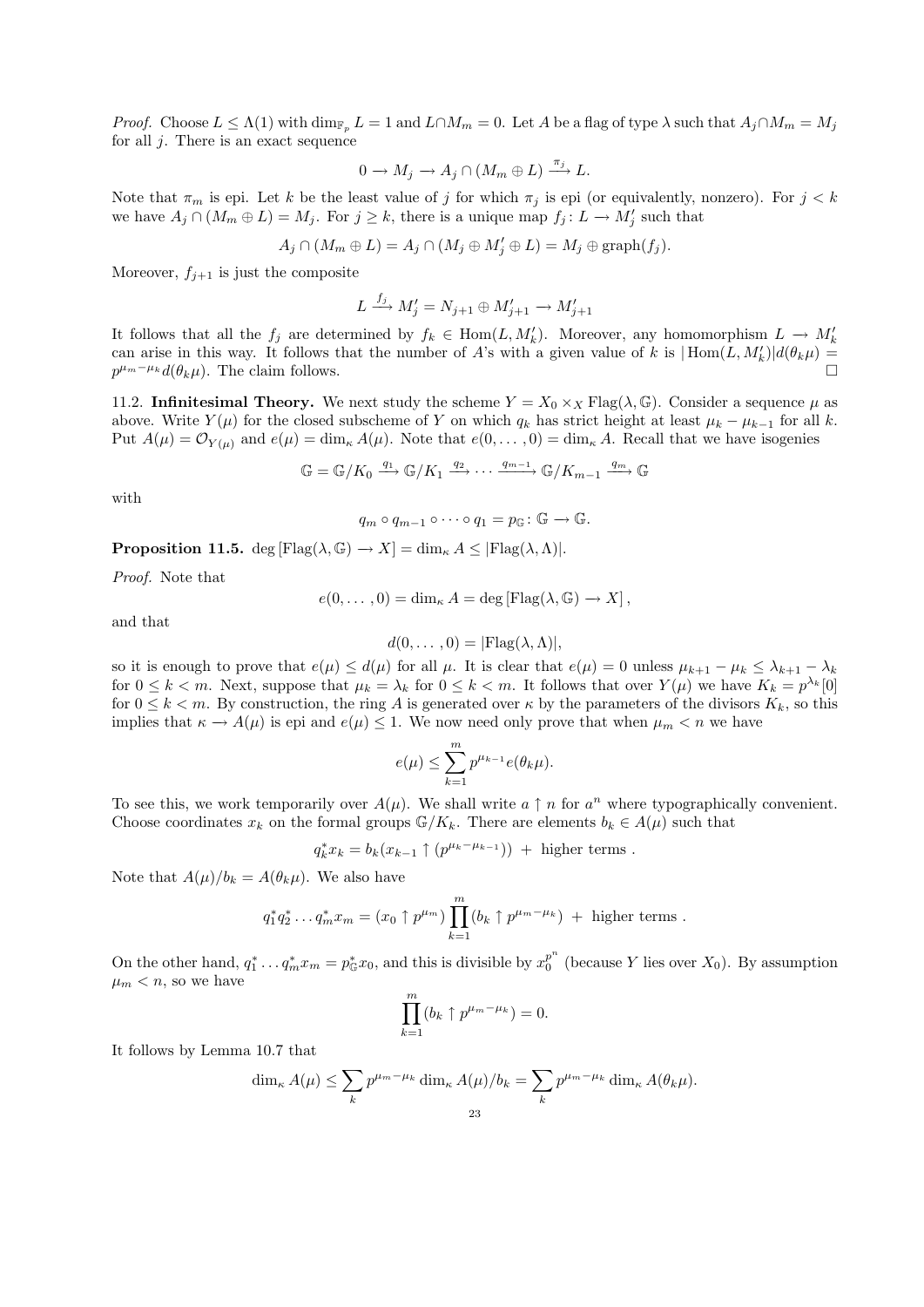In other words,

$$
(\mu) \leq \sum_{k=1}^m p^{\mu_{k-1}} e(\theta_k \mu).
$$

as required.  $\Box$ 

11.3. Galois Theory. In this subsection we assume that  $\mathbb G$  is the universal deformation of  $\mathbb G_0$ . As mentioned earlier, there is a map Level $(1, \mathbb{G}) \to \text{Flag}(\lambda, \mathbb{G})$ , classifying the flag  $[\phi \Lambda_0] < \ldots < [\phi \Lambda_m]$ ; this clearly factors through Level $(1, \mathbb{G})/\Gamma(\lambda)$ .

Given a subset  $S \subseteq \Lambda(1)$ , we have a divisor  $[\phi S] = \sum_{a \in S} [\phi(a)]$  on G over Level $(1, \mathbb{G})$ . Suppose we have maps Level $(1, \mathbb{G}) \stackrel{f}{\rightarrow} Y \stackrel{g}{\rightarrow} X$  such that f is epi and gf is the usual map. We shall say that S is defined over Y (or over  $\mathcal{O}_Y$ ) if and only if there is a (unique) divisor D on Y such that  $[\phi S] = f^*D$ , or equivalently if and only if the polynomial  $\prod_{a \in S} (t - x_a)$  lies in the subring  $\mathcal{O}_Y[t] \leq \mathcal{O}_{\text{Level}(1,\mathbb{G})}[t]$ .

For example, if S is invariant under the action of  $\Gamma(\lambda)$  then S is defined over the quotient scheme Level $(1, \mathbb{G})/\Gamma(\lambda)$ . The following facts are evident:

- (1) If  $D_0$  and  $D_1$  are defined over Y then so is  $D_0 + D_1$ .
- (2) If  $D_0$  and  $D_0 + D_1$  are defined over Y then so is  $D_1$ .
- (3) If the point a and the divisor D are defined over Y then so is the translate  $T_a^*D$ .

 $\epsilon$ 

**Lemma 11.6.** Suppose we have epimorphisms Level $(1, \mathbb{G}) \to Y \xrightarrow{g} Y' \to X$ . Suppose that  $a \in S \subseteq A$ , that S is defined over Y', and that  $\mathcal{O}_Y$  is generated by  $x_a$  over  $\mathcal{O}_{Y'}$ . Then  $\deg(g) \leq |S|$ .

*Proof.* Consider the polynomial  $f(t) = \prod_{b \in S} (t - x_b) \in \mathcal{O}_{Y'}[t]$ , which is monic and has degree |S|. Clearly  $f(x_a) = 0$  so  $\mathcal{O}_Y$  is a quotient of  $\mathcal{O}_{Y'}[t]/f(t)$  and thus needs at most |S| generators over  $\mathcal{O}_{Y'}$ .

**Remark 11.7.** Geometrically, this means that Y embeds as a closed subscheme of the divisor  $[\phi S]$  over Y'.

**Proposition 11.8.** deg [Level(1,  $\mathbb{G}$ )  $\rightarrow$  Flag( $\lambda$ ,  $\mathbb{G}$ )]  $\leq |\Gamma(\lambda)|$ .

*Proof.* We again write  $\{a_0, \ldots, a_{m-1}\}$  for the standard basis of  $\Lambda(1)$ , so that  $\Lambda_k = \langle a_i | i \rangle \lambda_k$ . Put

$$
\Gamma_k = \{ \alpha \in \Gamma(\lambda) \mid \alpha(a_i) = a_i \text{ for } i < k \}.
$$

Clearly

$$
|\Gamma(\lambda)| = \prod_{k=0}^{n-1} |\Gamma_k/\Gamma_{k+1}| = \prod_{k=1}^{n} |\Gamma_k a_k|.
$$

Suppose that  $\lambda_j \leq k < \lambda_{j+1}$ . A little linear algebra shows that

$$
\Gamma_k a_k = \Lambda_{j+1} \setminus \langle a_i \mid i < k \rangle.
$$

Write

$$
Y_0 = \text{spf}(C_0) = \text{image}(\text{Level}(1, \mathbb{G})/\Gamma(\lambda) \to \text{Flag}(\lambda, \mathbb{G})
$$

$$
x_k = x(\phi(a_k)) \in D_1 = \mathcal{O}_{\text{Level}(1, \mathbb{G})}
$$

$$
C_k = C_0[x_j \mid j < k] \le D_1
$$

$$
Y_k = \text{spf}(C_k).
$$

We thus have maps

$$
Level(1, \mathbb{G}) = Y_n \to Y_{n-1} \to \dots \to Y_0 \to Flag(\lambda, \mathbb{G}),
$$

the last of which is a closed embedding.

The map Level(1,  $\mathbb{G}$ )  $\rightarrow$  Flag( $\lambda$ ,  $\mathbb{G}$ ) is defined so that the pullback of the divisor  $K_k$  is precisely  $[\phi \Lambda_k]$ . It follows that  $\Lambda_k$  is defined over  $Y_0$  for all k.

The point  $a_k$  of G over  $Y_n$  is actually defined over  $Y_{k+1}$ . Using our description of  $\Gamma_k a_k$  above, we see that  $\Gamma_k a_k$  is defined over  $Y_k$ . Applying Lemma 11.6, we see that  $\deg [Y_{k+1} \to Y_k] \leq |\Gamma_k/\Gamma_{k+1}|$ . It follows that

$$
\deg \left[ \operatorname{Level}(1, \mathbb{G}) \to \operatorname{Flag}(\lambda, \mathbb{G}) \right] \le \prod_{k} \left| \Gamma_{k} / \Gamma_{k+1} \right| = \left| \Gamma(\lambda) \right|.
$$

 $\Box$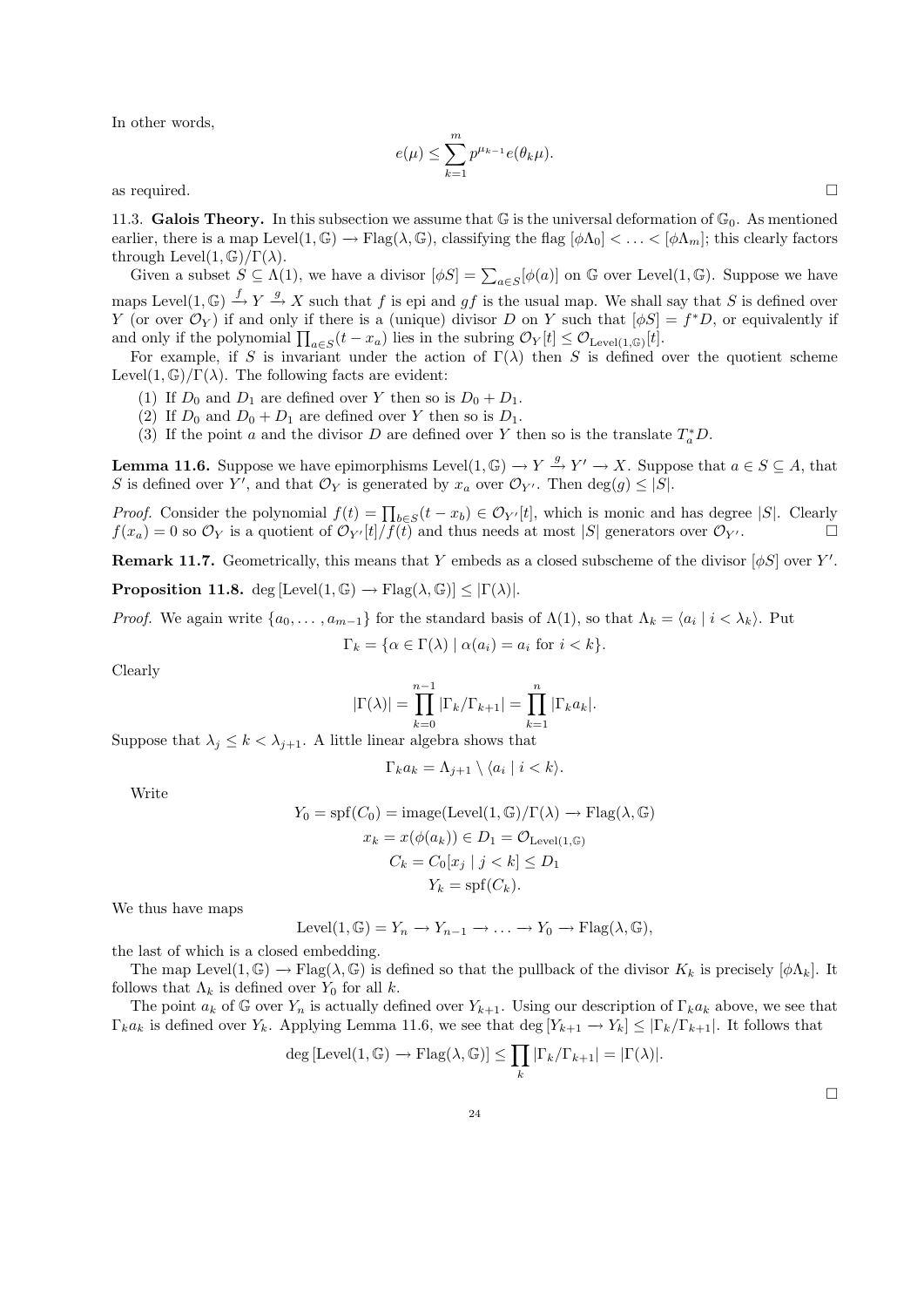*Proof of Theorem 11.1.* We may assume that  $\mathbb{G}$  is the universal deformation of  $\mathbb{G}_0$ . Write  $a = |\Gamma(\lambda)|$  and  $b = |F| \text{Tag}(\lambda, \Lambda)|$ , and note that  $ab = |\Gamma|$ . Consider the maps

Level(1, 
$$
\mathbb{G}
$$
)  $\xrightarrow{f}$  Level(1,  $\mathbb{G}$ )/ $\Gamma(\lambda)$   $\xrightarrow{g}$  Flag( $\lambda$ ,  $\mathbb{G}$ )  $\xrightarrow{h}$  X.

By propositions 11.5 and 11.8 we know that  $\deg(h) \leq b$  and  $\deg(gf) \leq a$ ; by Theorem 7.3 we know that gfh is flat of degree ab; and it is clear that  $\deg(gh) \leq \deg(gf) \deg(h)$ . It follows that  $\deg(gf) = a$  and  $deg(h) = b$ . Lemma 2.7 now tells us that  $Flag(\lambda, \mathbb{G})$  is smooth, f is Galois and g is iso. Finally, lemmas 2.2 and 2.1 tell us that h is flat.

# 12. Typed Subgroups

Let A be a finite Abelian p-group of order  $p^m$  and rank at most n. We write

Type
$$
(A, \Lambda)
$$
 = { subgroups of  $\Lambda$  isomorphic to  $A$ }  
\n $\simeq$  Mon $(A, \Lambda)/$  Aut $(A) \subseteq$  Sub<sub>m</sub> $(\Lambda)$ 

In this section, we investigate what it would mean to replace  $\Lambda$  with  $\mathbb{G}$ . We shall define a scheme Type $(A, \mathbb{G})$ of "finite subgroups of  $\mathbb G$  of type  $A$ ".

**Remark 12.1.** This description is somewhat misleading, because it suggests that  $Type(A, \mathbb{G})$  should be a subscheme of  $\text{Sub}_m(\mathbb{G})$ . There is a natural map

$$
Type(A, \mathbb{G}) \to Sub_m(\mathbb{G}),
$$

but it is not usually an embedding. The smallest case where it fails to be an embedding is  $n = 3$ ,  $A =$  $\mathbb{Z}/4 \oplus \mathbb{Z}/2$  — I have proved this by elaborate calculation. See also Theorem 12.5 below, and the example at the end of Section 16. It would be interesting to have a compelling moduli interpretation of Type $(A, \mathbb{G})$ , but I cannot at present offer one.

**Definition 12.2.** If  $\mathbb{G}$  is the universal deformation of  $\mathbb{G}_0$ , then we take

$$
Type(A, \mathbb{G}) = Level(A, \mathbb{G})/Aut(A).
$$

In the general case, we let  $\mathbb{H}/Y$  be the universal deformation of  $\mathbb{G}_0/X_0$  and take

Type
$$
(A, \mathbb{G})
$$
 = Type $(A, \mathbb{H}) \times_Y X$ .

Over the course of this section, we shall prove the following theorem.

Theorem 12.3. The maps

$$
Level(A, \mathbb{G}) \to Type(A, \mathbb{G}) \to X
$$

are flat, of degree  $|\text{Aut}(A)|$  and  $|\text{Type}(A,\Lambda)|$  respectively. If G is the universal deformation of  $\mathbb{G}_0$  then  $Type(A, \mathbb{G})$  is smooth.

We next consider the scheme  $\coprod_{(A)} \text{Type}(A, \mathbb{G})$ , where the coproduct runs over the isomorphism classes of Abelian groups  $A$  of order  $m$  and rank at most  $n$ .

**Theorem 12.4.** Let  $f$  be the evident map

$$
f\colon \coprod_{(A)}\mathrm{Type}(A,\mathbb{G})\to \mathrm{Sub}_m(\mathbb{G}).
$$

Suppose that  $\mathbb G$  is the universal deformation of  $\mathbb G_0$ . Then the induced map  $f^*$  of rings is injective, and becomes iso after inverting p.  $\Box$ 

**Theorem 12.5.** Suppose that A has the form  $\mathbb{Z}/p^{m+l} \oplus (\mathbb{Z}/p^{l})^{n-1}$ . Then

$$
Type(A, \mathbb{G}) \to Sub_{m+nl}(\mathbb{G})
$$

is a closed embedding. In particular, when  $n = 2$  (the case arising from a deformation of a supersingular elliptic curve), this holds for all  $A$ .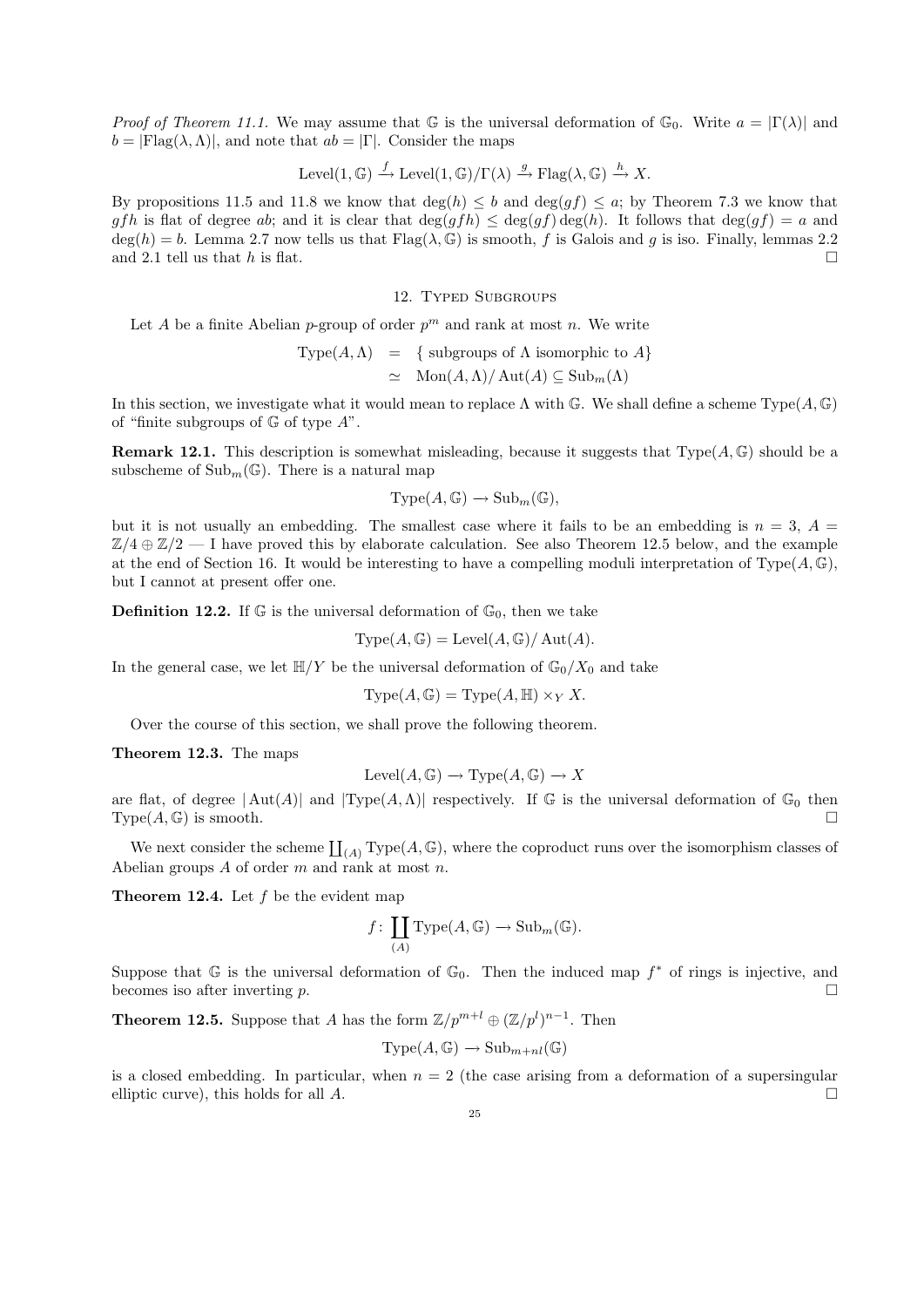We now start work on the proofs.

Let  $A$  be a finite Abelian  $p$ -group. Define

$$
U_k(A) = \{a \in A(k) \mid p^{k-1}a \in p^k A\}
$$
  
\n
$$
T_k(A) = A(k)/U_k(A)
$$
  
\n
$$
S_k(A) = A(k) \setminus U_k(A).
$$

Note that  $U_k$  and  $T_k$  are additive functors, and that if  $A \simeq \mathbb{Z}/p^l$  is a cyclic group then

$$
T_k(A) = \begin{cases} A/p \simeq \mathbb{Z}/p & \text{if } k = l \\ 0 & \text{otherwise} \end{cases}
$$

Now choose an isomorphism

$$
A \simeq \bigoplus_{k \geq 0} (\mathbb{Z}/p^k)^{m_k}
$$

Write  $a_{kl}$  (with  $0 \leq l \leq m_k$ ) for the generators of the cyclic summands. We shall order the pairs  $(k, l)$  as follows:

$$
(i, j) < (k, l) \text{ iff } i > k \text{ or } (i = k \text{ and } j < l).
$$

Note that the ordering on the first index is reversed, so that the generators  $a_{kl}$  of the largest cyclic summands come first in the ordering.

For  $0 \leq l < m_k$  we define

$$
V(k, l) = \langle a_{k,0}, \dots, a_{k,l-1} \rangle + U_k(A) \le A(k)
$$

$$
\overline{V}(k, l) = V(k, l) / U_k(A) \le T_k(A)
$$

and

$$
S(k,l) = A(k) \setminus V(k,l)
$$

 $S(k, 0) = S(k)$ .

 $\Gamma = \text{Aut}(A)$ 

so

We also write

 $\Gamma(k,l) = \{ \alpha \in \Gamma \mid \alpha(a_{ij}) = a_{ij} \text{ if } (i,j) < (k,l) \}$ 

so

and

 $\Gamma(k, m_k) = \Gamma(k - 1, 0)$ 

and

$$
\Gamma(k,l)/\Gamma(k,l+1) \simeq \Gamma(k,l)a_{kl}.
$$

**Lemma 12.6.**  $\Gamma(k, l)a_{kl} = S(k, l)$  and  $|\Gamma| = \prod_{k,l} |S(k, l)|$ .

*Proof.* As  $\Gamma(k, l)/\Gamma(k, l + 1) \simeq \Gamma(k, l)a_{kl}$ , the second statement will follow easily from the first.

Any  $\alpha \in \Gamma$  preserves  $S(k)$  and induces an automorphism of  $T_k(A)$ . If  $\alpha \in \Gamma(k, l)$  then it is easy to see that  $\alpha(a_{kl}) \in S(k, l)$ , lest the induced endomorphism of  $T_k(A)$  fail to be iso. Conversely, suppose  $b \in S(k, l)$ . Write

$$
A' = (\mathbb{Z}/p^k)^{m_k}
$$

$$
A'' = \bigoplus_{l \neq k} (\mathbb{Z}/p^l)^{m_l}.
$$

Let b' and b'' be the components of b in A' and A''. By linear algebra over  $\mathbb{F}_p$  we can find an automorphism  $\alpha_0$  of  $T_k(A) = A'/p$  with  $\alpha_0(a_{kj}) = a_{kj}$  for  $j < l$  and  $\alpha_0(a_{kl}) = b'$  (mod p). We can then lift this to get an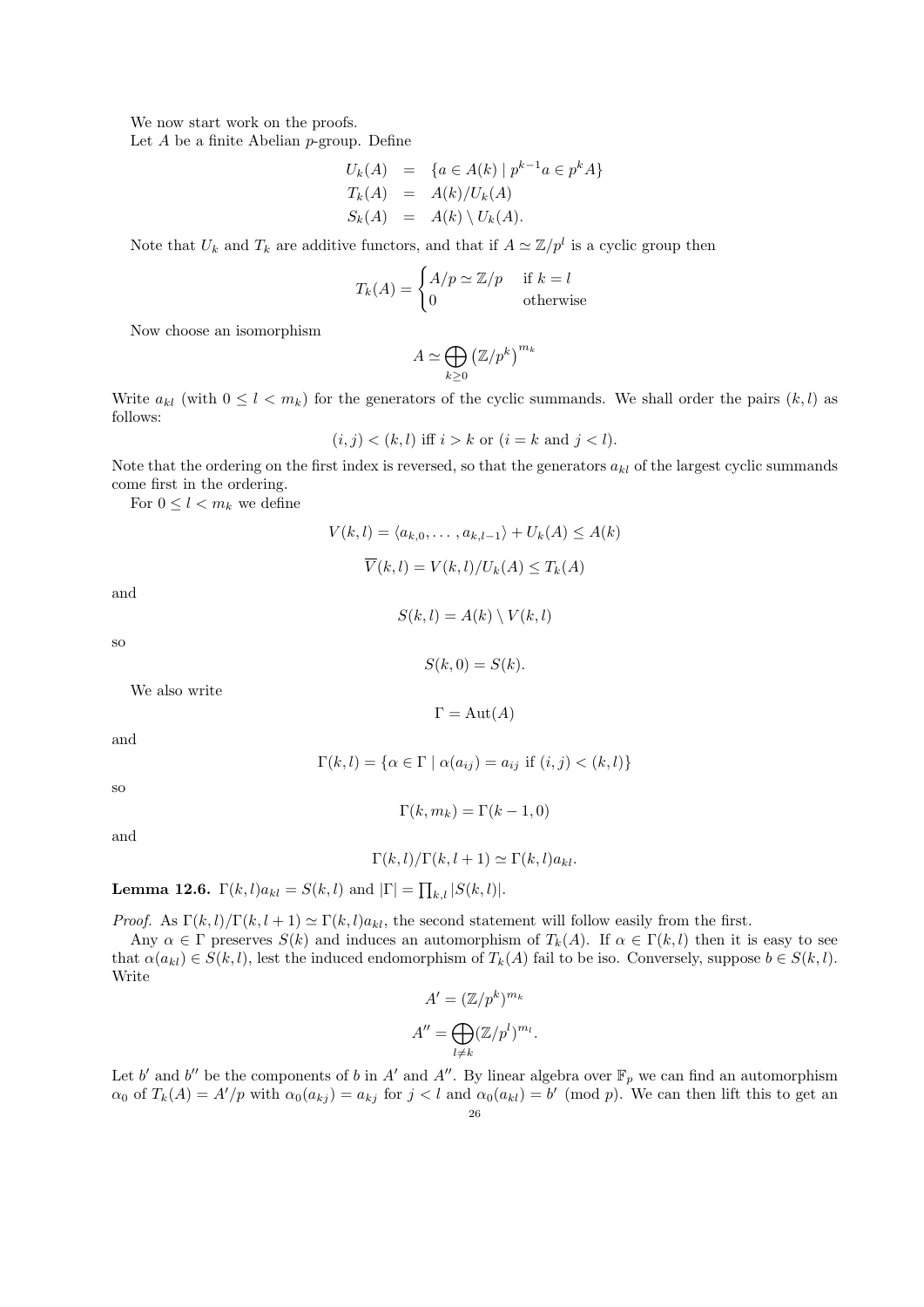automorphism  $\alpha_1$  of A' with  $\alpha_1(a_{kj}) = a_{kj}$  for  $j < l$  and  $\alpha_1(a_{kl}) = b'$ . Finally, we define an endomorphism  $\alpha$  of  $A = A' \oplus A''$ , with components as follows:

$$
A' \rightarrow A' \qquad \alpha_1
$$
  
\n
$$
A' \rightarrow A'' \qquad \begin{array}{c} \alpha_1 \\ a_{kl} \mapsto b'' \end{array}
$$
  
\nother generators  $\mapsto 0$   
\n
$$
A'' \rightarrow A' \qquad 0
$$
  
\n
$$
A'' \rightarrow A'' \qquad \text{identity}
$$

It is easy to check that this is iso, and  $\alpha(a_{kl}) = b$ . Thus

$$
\Gamma(k,l)a_{kl} = S(k,l).
$$

 $\Box$ 

**Remark 12.7.** It is neither hard nor apparently helpful to write explicit formulae for  $|S(k, l)|$  and  $|\Gamma|$ .

We assume until further notice that  $\mathbb G$  is the universal deformation of  $\mathbb G_0$ . As in Subsection 11.3, we shall say that a subset  $S \subseteq A$  is defined over a quotient scheme Y of Level $(A, \mathbb{G})$  if there is a divisor D on G over Y whose pullback is  $[\phi S]$ .

*Proof of Theorem 12.3.* We now write  $D_A = \mathcal{O}_{\text{Level}(A,\mathbb{G})}$  and  $C = D_A^{\Gamma} = \mathcal{O}_{\text{Type}(A,\mathbb{G})}$ . Define

$$
x_{ij} = x(\phi(a_{ij}))
$$
  
\n
$$
C(k, l) = C[x_{ij} | (i, j) < (k, l)] \leq D_A
$$
  
\n
$$
Y(k, l) = \text{spf}(C(k, l)).
$$

Note that  $Y(k, m_k) = Y(k-1, 0)$  and that we have maps

$$
Level(A, \mathbb{G}) \to Y(k, l+1) \to Y(k, l) \to Type(A, \mathbb{G}).
$$

Because  $U_k(A)$  and  $a_{k,0}, \ldots, a_{k,l-1}$  are defined over  $Y(k, l)$ , we see that  $S(k, l)$  is defined over  $Y(k, l)$ . Moreover,  $a_{kl} \in S(k, l)$  and  $C(k, l + 1)$  is generated over  $C(k, l)$  by  $x_{kl}$ . It follows by Lemma 11.6 that

$$
\deg [Y(k, l+1) \to Y(k, l)] \leq |S(k, l)|.
$$

Combining this with Lemma 12.6, we see that

$$
\deg \left[ \operatorname{Level}(A, \mathbb{G}) \to \operatorname{Type}(A, \mathbb{G}) \right] \leq |\Gamma|.
$$

It follows from Lemma 2.7 that Level( $A, \mathbb{G}$ )  $\rightarrow$  Type( $A, \mathbb{G}$ ) is Galois and that Type( $A, \mathbb{G}$ ) is smooth. Lemmas 2.2 and 2.1 now tell us that  $Type(A, \mathbb{G}) \to X$  is flat. As deg  $[Level(A, \mathbb{G}) \to X] = | Mon(A, \Lambda)|$ , we see that

$$
deg[Type(A, \mathbb{G}) \to X] = |Mon(A, \Lambda)|/|\Gamma| = |Type(A, \Lambda)|.
$$

 $\Box$ 

*Proof of Theorem 12.4.* Write  $E' = \mathcal{O}_{\text{Sub}_m(\mathbb{G})}$ . In Subsection 10.4, we constructed a map

$$
g\colon D_m\otimes_E E'\to F(\mathrm{Sub}_m(\Lambda), D_m).
$$

We proved there that after inverting  $p$ ,  $g$  becomes epi with nilpotent kernel. In the light of Theorem 10.1, we conclude that g is mono, and becomes iso after inverting p. We now put  $\Gamma = \text{Aut}(\Lambda(m))$ , and note that g is equivariant for the evident actions of  $\Gamma$ . Passing to fixed points, we obtain a map

$$
g^{\Gamma} \colon (D_m \otimes_E E')^{\Gamma} \to F(\mathrm{Sub}_m(\Lambda), D_m)^{\Gamma}
$$

which is again mono, and becomes iso after inverting  $p$ .

By Theorem 8.1, we know that  $D_m^{\Gamma} = E$ . Because E' is free over E, we conclude that  $(D_m \otimes_E E')^{\Gamma} = E'$ . Next, for each isomorphism class of Abelian  $p$ -groups of order m and rank at most n, choose a representative subgroup  $A \leq \Lambda(m)$ . Write S for the set of chosen representatives. For  $A \in S$  write  $\Gamma_A = \{ \alpha \in \Gamma \mid \alpha(A) =$ A}. We have an isomorphism of Γ-sets

$$
\mathrm{Sub}_m(\Lambda) \simeq \coprod_{A \in S} \Gamma/\Gamma_A.
$$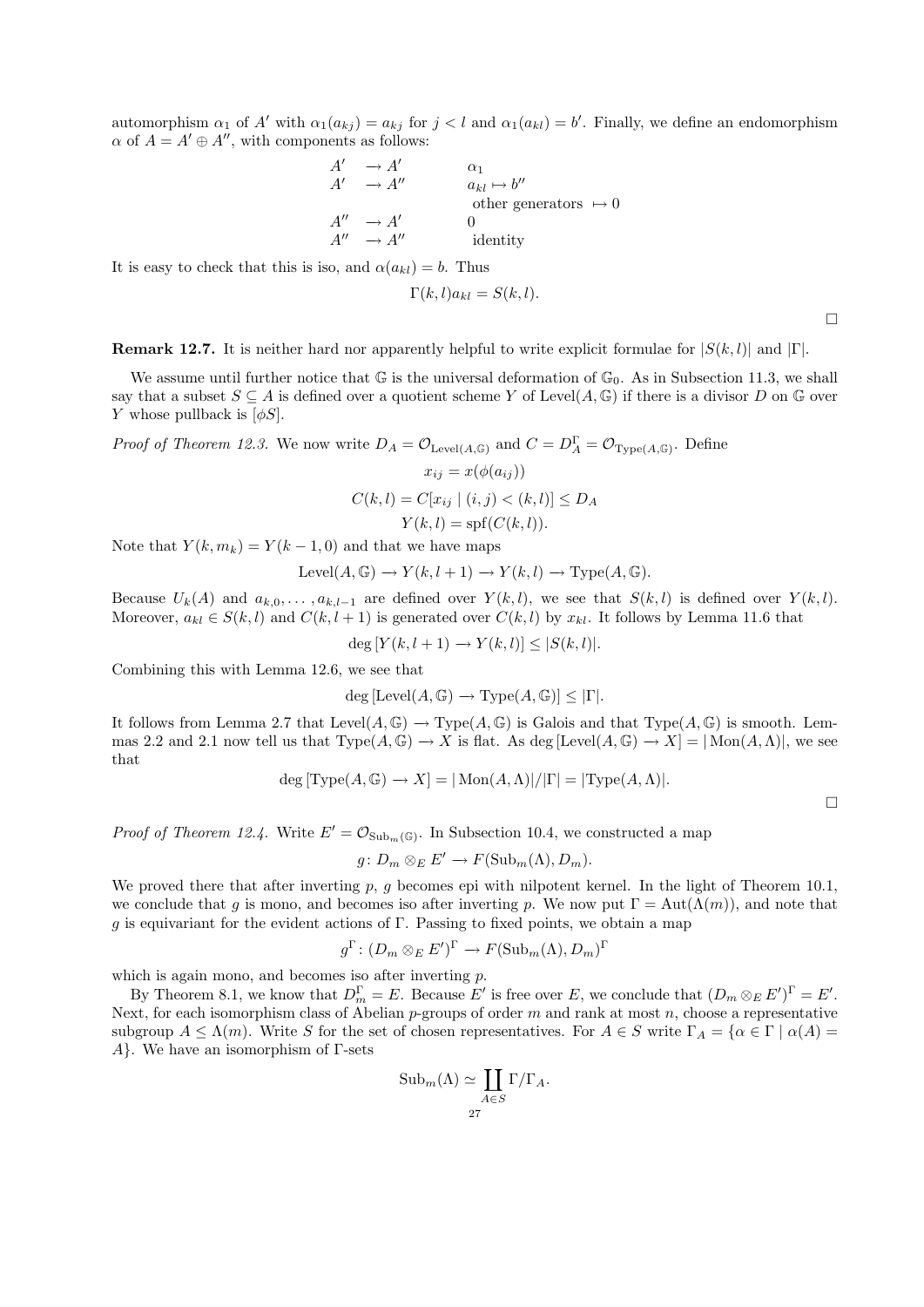It is not hard to conclude that

$$
F(\mathrm{Sub}_m(\Lambda), D_m)^{\Gamma} = \prod_{A \in S} D_m^{\Gamma_A}.
$$

Lemma 8.3 implies that  $\Gamma_A \to \text{Aut}(A)$  is epi; write  $\Gamma'_A$  for the kernel. Using Theorem 8.1 we find that

$$
D_m^{\Gamma_A}=(D_m^{\Gamma_A'})^{\operatorname{Aut}(A)}=D_A^{\operatorname{Aut}(A)}=C_A.
$$

Thus,  $g^{\Gamma}$  is a map

$$
E' \to \prod_{A \in S} C_A.
$$

One can check that this is the same map as that described in the statement of the theorem.  $\Box$ 

**Definition 12.8.** Let K be the universal subgroup over  $\text{Sub}_{m}(\mathbb{G})$ . We write  $p^{-r}K$  for the kernel of the composite

$$
\mathbb{G} \xrightarrow{p_{\mathbb{G}}^r} \mathbb{G} \xrightarrow{q} \mathbb{G}/K.
$$

Thus  $p^{-r}K$  is a subgroup divisor of degree  $p^{m+nr}$  defined over  $\text{Sub}_m(\mathbb{G})$ , and its equation  $f_{p^{-r}K}(x)$  is a unit multiple of  $f_K((p_{\mathbb{G}}^r)^*x)$ . The subgroup  $p^{-r}K$  is classified by a map

$$
p^{-r} \colon \mathrm{Sub}_m(\mathbb{G}) \to \mathrm{Sub}_{m+nr}(\mathbb{G}).
$$

**Lemma 12.9.** The map  $p^{-r}$ :  $\text{Sub}_{m}(\mathbb{G}) \to \text{Sub}_{m+nr}(\mathbb{G})$  is a closed embedding, and identifies  $\text{Sub}_{m}(\mathbb{G})$  with the scheme of subgroups of degree  $m + nr$  which contain  $\mathbb{G}(r)$ .

*Proof.* Over  $\text{Sub}_{m+n}(G)$ , we have an exact sequence of formal groups

$$
\mathbb{G}(r) \longrightarrow \mathbb{G} \stackrel{p_{\mathbb{G}}^r}{\longrightarrow} \mathbb{G}.
$$

We know by Proposition 4.6 that there is a closed subscheme  $Z \leq Sub_{m+n,r}(\mathbb{G})$  which is universal for subgroups containing  $\mathbb{G}(r)$ . Let K' be the universal subgroup over Z and  $q' : \mathbb{G} \to \mathbb{G}/K'$  the projection. Then the composite  $\mathbb{G}(r) \to \mathbb{G} \to \mathbb{G}/K'$  is zero so there is a map (of formal groups over Z)  $q: \mathbb{G} \to \mathbb{G}/K'$ with  $q \circ p_{\mathbb{G}}^r = q'$ . The kernel K of q therefore has degree  $p^m$ , and is classified by a map  $f: Z \to \text{Sub}_m(\mathbb{G})$ . Clearly  $p^{-r} \colon \text{Sub}_{m}(\mathbb{G}) \to \text{Sub}_{m+nr}(\mathbb{G})$  factors through Z, and the maps  $Z \xrightarrow{f} \text{Sub}_{m}(\mathbb{G}) \xrightarrow{p^{-r}} Z$  are mutually inverse.

**Proposition 12.10.** Suppose that A is such that  $A(r) \simeq \Lambda(r)$  (so that A has rank n and every cyclic factor has length at least r). Write  $A' = A/A(r)$  and  $|A'| = p<sup>m</sup>$ . Then there is a canonical isomorphism  $Type(A, \mathbb{G}) \simeq Type(A', \mathbb{G})$ , and the following diagram commutes:

Type
$$
(A, \mathbb{G}) \longrightarrow \text{Sub}_{m+nr}(\mathbb{G})
$$
  
\n
$$
\simeq \begin{bmatrix} \cdot & \cdot & \cdot \\ \cdot & \cdot & \cdot \\ \cdot & \cdot & \cdot \\ \cdot & \cdot & \cdot \\ \cdot & \cdot & \cdot \\ \cdot & \cdot & \cdot \\ \cdot & \cdot & \cdot \\ \cdot & \cdot & \cdot \\ \cdot & \cdot & \cdot \end{bmatrix}_{p^{-r}}
$$
\nType $(A', \mathbb{G}) \longrightarrow \text{Sub}_{m}(\mathbb{G})$ 

Proof. It is easy to see that multiplication by p<sup>r</sup> induces a bijection between Type(A,  $\Lambda$ ) and Type(A',  $\Lambda$ ). Thus

$$
\frac{|\text{Epi}(\Lambda^*, A)|}{|\text{Aut}(A)|} = |\text{Type}(A, \Lambda)| = |\text{Type}(A', \Lambda)| = \frac{|\text{Epi}(\Lambda^*, A')|}{|\text{Aut}(A')|}.
$$

Let  $u: A \to A'$  be the projection. Any automorphism  $\alpha$  of A induces an automorphism  $\alpha'$  of A', with  $\alpha' u = u \alpha$ . It follows easily that there is a map  $u'_!$  making the following diagram commute:

Level
$$
(A, \mathbb{G}) \xrightarrow{f} \text{Type}(A, \mathbb{G})
$$
  
\n $u_1 \downarrow \qquad \qquad u'_1$   
\nLevel $(A', \mathbb{G}) \xrightarrow{f'} \text{Type}(A', \mathbb{G})$   
\n $28$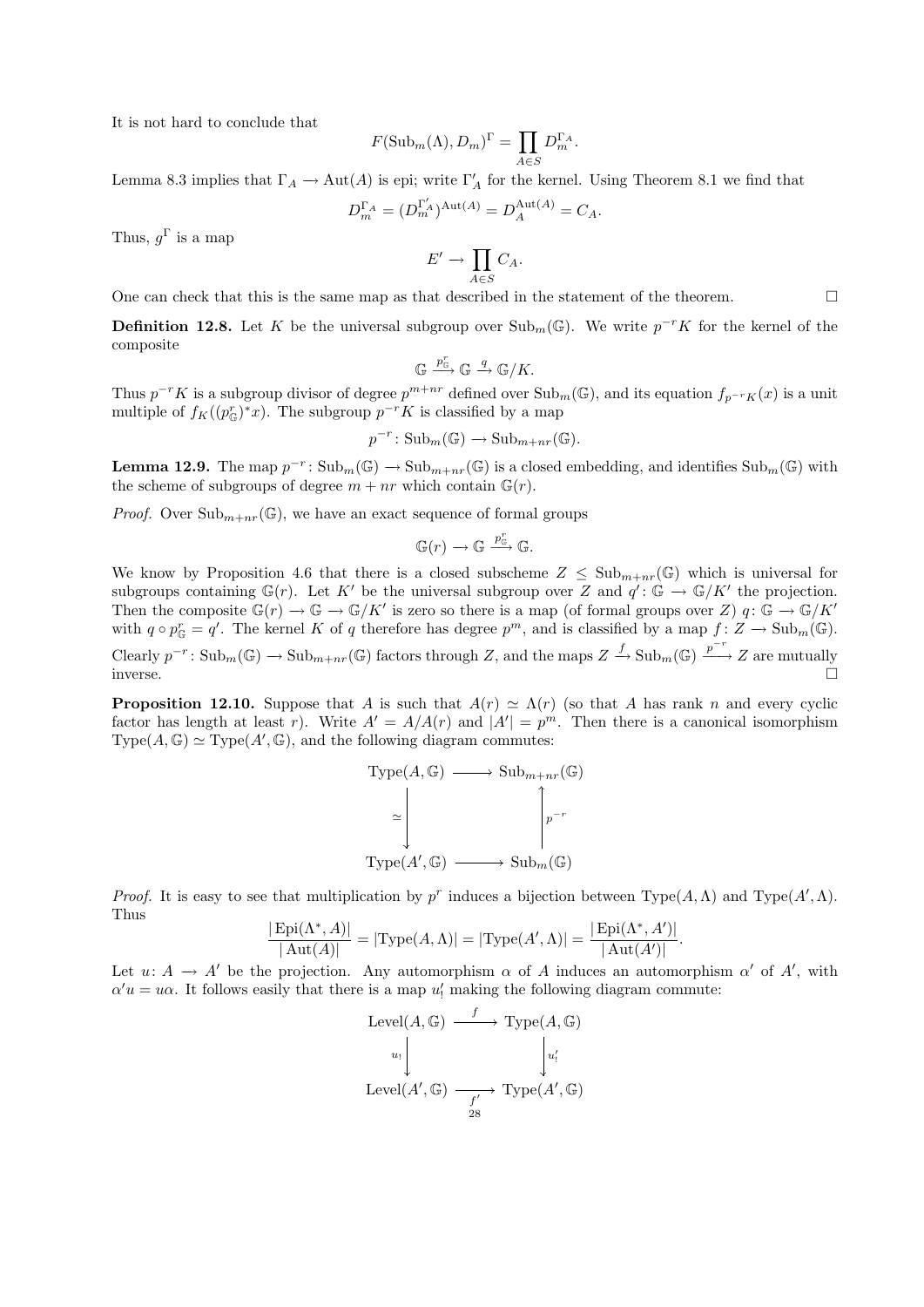By Theorem 9.2, we know that  $u_!$  is a finite flat map of degree

$$
|\operatorname{Epi}(\Lambda^*,A)|/|\operatorname{Epi}(\Lambda^*,A')|.
$$

On the other hand, f and f' are finite flat maps of degree  $|\text{Aut}(A)|$  and  $|\text{Aut}(A')|$  respectively. It follows (using lemmas 2.2 and 2.1) that  $u^{\prime}_!$  is a finite flat map of degree

$$
\frac{|\operatorname{Epi}(\Lambda^*,A)|}{|\operatorname{Epi}(\Lambda^*,A')|}\frac{|\operatorname{Aut}(A')|}{|\operatorname{Aut}(A)|}=1.
$$

In other words,  $u'_!$  is iso as claimed. It is not hard to see that the diagram commutes.

Proof of Theorem 12.5. We may as usual assume that G is the universal deformation. First, suppose that A is cyclic, say  $A \simeq \mathbb{Z}/p^m$  generated by a. We need to prove that  $C_A$  is generated by the parameters of the divisor  $[\phi A]$ . As discussed at the end of Section 8, we can write  $(p_{\mathbb{G}}^m)^*x = g(x)(p_{\mathbb{G}}^{m-1})^*x$  for a series  $g(x) \in E\llbracket x \rrbracket$  of Weierstrass degree  $s = p^{nm} - p^{n(m-1)}$ . Thus,  $g(x)$  is a unit multiple of a monic polynomial  $h(x)$  of degree s with  $h(x) = x^s \pmod{\mathfrak{m}_E}$ . Moreover,  $D_A = E[x_a]/h(x_a)$ , where  $x_a = x(\phi(a))$ . Write  $D'_A = D_A/\mathfrak{m}_E$  and  $C'_A = C_A/\mathfrak{m}_E$ , so that  $D'_A$  is just  $\kappa[x_a]/x_a^s$ . We shall say that an element of  $D'_A$  has valuation t if it is divisible by  $x_a^t$  but not by  $x_a^{t+1}$ . For  $j \in \mathbb{Z}$  we have  $x_{ja} = x(\phi(ja)) = jx_a \pmod{\overline{x_a^2}}$ , so this has valuation 1 if  $j \neq 0 \pmod{p}$  and valuation greater than 1 otherwise. Now write  $r = p^m - p^{m-1}$ (which divides s) and let  $u \in C_A$  be the r'th symmetric polynomial in  $\{x_{ja} \mid 0 \leq j < p^m\}$ . This is the r'th parameter of the divisor  $[\phi A]$ , so it lies in the image of  $\mathcal{O}_{\text{Sub}_m(\mathbb{G})} \to C_A$ . Let u' be the image of u in  $D'_A$ . If we write u' in the usual way as a sum of r-fold products, then there is one term  $\prod \{x_{ja} | j \neq 0 \pmod{p}\}$ of valuation  $r$ , and the other terms have higher valuation. Thus  $u'$  itself has valuation  $r$ , and the subring of  $D'_A$  generated by u' has dimension  $s/r$  as a vector space over  $\kappa$ . On the other hand, one can see that  $s/r = |Type(A, \Lambda)| = |C_A : E|$ . Consider the maps

$$
E^{s/r} = E\{1, u, \dots, u^{s/r-1}\} \xrightarrow{i} C_A \xrightarrow{j} D_A
$$

and the resulting maps

$$
\kappa^{s/r} = \kappa \{1, u', \dots, (u')^{s/r-1}\} \xrightarrow{i'} C'_A \xrightarrow{j'} D'_A
$$

We have just seen that  $j'i'$  is mono, so i' is mono. By dimension count, i' is iso. It follows that i is epi, and thus that  $\mathcal{O}_{\mathrm{Sub}_m(\mathbb{G})} \to C_A$  is epi as claimed.

Now suppose that  $A \simeq \mathbb{Z}/p^{r+m} \oplus (\mathbb{Z}/p^r)^{n-1}$ . Then  $A' = A/A(r)$  is cyclic. Proposition 12.10 gives a commutative diagram as follows:

Type
$$
(A, \mathbb{G}) \longrightarrow \text{Sub}_{m+nr}(\mathbb{G})
$$
  
\n
$$
\simeq \left( \bigvee_{\text{Type}(A', \mathbb{G}) \longrightarrow \text{Sub}_{m}(\mathbb{G})} \left[ \bigvee_{p=r}^{p-r} \right] \right)
$$

We have just shown that the bottom map is a closed embedding. The map  $p^{-r}$  is a closed embedding by Lemma 12.9. It follows that the top map is also a closed embedding, as claimed.  $\square$ 

### 13. Deformation of Isogenies

Consider two schemes  $X_0$  and  $X'_0$ , each of which is spec of a field of characteristic p. Suppose we have a morphism of formal groups as follows:

$$
\begin{array}{ccc}\n\mathbb{G}_0 & \xrightarrow{q_0} & \mathbb{G}'_0 \\
\downarrow & & \downarrow \\
X_0 & \xrightarrow{f_0} & X'_0\n\end{array}
$$

We shall suppose that the induced map  $\mathbb{G}_0 \to f_0^* \mathbb{G}'_0$  is an isogeny of degree  $p^m$ . We would lose little generality by requiring  $f_0$  to be the identity, but in algebraic topology we naturally encounter the case in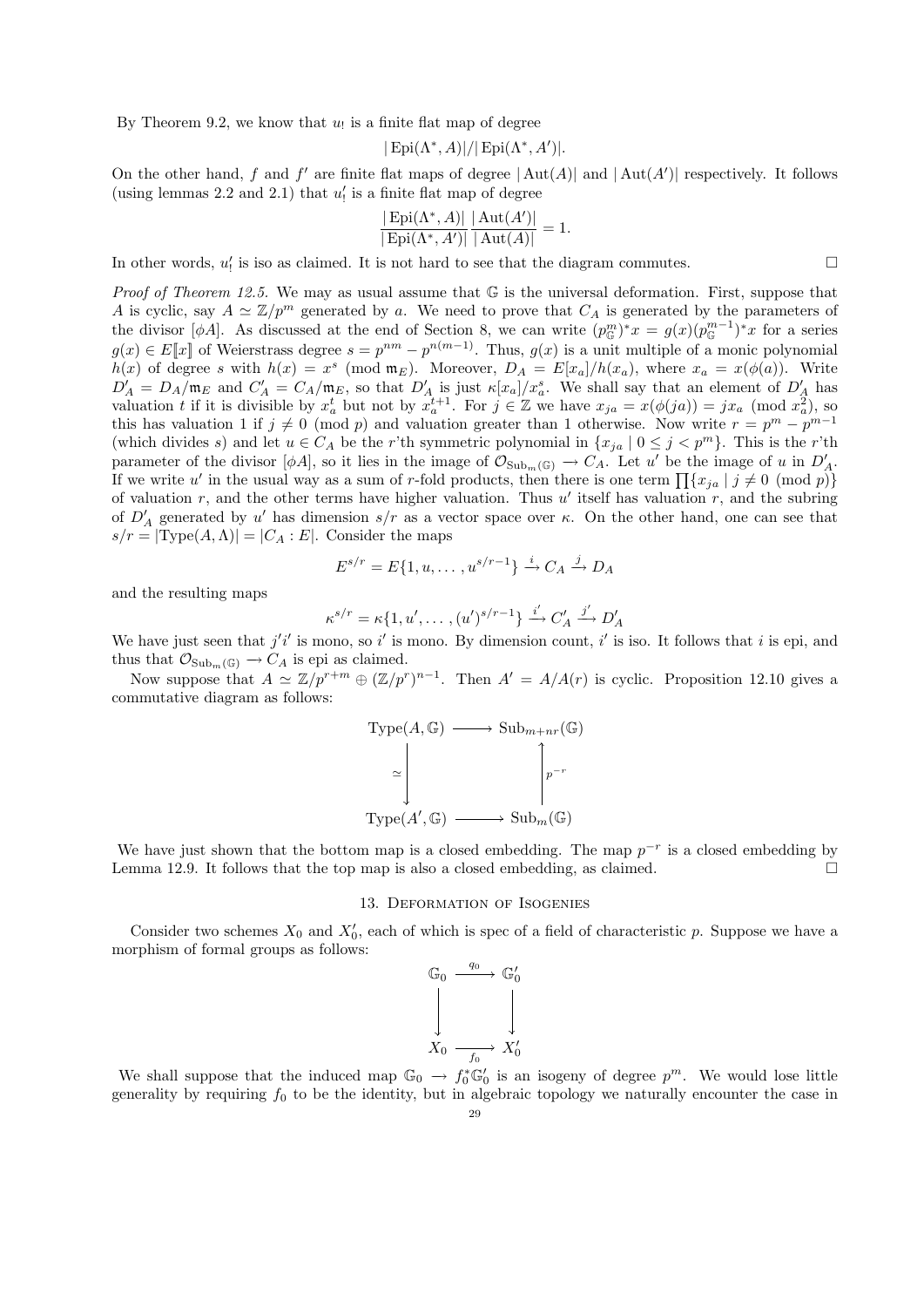which  $f_0$  is a power of Frobenius. By a *deformation* of  $q_0$  we shall mean a morphism  $q: \mathbb{H} \to \mathbb{H}'$  of formal groups over a scheme Y, where  $\mathbb H$  and  $\mathbb H'$  are deformations of  $\mathbb G_0$  and  $\mathbb G'_0$  respectively, and the restriction of q over  $Y_0$  is compatible with  $q_0$ . In more detail, we define  $\mathbb{H}_0$  and  $\mathbb{H}'_0$  to be the restrictions of  $\mathbb H$  and  $\mathbb{H}'$  to  $Y_0$ , and we require a commutative diagram as follows:



The diagram contains three parallel vertical squares. The middle one is by definition the restriction of the left-hand one over the special fibre  $Y_0 \subset Y$ . The back face of the right hand cube is required to be a pullback square, making  $\mathbb H$  into a deformation of  $\mathbb G_0$ . Similarly for the front face of the right hand cube. This forces q to be an isogeny of degree  $p^m$ .

Our next task is to classify such deformations. First, let  $\mathbb{G}/X$  be the universal deformation of  $\mathbb{G}_0$ . Let  $a: \text{Sub}_m(\mathbb{G}) \to X$  be the usual projection, and let  $K < a^* \mathbb{G}$  be the universal example of a subgroup of degree  $p^m$ . As  $\text{Sub}_m(\mathbb{G})$  is a closed subscheme of  $\text{Div}_{p^m}(\mathbb{G})$  and  $\text{Div}_{p^m}(\mathbb{G})_0 = X_0$ , we see that  $\text{Sub}_m(\mathbb{G})_0 = X_0$ . There is a unique subgroup of order  $p^m$  of  $\mathbb{G}_0$  defined over  $X_0$ , viz. the divisor  $p^m[0] = \text{spf}(\mathcal{O}_{\mathbb{G}_0}/x^{p^m})$ . In particular,  $K_0 = p^m[0] = \text{ker}(q_0)$ . It follows that there is a pullback diagram as shown below.

$$
(a^*\mathbb{G}/K)_0 \longrightarrow \mathbb{G}_0/p^m[0] \xrightarrow{\overline{q}_0} \mathbb{G}'_0
$$
  
\n
$$
\downarrow \qquad \qquad \downarrow \qquad \qquad \downarrow
$$
  
\n
$$
\text{Sub}_m(\mathbb{G})_0 \xrightarrow{\sim} \mathbb{Z}_0 \xrightarrow{\sim} \mathbb{X}_0 \xrightarrow{f_0} \mathbb{X}'_0
$$

Using this, we can consider the projection  $a^* \mathbb{G} \to a^* \mathbb{G}/K$  as a deformation of  $q_0$ . It is not hard to check that it is the terminal object in the category of deformations.

Now let  $\mathbb{G}'/X'$  be the universal deformation of  $\mathbb{G}'_0/X'_0$ . The above construction also exhibits  $a^*\mathbb{G}/K$ as a deformation of  $\mathbb{G}_0'$ . It is therefore classified by a map b:  $\text{Sub}_m(\mathbb{G}) \to X'$  extending the map  $b_0 =$  $f_0 \circ a_0 \colon \mathrm{Sub}_m(\mathbb{G})_0 \to \check{X}'_0.$ 

**Proposition 13.1.** b is a finite flat map, of degree  $|\text{Sub}_{m}(\Lambda)|$ .

Proof. Recall from Theorem 12.4 that we have a dominant map

$$
f\colon \coprod_{(A)}\mathrm{Type}(A,\mathbb{G})\to \mathrm{Sub}_m(\mathbb{G})
$$

(where A runs over isomorphism types of finite Abelian p-groups of order  $p^m$  and rank at most n). Moreover, f becomes iso when we invert  $p$ . It is easy to see that the composite

$$
Level(A, \mathbb{G}) \to Type(A, \mathbb{G}) \to Sub_m(\mathbb{G}) \stackrel{b}{\to} X'
$$

can be identified with the map  $0<sub>1</sub>$  of Section 9. By part (7) of Theorem 9.2, this map is flat and has degree  $|\text{Mon}(A,\Lambda)|$ . Moreover, Level $(A,\mathbb{G}) \to \text{Type}(A,\mathbb{G})$  is a Galois covering with Galois group Aut $(A)$ . Using lemmas 2.2 and 2.1, we see that  $Type(A, \mathbb{G}) \to X'$  is flat. The degree is clearly  $| Mon(A, \Lambda)|/|\Aut(A)| =$  $|\text{Type}(A,\Lambda)|$ . It follows that  $b \circ f$  is a flat map of degree  $\sum_{A} |\text{Type}(A,\Lambda)| = |\text{Sub}_{m}(\Lambda)|$ , and thus that  $\mathcal{O}_{\mathrm{Sub}_{m}(\mathbb{G})}[\frac{1}{p}]$  is free of this rank over  $\mathcal{O}_{X'}[\frac{1}{p}]$ .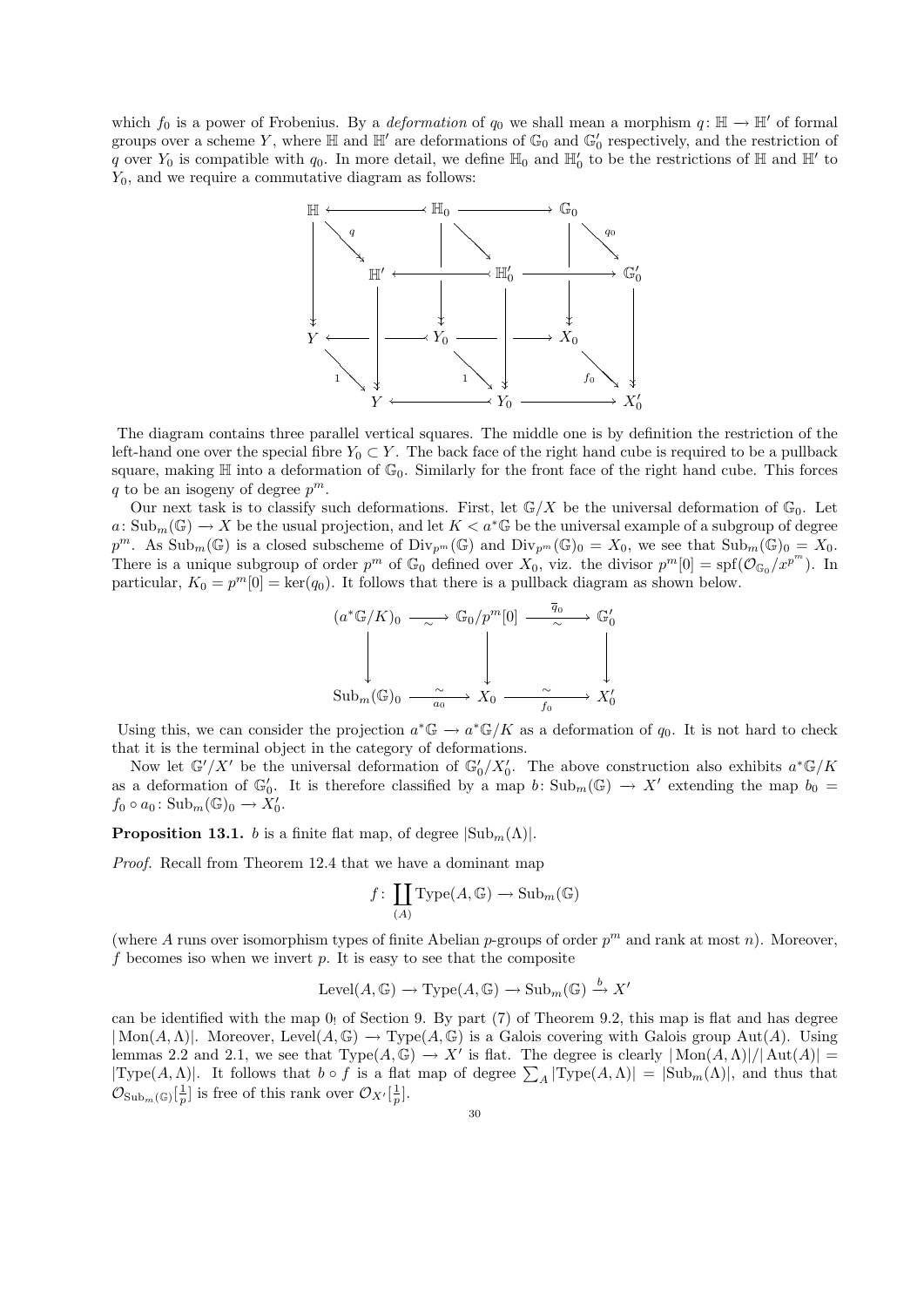We next let  $Y < \text{Sub}_{m}(\mathbb{G})$  be the preimage of  $X'_{0}$  under b, and write  $\kappa' = \mathcal{O}_{X'_{0}}$  and  $E' = \mathcal{O}_{Y}$ . I claim that  $\dim_{\kappa'} E' = |\text{Sub}_{m}(\Lambda)|$ . The proof is similar to that in Subsection 10.3. To recall some notation from there: Given a sequence  $(\alpha_k, \alpha_{k+1}, \ldots, \alpha_{n-1})$  we write

$$
|\alpha| = \sum_{j} \alpha_{j}
$$

$$
\|\alpha\| = \sum_{j} j\alpha_{j}.
$$

If  $\alpha$  runs over sequences  $(\alpha_1, \ldots, \alpha_{n-1})$  with  $|\alpha| \leq m$  then

$$
d(m, n) = \sum_{\alpha} p^{\|\alpha\|}.
$$

Note, however, that  $E'$  and Y have different meanings here from those used in Subsection 10.3. We write  $\mathbb H$ for the restriction of  $a^* \mathbb{G}$  to Y, and K for the evident subgroup of  $\mathbb{H}$ , so that  $\mathbb{H}/K$  is a pullback of  $\mathbb{G}'_0$  and thus has strict height n. Let q be the projection  $\mathbb{H} \to \mathbb{H}/K$ . Choose coordinates x and y on  $\mathbb{H}$  and  $\mathbb{H}/K$ . Let  $Y(k, l)$  be the largest closed subscheme of Y over which H has strict height at least k and q has strict height at least l, and write  $E'(k,l) = \mathcal{O}_{Y(k,l)}$  and  $f'(k,l) = \dim_{\kappa'} E'(k,l)$ . Working over  $E'(k,l)$  we see that there are elements  $u, v, a$  (with v invertible) such that

$$
p_{\mathbb{H}}^* x = u x^{p^k} + \cdots
$$
  
\n
$$
p_{\mathbb{H}/K}^* y = v y^{p^n} + \cdots
$$
  
\n
$$
q^* y = a x^{p^l} + \cdots
$$

Thus  $E'(k+1, l) = E'(k, l)/u$  and  $E'(k, l+1) = E'(k, l)/a$ . Reading the relation  $p_{\mathbb{H}/K} \circ q = q \circ p_{\mathbb{H}}$  to lowest order, we find that

$$
va^{p^n}x^{p^{l+n}} + \cdots = au^{p^l}x^{p^{k+l}} + \cdots
$$

If  $k < n$  then we conclude that  $a u^{p^l} = 0$ , and then Lemma 10.7 tells us that  $f'(k, l) \le f'(k, l+1) + p^l f'(k+1, l)$ . If  $k = n$  then u is invertible and we have  $a(u^{p^{l}} - va^{p^{n}-1}) = 0$ . If also  $l < n$  then a is topologically nilpotent so  $u^{p^l} - va^{p^n-1}$  is invertible so  $a = 0$ , which shows that  $E'(n, l) = E'(n, l+1) = E'(n, m)$ . From the construction of  $\text{Sub}_m(\mathbb{G})$  one can see that  $\kappa' \to E'(n,m)$  is epi, and that  $E'(k,l) = 0$  if  $k > n$  or  $l > m$ . To summarise, we have

$$
f'(k, l) \le f'(k, l+1) + p^{l} f'(k+1, l) \quad \text{if } (k < n) f'(n, l) \le 1 f'(k, l) = 0 \quad \text{if } (l > m)
$$

We next define a function  $f(k, l)$  for  $0 \le k \le n$  and  $0 \le l$  by

$$
f(k,l) = \sum \{ p^{\|\alpha\|} \mid \alpha = (\alpha_1, \dots, \alpha_{n-k}), \ |\alpha| \leq m , \ \alpha_{n-k} \geq l \}.
$$

We make the usual convention that  $f(n, l) = 1$  for  $l \leq m$  and  $f(k, l) = 0$  for  $l > m$ . I claim that

$$
f(k, l) \le f(k, l + 1) + p^{l} f(k + 1, l)
$$
 when  $k < n$ .

To see this, consider the sum which defines  $f(k, l)$ . The sum of the terms with  $\alpha_{n-k} > l$  is  $f(k, l + 1)$ . If  $\alpha_{n-k} = l$ , we define

$$
\beta = (\alpha_1, \ldots, \alpha_{n-k-2}, \alpha_{n-k-1} + l).
$$

Note that  $|\beta| = |\alpha|$ , that  $\beta_{n-(k+1)} \geq l$ , and that  $||\alpha|| = ||\beta|| + l$ . Using this construction, we see that the sum of  $p^{\|\alpha\|}$  for these  $\alpha$ 's is  $p^l f(k+1,l)$ , as required. It follows that  $f'(k,l) \leq f(k,l)$ , and in particular that

$$
\dim_{\kappa'}(E') = f'(1,0) \le f(1,0) = d(m,n) = |\text{Sub}_{m}(\Lambda)|.
$$

By an argument very similar to that of Subsection 10.5, we conclude that the map

$$
b\colon \mathrm{Sub}_m(\mathbb{G}) \to X'
$$

is flat and has degree  $d(m, n)$ .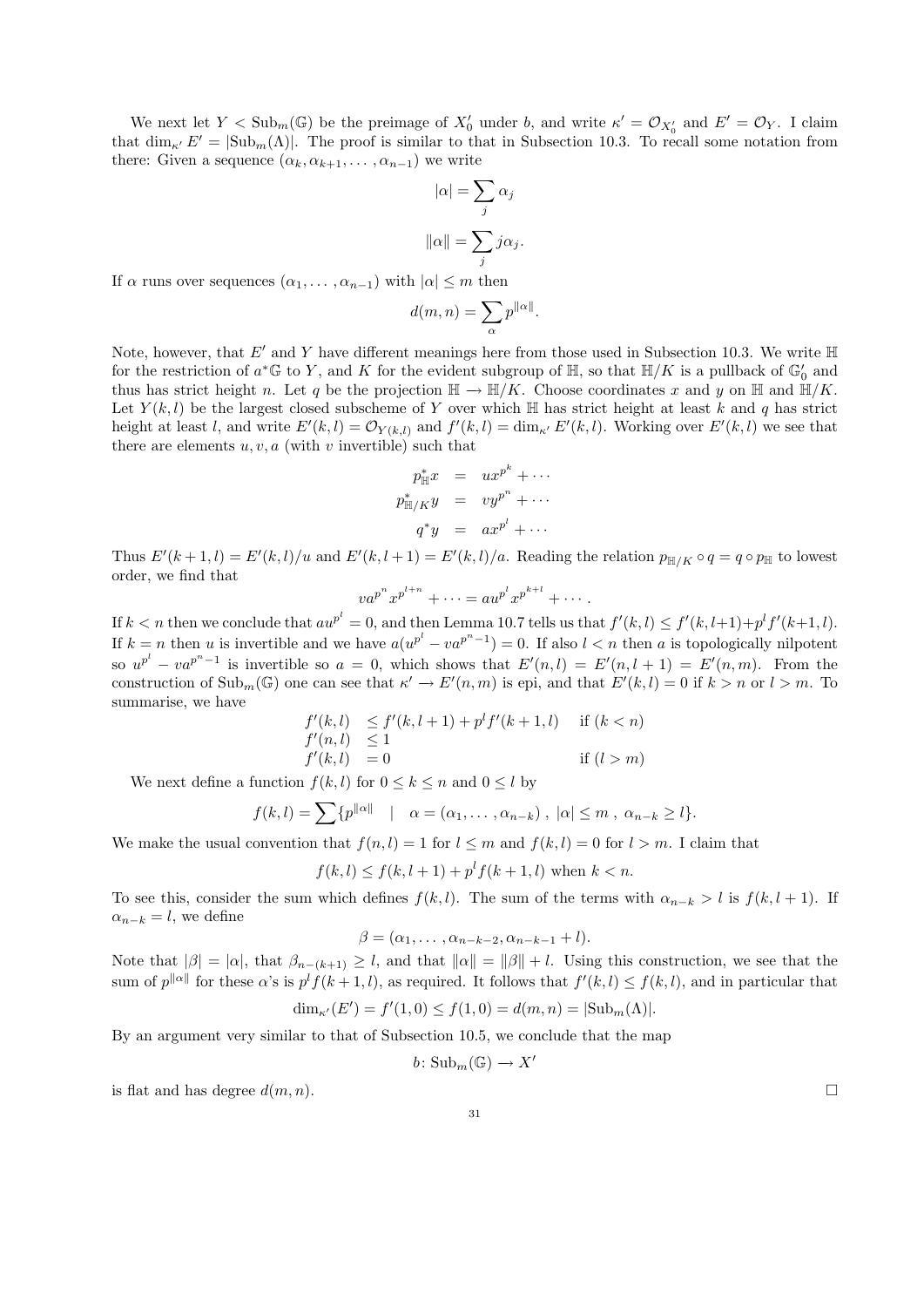#### 14. The Connection with Algebraic Topology

In this section, we make a few brief remarks about how formal groups and moduli problems arise in algebraic topology. Good general references are [1] and [14]. However, they are not written from an algebrogeometric point of view, which was first introduced by Morava [12, 13]. This philosophy is developed in [?]. In the discussion below, we shall take a few liberties with technical details.

Let  $Z$  be a topological space. A *geometric chain* in  $Z$  is a smooth manifold (possibly with boundary) M equipped with a map  $M \to Z$ . Geometric chains form a graded Abelian monoid GC<sub>∗</sub>Z under disjoint union. Restriction to the boundary gives a differential  $\partial: GC_*Z \to GC_{*-1}Z$ . The homology of this complex is a graded Abelian group  $MO_*Z$ . If we require that all manifolds have a given complex structure on the stable normal bundle, we obtain a different group  $MU_*Z$ , the *complex bordism group* of Z. We write  $MU_*$ for  $MU_*(\text{point})$ , which is a ring under cartesian product. By a related geometric procedure, we can define a group  $MU^*Z$  (which is often but not always the  $MU_*$ -dual of  $MU_*Z$ ). In fact  $MU^*Z$  has a natural ring structure. It can be thought of as an analogue of the Chow ring, which some readers may find more familiar. The functor  $Z \mapsto MU^*Z$  has a number of formal properties (Mayer-Vietoris sequences etc.), which can be summarised by saying that it is a multiplicative generalised cohomology theory. It is the most powerful such theory which one has any reasonable chance of computing for popular spaces Z. See [4] for some justification of this claim.

Let  $\mathbb{C}P^{\infty}$  denote the colimit of the finite-dimensional complex projective spaces  $\mathbb{C}P^{k}$ , or equivalently the classifying space of the circle group. This is itself (homotopy equivalent to) a topological Abelian group. Moreover,  $MU^* \mathbb{C}P^\infty$  is isomorphic to  $MU^* \llbracket x \rrbracket$ . The group structure on  $\mathbb{C}P^\infty$  gives rise to a coproduct on  $MU^*{\mathbb C}P^\infty$  and hence a formal group law over  $MU_*$ . Lazard showed that there is a universal example of a ring L equipped with a formal group law F, and that L is a polynomial algebra over  $\mathbb Z$  on countably many generators. Quillen proved the fundamental theorem that the classifying map  $L \to MU_*$  is an isomorphism. This is the source of all connections between algebraic topology and formal group theory. If we consider instead manifolds with a splitting of the stable normal bundle as a sum of two complex bundles, we obtain a ring  $(MU \wedge MU)^*Z$ . If we take Z to be a point, this is the universal example of a ring with two formal group laws and an isomorphism between them. Using these ideas, we can construct descent data making  $MU^*Z$  into a sheaf over the stack of formal groups. The cohomology of the dual sheaf  $MU_*Z$  is the  $E_2$ term of the Adams-Novikov spectral sequence, which converges to the stable homotopy groups of Z.

A formal group G over a scheme  $X = spf(E)$  gives rise to a map from X to this stack. By pulling back  $MU^*Z$ , we obtain an algebra  $E^*Z$  over E, and thus a scheme  $Z_E = spf(E^*Z)$  over X. If the map from X to the stack of formal groups is flat, then the functor  $Z \mapsto E^*Z$  defines a generalised cohomology theory. This flatness condition is called Landweber exactness in the topological literature. It holds in particular if  $\mathbb{G}/X$  is the universal deformation of a formal group of finite height over a field. If A is a finite Abelian group and  $BA^*$  is the classifying space of its dual then  $(BA^*)_E = \text{Hom}(A, \mathbb{G})$ . For finite non-Abelian groups K, the generalised character theory of  $[8]$  establishes a connection between  $BK_E$  and schemes of the form Level(B, G). There is also a map from a certain closed subscheme spf(R) of  $(B\Sigma_{p^m})_E$  to  $\text{Sub}_m(\mathbb{G})$ , which turns out to be an isomorphism. Theorem 10.1 is half of the proof of this fact, the other half is topology. A topological calculation shows that the socle element is not in the kernel of the map  $\mathcal{O}_{\text{Sub}_{m}(\mathbb{G}_{0})} \to R/\mathfrak{m}_{E}R$ ; as the source is a Gorenstein ring of dimension zero, we conclude that the map is injective. Another elaborate topological argument computes the dimension of  $R/\mathfrak{m}_E R$ , showing that it coincides with the dimension of  $\mathcal{O}_{\text{Sub}_m(\mathbb{G}_0)}$  given by Theorem 10.1.

Using this fact, we obtain extra structure on  $Z_E$ . Suppose that a, b are two points of X, that  $\mathbb{G}_a$  and  $\mathbb{G}_b$ are the fibres of G over a and b, and that  $q: \mathbb{G}_a \to \mathbb{G}_b$  is an isogeny. A certain topological construction then gives rise to a map  $(Z_E)_a \to (Z_E)_b$ , which is functorial in q and natural in Z. This gives powerful information about the schemes  $Z_E$ . It can be reformulated as saying that a certain kind of generalised Hecke algebra acts on  $E<sup>*</sup>Z$ , and on certain other topologically defined rings. Certain Ext groups over this algebra form the input to spectral sequences that compute homotopy groups of spaces of maps of strictly commutative ring spectra, for example. A conjecture of Mike Hopkins (inspired but not implied by the theory of the Bruhat-Tits building) would mean that this Hecke algebra has finite global dimension; this would be very helpful for the applications. It should be possible to prove the conjecture using the results and methods of this paper.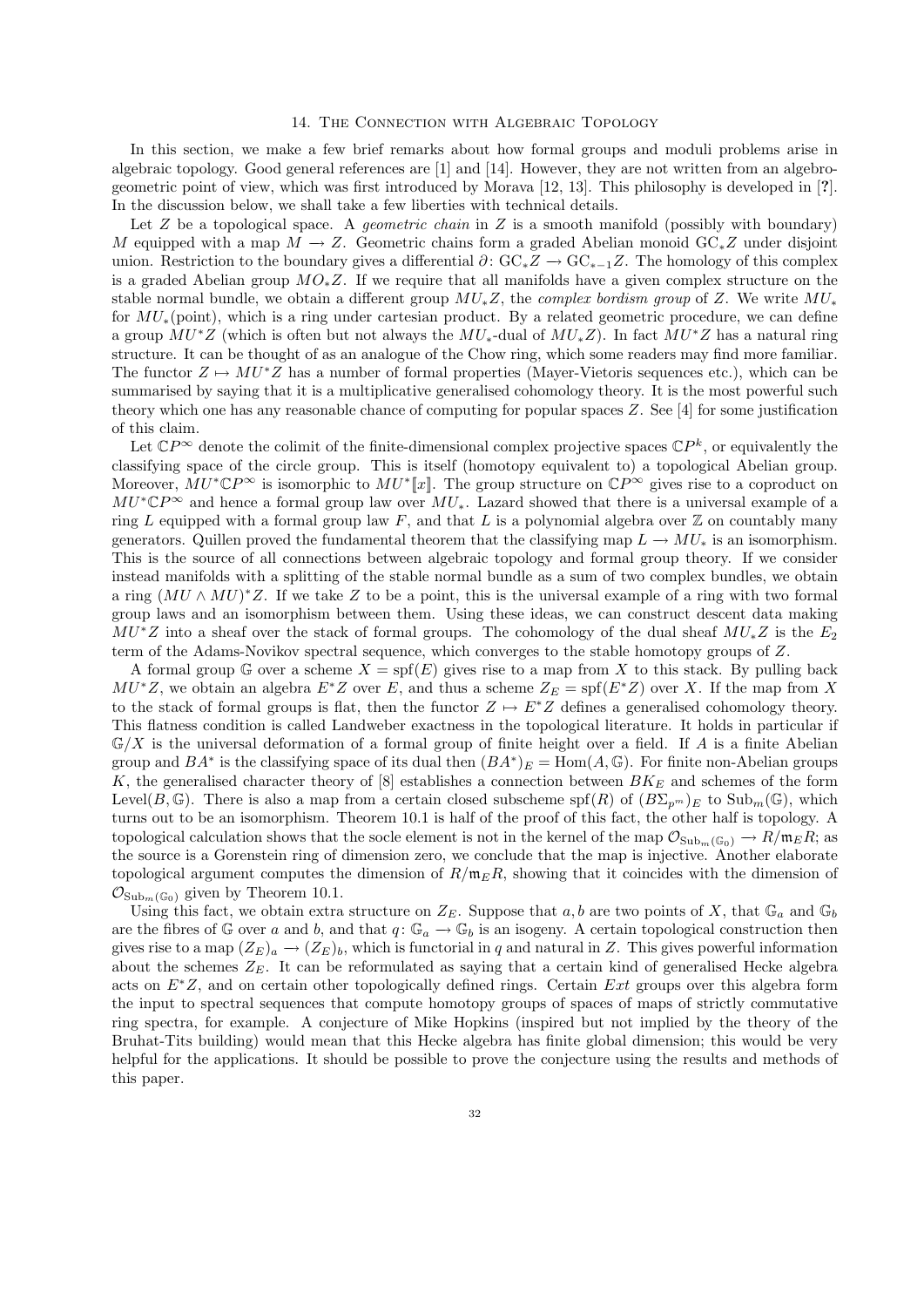#### 15. EXPLICIT FORMULAE

Many of the above results were suggested by computer-assisted calculations using explicit examples of formal group laws. In this section, we record some useful formulae which will help the reader to carry out such experiments for herself. We shall assume that  $n > 1$  and  $p > 2$ ; some small modifications are needed when in the exceptional cases, but they generally make things easier. We write  $a \equiv b$  for  $a = b \pmod{p}$ .

We first define

$$
q = pn
$$

$$
l(x) = \sum_{k\geq 0} x^{qk}/pk
$$

$$
e(x) = l-1(x) \qquad (\text{ so } e(l(x)) = x).
$$

Note that  $l(px)/p \in \mathbb{Z}[\![x]\!]$ , and in fact

$$
l(px)/p = x \pmod{p}.
$$

The composition inverse of this series is  $e(px)/p$ , so

$$
e(px)/p = x \pmod{p}.
$$

We define a formal group law  $F_1$  over  $\mathbb Q$  by

$$
F_1(x, y) = e(l(x), l(y)).
$$

It is shown in [7] (for example) that this is actually defined over  $\mathbb{Z}_p$  (or even  $\mathbb{Z}$ , but this is irrelevant for us). We write  $F_0(x, y)$  for the resulting formal group over  $\mathbb{F}_p$ . It is known that any formal group law of height n over a separably closed field of characteristic p is isomorphic to  $F_0$  (see [6, p. 72]).

For any  $a \in \mathbb{Z}_p$  we write

$$
[a](x) = e(al(x)).
$$

In other words, if  $\mathbb{G}_1$  is the formal group defined by  $F_1$  we have  $[a](x) = a_{\mathbb{G}_1}^* x$ . By applying l one checks that

 $[p](x) = e(px) + F_1 x^q.$ 

We next define

$$
C_{p^m}(x,y) = (x^{p^m} + y^{p^m} - (x+y)^{p^m})/p.
$$

Lemma 15.1.  $C_p(x, y) \equiv -\sum_{k=1}^{p-1} x^k (-y)^{p-k}/k$ 

*Proof.* This follows easily from Wilson's Theorem (that  $(p-1)! \equiv -1$ ), the equation

$$
(p-k)! = \prod_{l=k}^{p-1} (p-l) \equiv (-1)^{p-k} (p-1)!/(k-1)!,
$$
  
of  $(x+y)^p$ .

and the binomial expansion of  $(x+y)^p$ 

Lemma 15.2.  $C_q(x, y) \equiv C_p(x^{q/p}, y^{q/p})$ 

*Proof.* We have  $x^{q/p} + y^{q/p} = (x + y)^{q/p} + pz$  for some z. Raising this to the p'th power, we find that  $(x^{q/p} + y^{q/p})^p = (x + y)^q \pmod{p^2}$ . We also have

$$
x^{q} + y^{q} = (x + y)^{q} + pC_{q}(x, y)
$$
  

$$
x^{q} + y^{q} = (x^{q/p} + y^{q/p})^{p} + pC_{p}(x^{q/p}, y^{q/p}).
$$

Subtracting these, we obtain

$$
pC_q(x, y) = pC_p(x^{q/p}, y^{q/p}) \pmod{p^2}.
$$

The claim follows.  $\square$ 

Note that xy divides  $C_p(x, y)$ , so that  $x^{q/p}y^{q/p}$  divides  $C_q(x, y)$  mod p. We write  $v_p(n)$  for the *p*-adic valuation of *n*.

**Lemma 15.3.** If  $0 < l < q^k$  then

$$
v_p \left( \begin{array}{c} q^k \\ l \end{array} \right) = nk - v_p(l).
$$
33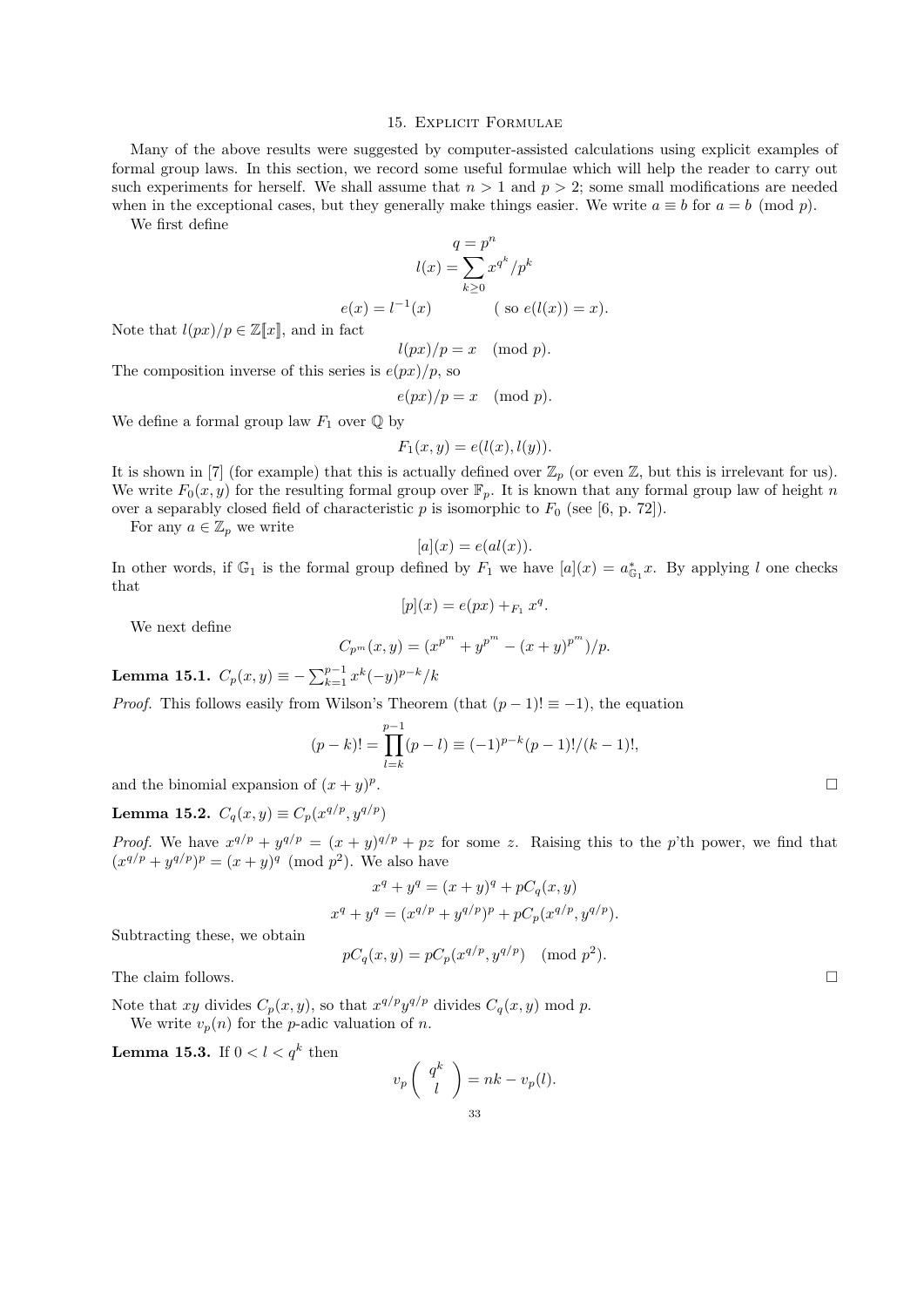Proof. We can write

$$
\left(\begin{array}{c}q^k\\l\end{array}\right)=\frac{q^k}{l}\prod_{j=1}^{l-1}\frac{q^k-j}{j}.
$$

The terms in the product are clearly  $p$ -adic units; the claim follows.

**Lemma 15.4.**  $x +_{F_0} y = x + y + C_p(x^{q/p}, y^{q/p}) \pmod{(xy)^q, p}$ .

*Proof.* It is enough to prove this mod  $y^q$ , for then by symmetry and unique factorisation it will hold mod  $(xy)^q$ . For the rest of the proof, we put  $y^q = 0$ . For some  $w \in \mathbb{Z}[[x, y]]$  we have

$$
F_1(x, y) = x + yw.
$$

Applying  $l$ , we obtain

$$
l(x) + l(y) = l(x + yw) = l(x) + \sum_{j=1}^{q-1} l^{(j)}(x)(yw)^j / j!.
$$

Because  $y^q = 0$ , we have  $l(y) = y$ . We conclude that

$$
y = \sum_{j=1}^{q-1} l^{(j)}(x) (yw)^j / j!.
$$

Lemma 15.3 implies that the series  $l^{(j)}(x)/j!$  for  $0 < j < q$  are all integral, and moreover that

$$
\frac{l^{(j)}(x)}{j!} \equiv \frac{1}{p} \begin{pmatrix} q \\ j \end{pmatrix} x^{q-j} \qquad (1 < j < q)
$$

$$
l'(x) \equiv 1 \equiv 1 + \frac{1}{p} \begin{pmatrix} q \\ 1 \end{pmatrix} x^{q-1}.
$$

This implies that

$$
y \equiv yw + \sum_{j=1}^{q-1} \frac{1}{p} \begin{pmatrix} q \\ j \end{pmatrix} x^{q-j} \equiv yw - C_q(x, yw) \equiv yw - C_p(x^{q/p}, (yw)^{q/p}).
$$

Now define z by

$$
yw = y + C_p(x^{q/p}, y^{q/p}) + z.
$$

Note that  $y^{q/p}$  divides  $C_p(x^{q/p}, y^{q/p})$ . As  $n \ge 2$ , we find that  $y^{q^2/p^2} = 0$ ; it follows that  $C_p(x^{q/p}, y^{q/p})^{q/p} = 0$ , and thus that  $(yw)^{q/p} \equiv y^{q/p} + z^{q/p}$ . Feeding this back into our previous equation, we find

$$
y \equiv y + C_p(x^{q/p}, y^{q/p}) + z - C_p(x^{q/p}, y^{q/p} + z^{q/p}),
$$

so

$$
z \equiv C_p(x^{q/p}, y^{q/p} + z^{q/p}) - C_p(x^{q/p}, y^{q/p}).
$$

It follows easily that  $z^{q/p}$  divides z mod p. On the other hand, the definition of z implies that y divides z, and thus that z is nilpotent. As z is nilpotent and  $z^{q/p}$  divides z, we see that  $z = 0$ . The claim follows.  $\Box$ 

**Corollary 15.5.** There is a power series G over  $\mathbb{F}_p$  such that

$$
F_0(x, y) = x + y + G(x^{q/p}, y^{q/p}).
$$

*Proof.* Work in  $\mathbb{F}_p[x, y, z]/z^{q/p}$ . Let k be an integer, and write  $k = p^r l$  with  $l \neq 0$ . We then have

$$
(y+z)^k = (y^{p^r} + z^{p^r})^l = y^k + ly^{k-p^r}z^{p^r} + \cdots
$$

It follows that  $(y+z)^k = y^k$  if  $q/p$  divides k. Next, write

$$
F_0(x, y) = x + y + \sum_{k>0} a_k(x) y^k.
$$

The associativity law says that

$$
F_0(x, F_0(y, z)) = F_0(F_0(x, y), z).
$$
  
<sub>34</sub>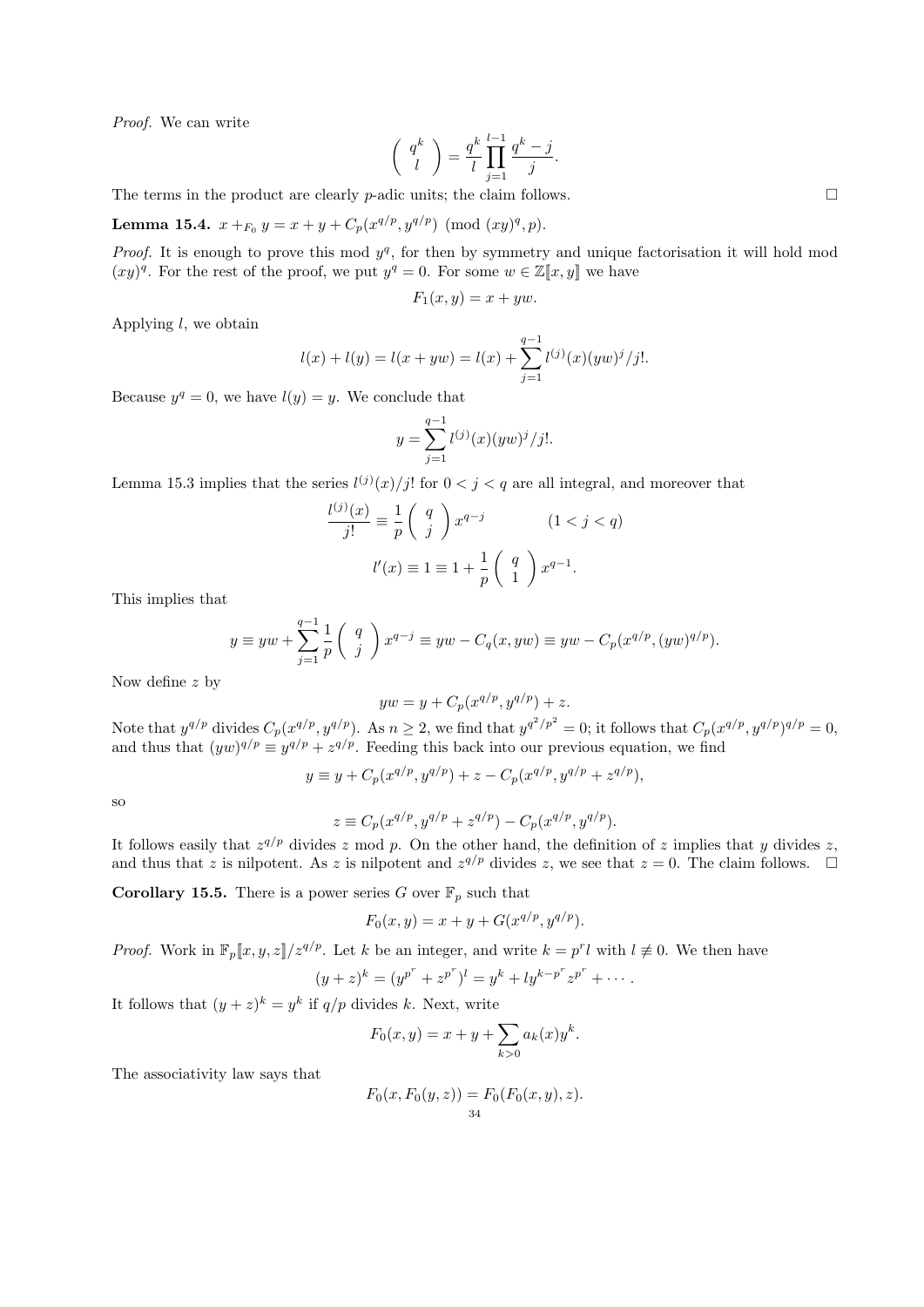By the previous lemma, we have  $F_0(u, z) = u + z$  for all u. It follows that

$$
F_0(x, y + z) = F_0(x, y) + z,
$$

so

$$
\sum_{k>0} a_k(x)(y+z)^k = \sum_{k>0} a_k(x)y^k.
$$

We conclude that  $a_k(x) = 0$  unless  $q/p$  divides k, so that  $F_0(x, y) - x - y$  is a function of  $y^{q/p}$ . By symmetry, it is also a function of  $x^{q/p}$ . The claim follows.

Next, we write  $W = W\mathbb{F}_q$  for the Witt ring of  $\mathbb{F}_q$ . Recall that for each  $a \in \mathbb{F}_q$  there is a unique element  $\hat{a} \in W$  (the Teichmüller representative) such that  $\hat{a}^q = \hat{a}$  and  $\hat{a} \equiv a$ . Any element  $a \in W$  can be written uniquely as  $\sum_{i\geq 0} a_i p^i$ , with  $a_i^q = a_i$ . There is a Frobenius automorphism F of W defined by  $F(\sum a_i p^i) = \sum a_i^p p^i.$ 

For any  $a \in \mathbb{F}_q$  we have

It follows easily that

$$
e(\hat{a}x) = \hat{a}e(x)
$$

$$
F_1(\hat{a}x, \hat{a}y) = \hat{a}F_1(x, y).
$$

 $l(\hat{a}x) = \hat{a}l(x).$ 

If we write

$$
e(x) = \sum_{k} m_k x^k
$$

$$
F_1(x, y) = \sum_{k,l} a_{kl} x^k y^l,
$$

then we can conclude that  $a_{kl} = 0$  unless  $k + l = 1 \pmod{q-1}$ , and similarly for  $e(x)$  etc.

Now suppose that  $a \in W$  is arbitrary. We define

$$
[a](x) = e(al(x)).
$$

By expressing a in the form  $\sum_i \hat{a}_i p^i$ , we can show that this lies in  $W[\![x]\!]$ . The map  $a \mapsto [a](x)$  gives a ring homomorphism  $W \to \text{End}(F_1)$ .

We next put

$$
E = W[\![u_1, \ldots, u_{n-1}]\!]
$$
  $u_0 = p, u_n = 1.$ 

We also let  $\phi$  denote the endomorphism of E which is the Frobenius on W and sends  $u_k$  to  $u_k^p$  for  $0 < k < n$ , so that  $a^{\phi} = a^p \pmod{p}$  for all a.

Over  $E[\frac{1}{p}]$  we have a formal power series  $\log_F(x) = x + O(x^2)$  characterised uniquely by either of the two following equations:

$$
\log_F(x) = x + \frac{1}{p} \sum_{k=1}^n \log_F(u_k x^{p^k})
$$

$$
\log_F(x) = x + \frac{1}{p} \sum_{k=1}^n u_k \log_F^{\phi^k}(x^{p^k}).
$$

From either of these equations, one can see that  $F = F_1 \pmod{u_1, \ldots, u_{n-1}}$ . The following more explicit formulae are given in [14, Section 4.3]. Consider a (possibly empty) sequence  $I = (i_1, \ldots, i_m)$  with  $0 < i_k \leq n$ for all k. Write  $|I| = m$  and  $||I|| = \sum_{k} i_k$  and  $j_k = \sum_{l \leq k} i_l$ . Finally, put

$$
u_I = \prod_k u_{i_k}^{p^{j_k}}
$$

.

.

We then have

$$
\log_F(x)=\sum_I \frac{u_I}{p^{|I|}}x^{p^{\parallel I\parallel}}
$$

We write  $\exp_F(x)$  for the inverse of  $\log_F(x)$  (under composition) and set

$$
F(x, y) = x + F y = \exp_F(\log_F(x) + \log_F(y)).
$$

One can show that this lies in  $E[\![x,y]\!]$  (rather that  $E[\frac{1}{p}][\![x,y]\!]$ ), so it defines a formal group law over E.

$$
-35\,
$$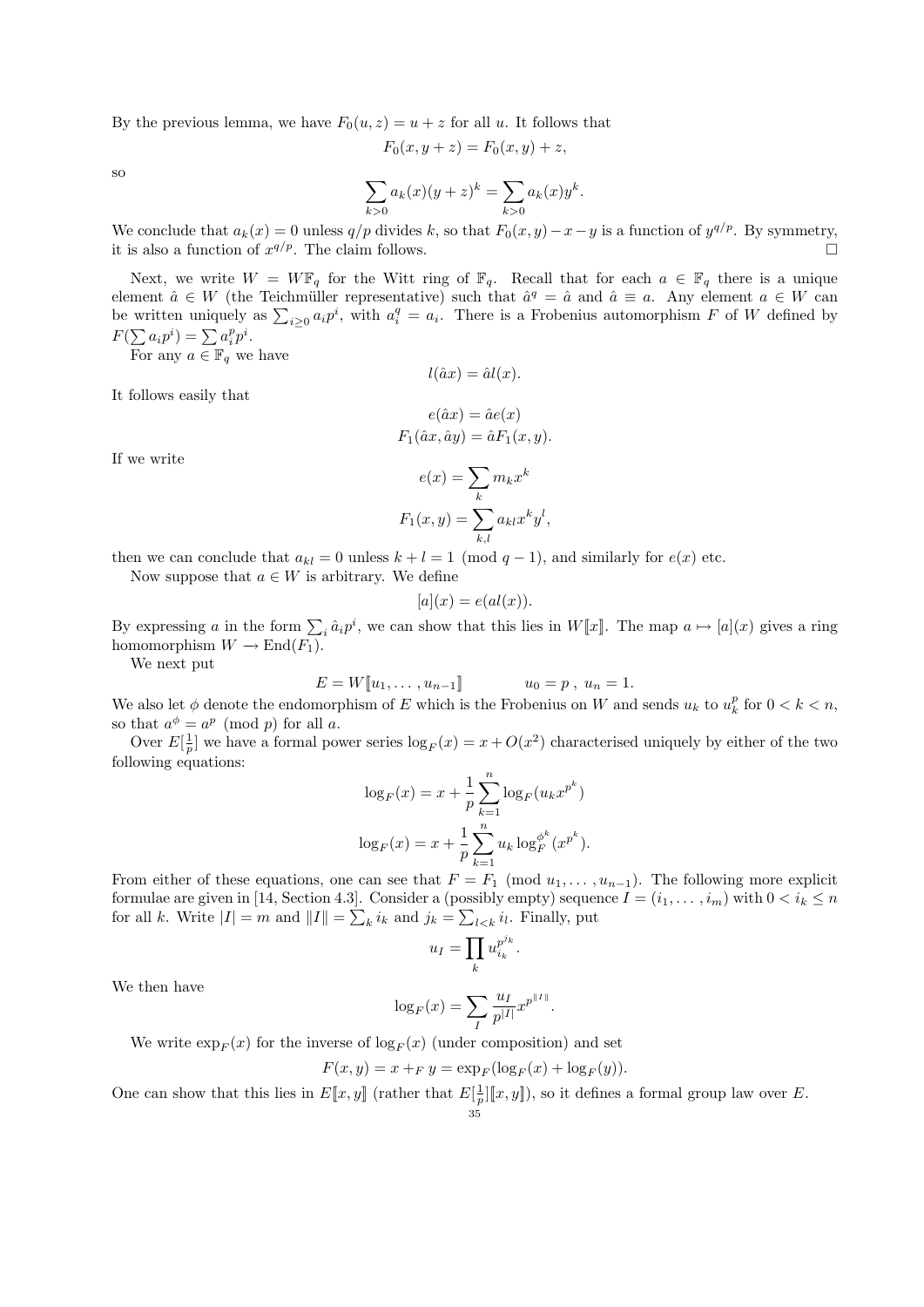By applying  $\log_F$ , one can check that

$$
[p]_F(x) = \exp_F(px) +_F u_1 x^p +_F \cdots +_F u_{n-1} x^{p^{n-1}} +_F x^{p^n}.
$$

**Lemma 15.6.** If  $k > 0$  then

$$
x +_{F} y = x + y + u_{k} C_{p^{k}}(x, y)
$$
 mod  $(u_{1}, \ldots, u_{k-1}) + (x, y)^{p^{k}+1}$ .

*Proof.* We work mod  $(x, y)^{p^k+1}$  and  $(u_1, \ldots, u_{k-1})$ . This leaves us with a torsion-free ring, so we can still use the logarithm. In this setting, for  $w \in (x, y)$  we have  $\log_F(w) = w + u_k w^{p^k}/p$  and  $wC_{p^k}(x, y) = 0$ . For some  $z \in (x, y)$  we have

$$
F(x,y) = x + y + ukCpk(x,y) + z.
$$

Applying  $\log_F$ , we get

$$
\log_F(x) + \log_F(y) = \log_F(x + y + u_k C_{p^k}(x, y) + z)
$$

so

$$
x + y + u_k x^{p^k} / p + u_k y^{p^k} / p = x + y + u_k C_{p^k}(x, y) + z + u_k (x + y + z)^{p^k} / p
$$
  

$$
z = u_k (x + y)^{p^k} / p - u_k (x + y + z)^{p^k} / p.
$$

Thus  $z \in (x, y, z)z = (x, y)z$ . As the ideal  $(x, y)$  is nilpotent, we have  $z = 0$  as claimed.

It follows from this (see [10]) that F is the universal deformation of  $F_0$ .

**Lemma 15.7.**  $F(x,y) = x + y \mod (xy)$  or mod  $(y^{q/p}, u_0y, u_1y, \ldots, u_{n-1}y)$ .

Proof. The first statement holds for any formal group law. Now work mod the second ideal. By the first statement,  $F(x, y) - F_1(x, y)$  is divisible by xy. From the definitions, all the coefficients also lie in the ideal  $J = (u_1, \ldots, u_{n-1})$ . Because  $Jy = 0$ , we see that  $F(x, y) = F_1(x, y)$ . Now consider  $F_1(x, y) - x - y$ . Using Lemma 15.4, we see that every term is divisible either by py or by  $y^{q/p}$ , both of which are zero. Thus  $F_1(x, y) = x + y$  as required.

Next, observe that  $(x +_{F_0} y)^{p^k} = x^{p^k} +_{F_0} y^{p^k}$ . It follows that  $(x +_{F_1} y)^{p^k} -_{F_1} (x^{p^k} +_{F_1} y^{p^k})$  is divisible by p. Thus, there are unique series  $\sigma_k(x, y) \in \mathbb{Z}_p[[x, y]]$  such that

$$
(x+_{F_1}y)^{p^k}=x^{p^k}+_{F_1}y^{p^k}+_{F_1}p\sigma_k(x,y).
$$

**Lemma 15.8.**  $F(x,y) = F_1(x,y) - \sum_{k=1}^{n-1} u_k \sigma_k(x,y) \mod (u_0, \ldots, u_{n-1})^2$ 

*Proof.* Write  $J = (u_1, \ldots, u_{n-1})$  and  $I = (p) + J$ . For the moment, we work mod  $J^2$ . In this setting we have

$$
\log_F(x) = x + \sum_{k=1}^n u_k l(x^{p^k})/p = l(x) + \sum_{k=1}^{n-1} u_k l(x^{p^k})/p.
$$

Next, observe that  $x +_F y -_F (x +_{F_1} y)$  vanishes mod J, so there are unique series  $\tau_k(x, y) \in \mathbb{Z}_p[\![x, y]\!]$  such that

$$
x +_{F} y -_{F} (x +_{F_1} y) = \sum_{k=1}^{n-1} u_k \tau_k(x, y) \pmod{J^2}.
$$

By Lemma 15.7 we can rewrite the right hand side as a formal sum. Thus

$$
x +_{F} y = (x +_{F_1} y) +_{F} u_1 \tau_1(x, y) +_{F} \cdots +_{F} u_{n-1} \tau_{n-1}(x, y).
$$

We now apply  $\log_F$  to this equation. The left hand side becomes

$$
l(x) + l(y) + \sum_{k=1}^{n-1} \frac{u_k}{p} (l(x^{p^k}) + l(y^{p^k})).
$$

The right hand side becomes

$$
l(x+_{F_1}y) + \sum \frac{u_k}{p} l((x+_{F_1}y)^{p^k}) + \sum u_k \tau_k(x,y).
$$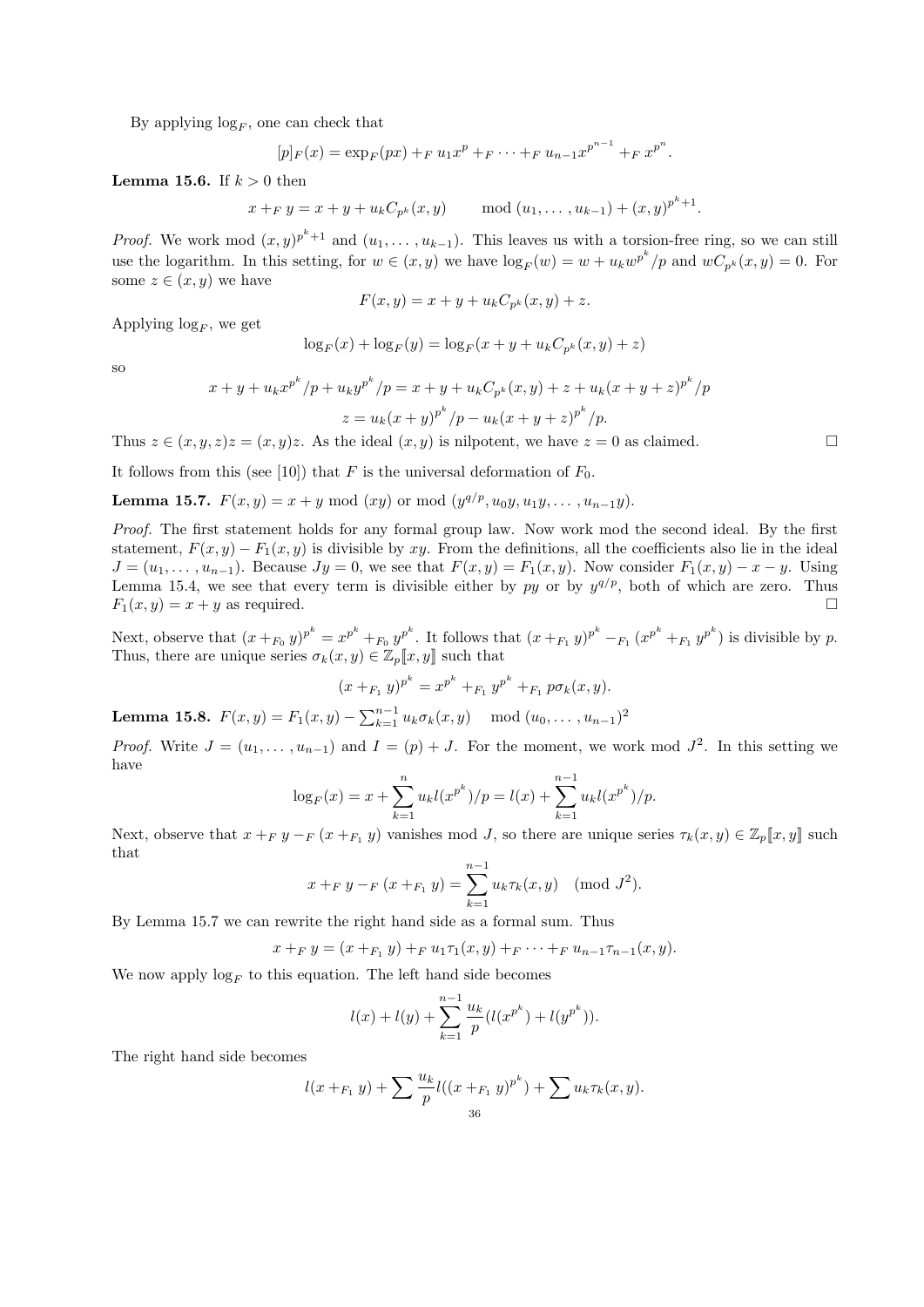Recall that  $l(x +_{F_1} y) = l(x) + l(y)$  and

$$
l((x +_{F_1} y)^{p^k}) = l(x^{p^k}) + l(y^{p^k}) + l(p\sigma_k(x, y)).
$$

Using this to simplify the right hand side further, and rearranging, we conclude that

$$
\sum u_k \tau_k(x, y) + \sum_k \frac{u_k}{p} l(p \sigma_k(x, y)) = 0.
$$

Finally, we recall that  $l(px)/p = x \pmod{p}$ . This implies that  $\tau_k(x, y) = -\sigma_k(x, y) \pmod{p}$ , which proves the lemma. the lemma.  $\square$ 

16. Examples

In this section we let  $\mathbb{G}_1$  be the formal group over  $\mathbb{Z}_2$  with logarithm  $\log_F(x) = \sum_k x^{4^k}/2^k$ , so that  $\mathbb{G}_0$  is a formal group of height 2 over  $\kappa = \mathbb{F}_2$ . Computer calculations give results as follows.

(1) Let  $A \simeq \mathbb{Z}/2$  be generated by a. Given a level-A structure  $\phi$ , we shall identify a with  $x(\phi(a))$ . We then have

$$
Level(A, \mathbb{G}_0) = spf(\kappa[a]/a^3).
$$

A coordinate on the quotient group  $\mathbb{G}_0/[\phi A]$  is given by

$$
y = ax + x^2 + a^2x^3.
$$

The associated formal group law is

$$
y +_{F'} z = y + z + ayz + y^2z^2 + a(y^2z^3 + y^3z^2) + a^2(y^2z^4 + y^3z^3 + y^4z^2) + \cdots
$$

(2) Now take  $A \simeq (\mathbb{Z}/2)^2$ , with generators a and b. Then

Level
$$
(A, \mathbb{G}_0) = \text{spf}(\kappa[a, b]/(a^3, b^3, a^2 + ab + b^2)).
$$

Because  $A = \Lambda(1)$ , the corresponding subgroup divisor is just  $\mathbb{G}_0(1)$ , and a coordinate on the quotient group is just given by  $[2](x) = x^4$ .

(3) Take  $A = \mathbb{Z}/4$  generated by a. Then

$$
Level(A, \mathbb{G}_0) = spf(\kappa[a]/a^{12})
$$

Type
$$
(A, \mathbb{G}_0) = \text{spf}(\kappa[b]/b^6)
$$
  $b = a^2 + a^5 + a^8 + a^{11}$ .

The equation of the subgroup divisor is

$$
\prod_{c \in A} (x - c) = x^4 + b^5 x^3 + bx^2 + b^3 x.
$$

(4)

$$
Sub_2(\mathbb{G}_0) = spf(\kappa[b]/b^7).
$$

The equation of the subgroup divisor is

$$
x^4 + b^5 x^3 + b x^2 + (b^3 + b^6)x.
$$

The map of rings induced by  $Type(A, \mathbb{G}_0) \rightarrow Sub_2(\mathbb{G}_0)$  just sends b to b.

Now let  $\mathbb{G}_1$  be the standard height 3 formal group over  $\mathbb{Z}_2$ , with logarithm  $\log_F(x) = \sum_k x^{8^k}/2^k$ . Let  $A \simeq \mathbb{Z}/4 \oplus \mathbb{Z}/2$  be generated by a and b. Then

Level
$$
(A, \mathbb{G}_0)
$$
 = spf $(\kappa[a, b]/(a^{56}, b^6 + b^5a^8 + b^4a^{16} + \dots + a^{48}))$   
Type $(A, \mathbb{G}_0)$  = spf $(\kappa[c, d]/(c^{15}, c^{14}d, c^{13}d^2 + c^{14}, d^3 + c^8d + c^{12})).$